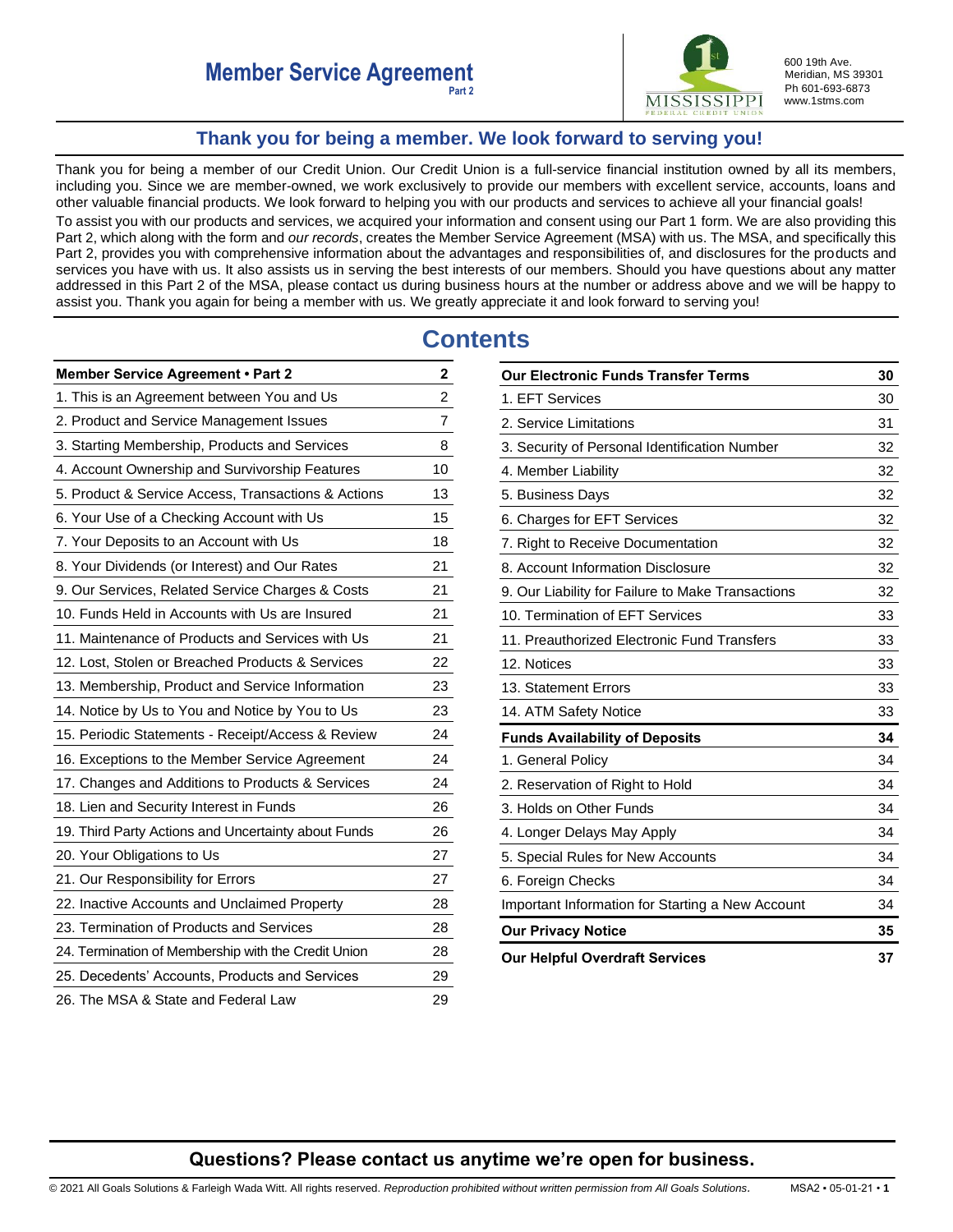# **Member Service Agreement • Part 2**

# <span id="page-1-1"></span><span id="page-1-0"></span>**1. This is an Agreement between You and Us**

**a. The Purpose of this Part 2 of the Member Service Agreement**  This Member Service Agreement (MSA) Part 2 provides you with comprehensive information about the privileges and responsibilities of the products and services you have with us. It also assists us in serving the best interests of the members of our Credit Union. Please read and keep a copy of this MSA Part 2 *document*, and all contracts you have with us, for future reference.

#### **b. Agreement to Membership, Products and Services**

When you join our Credit Union and start accounts, loans, products and services with us, you may sign a Part 1 service form, and will be provided or be able to access this Part 2 *document*. The Parts 1 and 2, along with the related information and *documents* in *our records*, create the Member Service Agreement with us.

We refer to our Member Service Agreement form as a "Part 1 form" or "service form." We (or you) may complete the form, which you review and sign or authorize to use our products and services. The form may include information about you, the ownership and survivorship features of accounts, and the products and services you have requested. This information is entered in our *documents* or *computer system*. In fact, the service form may consist entirely of information in our *computer system*. The forms, *documents* and information are retained in *our records* and are used to start, maintain and *manage* the products and services you have with us. They are the first part of our Member Service Agreement - the "Part 1."

We refer to this *document* as the "Part 2" of our Member Service Agreement. The Part 2 explains the *terms* of membership, products and services with us. It also includes "Our Electronic Funds Transfer Terms," "Funds Availability of Deposits," "Our Rates & Service Charges" and "Our Privacy Notice." Most of these disclosures are found at the end of this Part 2, and are also accessible separately from the Part 2 on our website or on request from us. The Part 2 is the second part of our Member Service Agreement.

You understand that Parts 1 and 2, along with the information and *documents* in *our records*, create a legally binding contract with us. This contract is the Member Service Agreement, which we refer to as the "MSA." The MSA addresses how membership, products and services are started, confirmed, maintained, reviewed, changed, added or terminated (please see the word "*action*" in Provision 1.e.). The MSA applies when you *take actions, conduct transactions on* or use our products and services. It also addresses how we *manage* and communicate with you about our products and services. The *terms* of the MSA apply to all products and services unless those *terms* are superseded (controlled) by specific provisions in the contracts for those products and services. The MSA also applies to any person or organization that wants to *take action*, *conduct a transaction* or requests us to act on any matter concerning the business of our Credit Union. You consent to the *terms* of the MSA when you apply for membership, share your information with us, sign or authorize a *document*, use a product or service, receive or have access to a periodic statement, or request to do, or do, business with us *by any method we allow*. When you perform any of the preceding activities, you also affirm all the information you provide to us is complete and true, and any *document* has been completed and the information has been entered accurately in a *document* or our *computer system* and according to your instructions**,** as reflected in *our records*. You agree we may rely exclusively on the *terms* of the MSA and have no obligation to rely on any non-Credit Union documentation unless otherwise required by law. You understand you may contact us and request to review or access a paper or *electronically managed* copy of your information or *document* in *our records*, the current version of this Part 2, and all disclosures or other contracts, any time we are open for business. You may also access a current version of this Part 2 and all disclosures on our website at www.1stms.com.

**1) Your Planning Needs & Legal and Other Advice**. Please make sure the ownership and survivorship features of the account(s) you have with us match your financial and estate planning needs. This is particularly important if you have requested to have more than one account with us, or have designated a beneficiary/POD payee or beneficiaries/POD payees on the account(s) with us (please see Provision 4.). Your affirmation that the account(s) you have with us match your financial and estate planning needs helps us provide you with excellent service and manage the account(s) according to your wishes. We cannot and do not provide legal, financial, tax or other professional advice. Should you need such advice, please consult your own professional. We can however help you and your professional with any questions about our credit union and its products and services, which we are pleased to do anytime during business hours.

#### **c. Organization of this Part 2 of the MSA**

The twenty-six (26) Provisions of the Part 2 are organized chronologically, starting with important information, definitions and *management* matters you should know about the MSA. The Part 2 then addresses membership and starting new products and services. The Part 2 thereafter explains how you may *conduct transactions on* and use our products and services, and how we maintain and *manage*  them. It also describes how you or we may make changes and additions to products, services and the contracts that govern them. Finally, the Part 2 addresses product and service termination issues. The Part 2 concludes with four (4) important disclosures that also affect our accounts, products and services: "Our Electronic Funds Transfer Terms," "Funds Availability of Deposits," "Our Rates & Service Charges" and "Our Privacy Notice." You may see the general organization of the Part 2 by reviewing the left side of the Table of Contents, which contains the twenty-six (26) Provisions, and then the right side of the Table of Contents, which contains the disclosures. You may access any Provision or disclosure by page number, or by clicking on the title of the Provision or disclosure in the PDF of the Part 2. You may return to the Table of Contents in the PDF of the Part 2 by clicking on the acronym "TOC" located in the right lower corner of the PDF. Should you have questions about the organization of the Part 2, please contact us during business hours and we will be happy to assist you.

### **d. Questions? Please Contact Us at Your Earliest Convenience**

You may visit our branch or contact us at 601-693-6873 during business hours for assistance with questions or concerns about the accounts, loans, products or services you have with us. It is important you read and follow the *terms* of the MSA so 1) we meet your product and service needs, 2) you fully benefit from the advantages of membership with us, and 3) you fulfill all your responsibilities and avoid service charges, costs, losses or liability. The MSA is written in English. It is your responsibility to get help from someone you choose if you have any difficulties in reading or understanding the MSA. Also, if you attempt to initiate an *action* or *transaction on* a product or service by communicating with us in a language other than in English, we have no obligation to permit or conduct the *action* or *transaction* unless we communicate about the *action or transaction* with you in that language. If you need help with any matter addressed in the MSA, contract, product or service, please contact us at your earliest convenience.

#### **e. Important Definitions for the Member Service Agreement**

A number of important words and phrases used throughout the MSA are identified below by bolded capitalized words and phrases, and defined in alphabetical order (with the exception of "You" and "Us," which are defined first). To assure you are aware of specific important definitions, several key and frequently used words and phrases that follow are *italicized* throughout this Part 2. They include *action*, *by any method we allow*, *computer system*, *document*, *electronically manage, manage, our records, terms* and *transaction*. Please contact us during business hours with any questions you may have about the definitions of the MSA.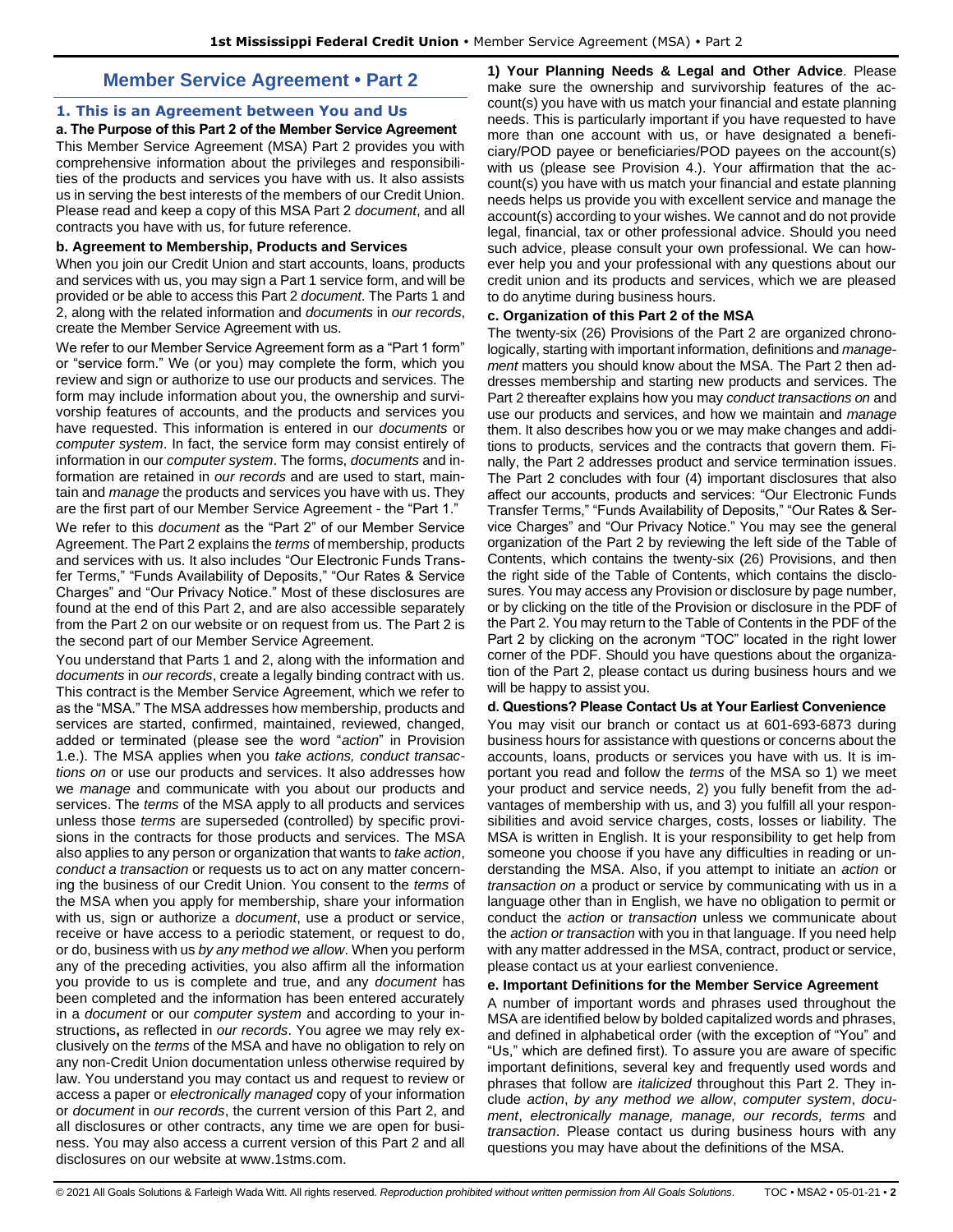**You and Us.** The words "you" and "your" mean 1) a member, owner, trustee, fiduciary or person who requests to *take action* or *conduct a transaction on* membership, accounts, loans, products or services with us, and 2) any person or organization that requests us to act on any matter concerning the business of our Credit Union. The words "we," "our" and "us" mean the Credit Union and our associates.

**Accessible.** We use the words "accessible," "access" and "accessibility" to explain how 1) we may provide, and you may review and obtain, paper or *electronically managed documents* and the information that pertains to products and services with us, and 2) you may start and use a product or service *as we allow.* 

**Account.** The words "account" and "subaccount" mean one of three (3) types of savings products you may start and use to hold your funds with us: a savings (share) account, a checking (share draft) account or a term account (commonly referred to as a certificate or share certificate account). Accounts, along with membership and loans, are one of the three primary categories of products at our Credit Union. For further information, please see Provisions 2.k., 4., 6., 7. and 25.

**ACH.** Is an abbreviation for an automated clearing house *transaction*, which is an electronic credit to or debit from an account with us processed through an automated clearing house network. An ACH is an electronic fund transfer (EFT).

**Action.** The word "*action*" and the phrases "*action on*," "*take action*" and "*take action on*" mean to start, confirm, maintain, review, change, add or terminate membership, accounts, loans, products or services with us *by any method we allow*.

**Add.** The words "add," "adding," "addition" and "additional" mean to *take action* to start and add a new account, product or service to the current products and services you have with us *by any method we allow*. We may note an addition by placing an "A" (for added) in a box on our form. For further information, please see Provision 17.

**AIF.** Is an abbreviation for an attorney-in-fact of a power of attorney.

**As We Offer.** The phrases "as we offer" and "we offer" mean the products and services we may provide, and the methods (ways) you may access them. For further information, please see Provision 1.f.2).

**Associate.** The word "associate" and the phrases "associated person" and "associated organization" mean any person or organization employed or approved by us to assist us in any way with the business of our Credit Union.

**ATM.** Is an abbreviation for an Automated Teller Machine.

**Attorney-in-Fact.** The phrase "attorney-in-fact" means an attorney-in-fact under a power of attorney. An attorney-in-fact may be named as an attorney-in-fact on a service form or in *our records* and *managed* as *we allow*. For further information, please see Provision 4.g.

**Beneficiary.** The word "beneficiary" and the phrase "payable on death (POD) payee" mean a person or organization designated to receive the funds on the death of the owner (or the last owner) on an account. For further information, please see Provisions 4.a., b. and 25.b.

**By Any Method We Allow.** The phrases "*by any method we allow*," "*as we allow*" and "*we allow*," and the word "method" mean the ways you may start, consent to, access, *take actions, conduct transactions on* or use membership, accounts, loans, products and services with us in-person, online or by phone, mail or ATM as we offer. For further information, please see Provision 2.i.

**Change.** The words "change," "changed," "changing," "revise," "revised," "revising," "update," "updated" and "updating" mean to *take action* to amend or modify any information, contract or matter pertaining to a person, account, product or service, or add a person to or remove a person from an account, product or service *as we allow*. We may note a change by placing a "C" (for changed) in a box on our form. For further information, please see Provision 17.

**Check.** The word "check" means a check, share draft or draft issued, negotiated, deposited, collected, presented, paid or dishonored in any physical or *electronic* format we recognize. For further information, please see Provisions 6., 7., 15. and 22.b.

**Close.** The words "close," "closed" and "closing" mean to "terminate" an account, product, service or contract *as we allow*. Please see the definition of "Terminate."

**Computer System.** The phrase "*computer system*" means, but is not limited to, all hardware, software and technology we use to *electronically manage* any aspect of our Credit Union's business, including your *actions* and *transactions on* membership, accounts, loans, products, services, information and *documents*. Our data processing system is part of our *computer system*, and our *computer system* is part of *our records*. For further information, please see Provision 2.e.

**Conduct.** The words "conduct," "conducts" and "conducting" mean your consent and 1) performance of a *transaction* to deposit or withdraw funds from, 2) access to information about, or 3) use of, a product or service *by any method we allow*. For further information, please see Provisions 2.i. and 5.

**Consent.** The words "consent," "agree," "authorize," "authorization" and "authorizing" mean your assent to (approval of) 1) the MSA and any contract, as applicable, 2) any product or service, and 3) any *actions, transactions on* and use of membership, accounts, loans, products or services *by any method we allow*. For further information, please see Provision 2.b.

**Contents.** The word "Contents" and the phrase "Table of Contents" refer to the first page of this Part 2 *document* that lists the twentysix (26) Provisions (in the left column) and the Disclosures (in the right column) that are contained in this Part 2. You may access a specific Provision or disclosure by clicking on the title in the Table of Contents in the PDF of the Part 2. You may also go to the Table of Contents from anywhere in the Part 2 by clicking on the acronym "TOC" located in the right lower corner in the PDF of the Part 2.

**Contract.** The words "contract" and "agreement" mean the MSA, any other contract or agreement that addresses membership, accounts, loans, products and services you have with us, and any changes or additions we make to the MSA, contract or agreement from time to time. For further information, please see Provision 1.f.2). **Costs.** The words "cost" and "costs" mean all expenses, employee time, fees, charges, reimbursements, penalties, attorney or other professional fees, collection costs, losses, liabilities, physical damages, travel and related expenditures or litigation we incur addressing any matter involving you or the products and services you have with us.

**Disclosures.** The words "disclosure" and "disclosures" generally mean the explanatory information that addresses your rights under specific federal or state laws that we provide (or you may access) along with or separately from this Part 2, and are part of the MSA. Please review the right column of the Table of Contents to see the disclosures included at the end of this Part 2.

**Document.** The words "*document*" or "*documents*" mean, but are not limited to, anything on paper or any *electronically managed* copy, image, text, information, data, record and file we create or use to *manage* any aspect of our Credit Union's business, including your *actions* and *transactions on* our products and services. An example of a typical *document* is a contract you authorize to start a product or service with us. Our *documents* are retained *in our records*. For further information, please see Provision 2.d.

**Documentation.** The word "documentation" means anything on paper or any *electronically managed* copy, image, text, information, data, record and file you offer to us (or we request) to perform due diligence or verify your authority to allow you to *take action* or *conduct a transaction on* a product or service. For further information, please see Provision 2.d.1).

**EIN.** Is an abbreviation for Employer Identification Number.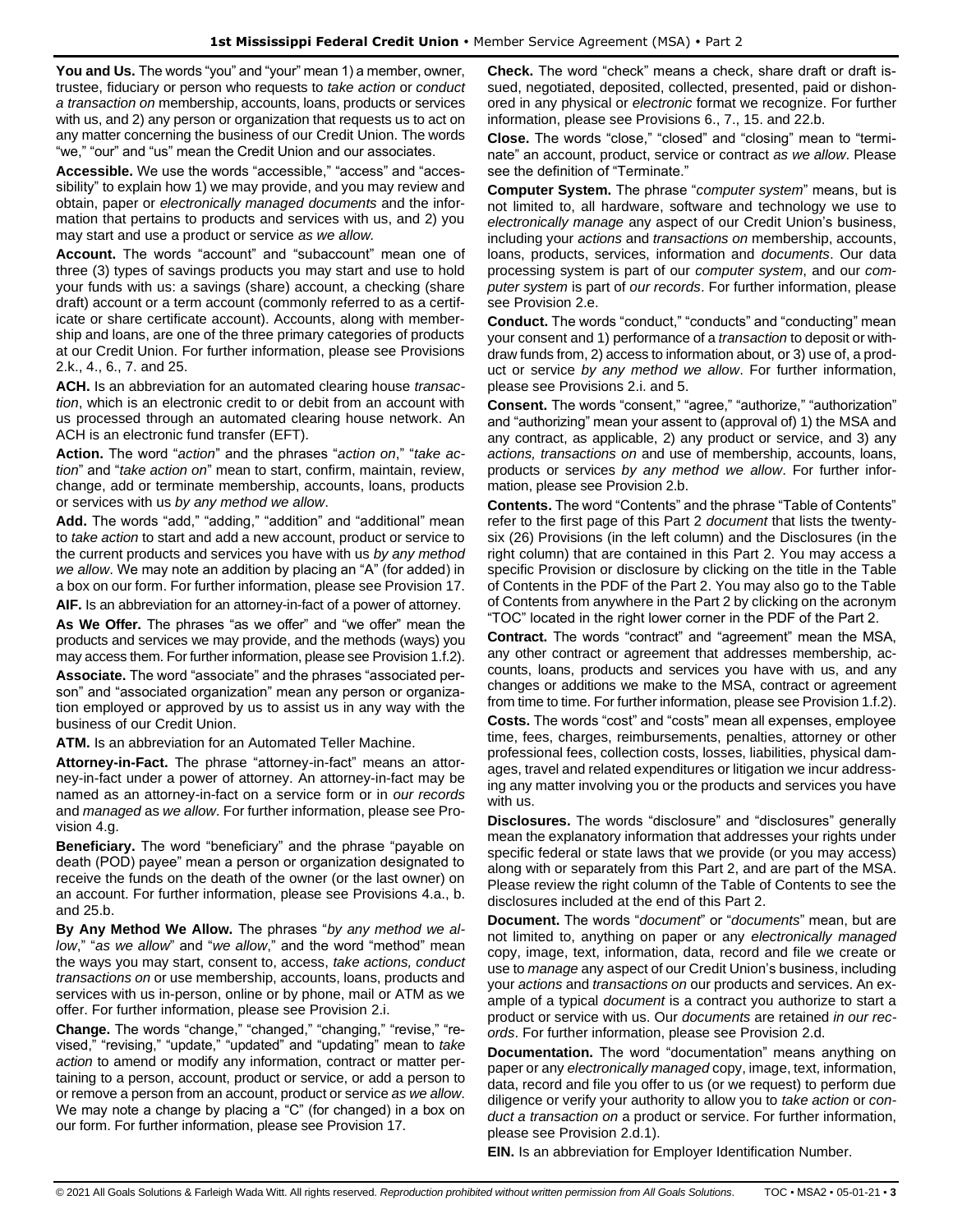**EFT.** Is an abbreviation for electronic fund transfer, which is an electronic credit to or debit from an account with us. For further information, please see "Our Electronic Funds Transfer Terms" at the end of this Part 2 of the MSA.

**Electronically Manage.** The phrases "*electronically manage*," "*electronically managed*," "*electronic management*" and the words "*electronically"* and *"electronic"* mean the use of our *computer system* and technology to create, start, enter, obtain consent to, copy, image, retain, provide, operate, conduct, execute, facilitate, secure, administer, maintain, support, service, assist with, change, add, update, collect on, terminate and protect any aspect of our Credit Union's business. This definition includes the *electronic management of* all your information, *documents*, *actions* and *transactions on* our products and services. For further information, please see Provision 2.e.1).

**Enter.** The words "enter," "entered," "entering," "note," "noted," "noting," "reflect," "reflected" and "reflecting" mean that we (or you**,** *as we allow*) type, input or write your information in *documents* or our *computer system* that pertains to your *actions* and *transactions on* our products and services, which becomes part of and is retained in *our records*.

**Fiduciary.** The word "fiduciary" refers to a relationship in which a person or organization has a responsibility to act for the benefit of another person, organization or purpose. A fiduciary may be named as a fiduciary on a service form or in our *computer system* and *managed* as *we allow*. For further information, please see Provisions 4.d. through i.

**Funds Availability of Deposits.** Is the explanatory information we provide about your rights concerning the availability of funds from deposits to an account with us. Please see "Funds Availability of Deposits" at the end of this Part 2 of the MSA.

**ID.** Means current government-issued photo identification.

**Initiate.** The words "initiate," "initiated" and "initiating" mean to "start" products or services *as we allow*. Please see the definition of "Start."

**Internet Service**. The phrases "internet service," "internet services," "e-commerce services" and "online services" mean our products and services that can be accessed and used through the internet as we offer, which are part of our *computer system*.

**IRS.** Is an abbreviation for the Internal Revenue Service.

**Item.** The word "item" means a promise or order to pay money in any form or medium we recognize.

**Loan.** The word "loan" means one of our lending products. Loans, along with membership and accounts, are one of the three primary categories of products at our Credit Union.

**Maintain.** The words "maintain," "maintaining" and "maintenance" mean your and our activities to keep the accounts, loans, products, services, *actions*, *transactions*, information and *documents* you have with us active, operational and current. For further information, please see Provision 11.

**Manage.** The words "*manage*," "*management*" and "*managing*" mean all our work-related activities to create, start, enter, obtain consent to, copy, image, retain, organize, provide, operate, conduct, execute, facilitate, secure, administer, maintain, support, service, assist with, change, add, update, collect on, terminate and protect any aspect of our Credit Union's business. The definition of "*manage*" includes the *management* of all your information, *documents*, *actions* and *transactions on* our products and services. *Electronic management* (as defined in this Part 2) is one way we *manage* our business and the accounts, products and services you have with us. For further information, please see Provisions 2. and 11.

**Member.** The word "member" means a person who has met the requirements of membership and has joined our Credit Union. The privilege of membership, along with accounts and loans, is one of the three primary categories of products at our Credit Union. For further information, please see Provision 3.

**Member Service Agreement.** The Member Service Agreement (the MSA) is a contract composed of our Part 1 service form, the *documents* and information in *our records* and this Part 2.

**Membership Share.** The phrase "membership share" means a specific amount of your money in an account that represents the required deposit to be a member and owner of our Credit Union.

**Mobile Device.** The phrase "mobile device" means any transportable equipment or technology (typically a phone or tablet) that allows you to access the internet to *take actions*, *conduct transactions* or use the products and services as we offer.

**MSA.** Is an abbreviation for the Member Service Agreement, which is a contract composed of our Part 1 service form, the *documents* and information in *our records* and this Part 2.

**NACHA.** Is an abbreviation for the National Automated Clearing House Association, which operates the Automated Clearing House (ACH) *transactions system*. For further information, please see Provision 5.c.

**Open.** The words "open," "opened" and "opening" mean to "start" membership, accounts, products or services with us *as we allow*. Please see the definition of "Start."

**Organization.** The word "organization" means a business, association or other private or government entity, whether formally organized and/or recognized under the law or not.

**Original.** The word "original" refers to the first *document* (such as a Part 1 or other form) we use to start new products and services. We may note the original use of a form by placing an "O" (for original) in a box on the form.

**Our Check.** The phrase "our check" means our cashier's or teller's check that we write (issue) to people, organizations or you. For further information, please see Provisions 5.a., 6.e.,g.,n. and 22 b.

**Our Electronic Funds Transfer Terms.** Is the explanatory information we provide about your rights concerning EFT debits and credits to an account with us. Please see "Our Electronic Funds Transfer Terms" at the end of this Part 2 of the MSA.

**Our Privacy Notice.** Is the explanatory information we provide about your information we collect and retain in the ordinary course of business of our Credit Union. Please see "Our Privacy Notice" at the end of this Part 2 of the MSA.

**Our Rates & Service Charges.** Is the explanatory information we provide about the rates we pay on accounts and charges we may require for services we offer. This disclosure may also be referred to as the "Rate and Fee Disclosure" in the MSA. Please see "Our Rates & Service Charges," which is part of the MSA. You may access this disclosure on our website or by contacting us during business hours.

**Our Records.** The phrases "*our records*," "on file," "in our files" and the word "files" mean all *documents* and information we create, retain and use to *manage* any aspect of our Credit Union's business, including your information, *documents*, *actions* and *transactions on* our products and services. *Our records* are primarily contained in and composed of our physical paper files and *computer system*. For further information, please see Provision 2.h.

**Owner.** The word "owner" means a person designated in *our records* as an "owner," who may *take actions*, *conduct transactions*  and use our accounts, products and services. An owner typically owns the funds in an account. For further information, please see Provisions 2.g., 3., 4., 11., 17., 23. and 25.

**Ownership and Survivorship Feature Information.** The phrase "ownership and survivorship feature information" means the number and identity of owners on an account, and whether the funds in the account will ultimately go to a surviving owner, an owner's estate or a designated beneficiary(s)/POD payee(s), according to *our records*. For further information, please see Provisions 4., 13.a. and 25.

**Part 1.** The phrase "Part 1" means any service form, *document* and/or the information on paper or *electronically managed* in our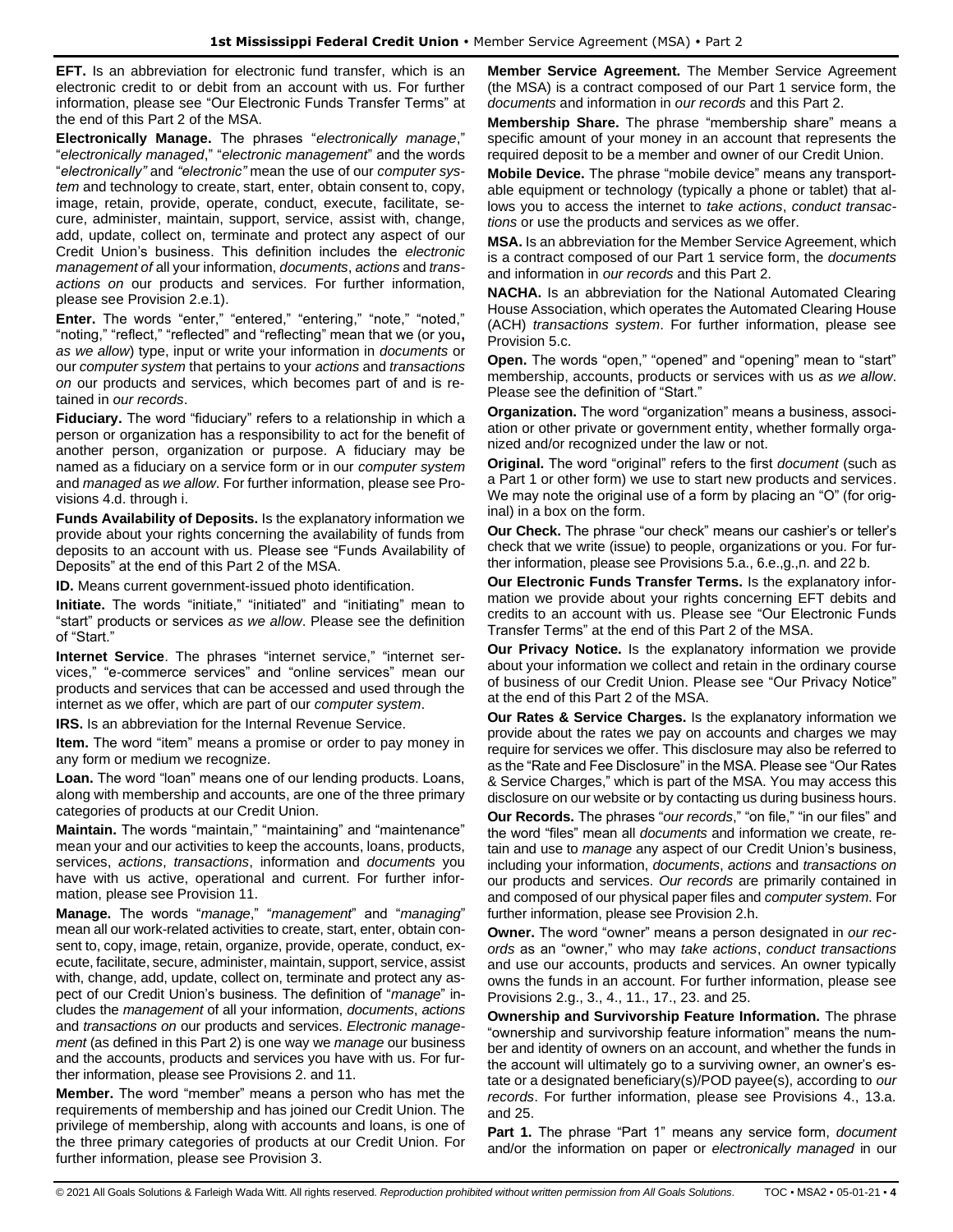*computer system*, used for any *action* or *transaction on* our products and services. For further information, please see Provision 2.d.

**Part 2.** The phrase "Part 2" means this *document*, which along with service forms, the information and *documents* in *our records* and other contracts, as applicable, comprises the Member Service Agreement (MSA). This Part 2 contains a majority of the *terms* of the MSA. For further information, please see Provision 2.

**Payable on Death Payee.** The phrase "payable on death (POD) payee" and the word "beneficiary" mean a person or organization designated to receive the funds on the death of the owner (or the last owner) on an account. For further information, please see Provisions 4.a., b. and 25.b.

**PDF.** The acronym "PDF" is an abbreviation for Portable Document Format file. It is a format we may use to *electronically manage* information and *documents* to address any aspect of our Credit Union's business, including your *actions* and *transactions on* our products and services. For further information, please see Provision 2.e.2).

**People and Person.** The words "people" and "person" mean human beings.

**Personal Identification Number.** The phrase "personal identification number (PIN)" means a confidential number you use to conduct *transactions* with EFT products and services (such as a debit card) to access an account with us. For further information, please see "Our Electronic Funds Transfer Terms" at the end of this Part 2 of the MSA.

**PIN.** Is an abbreviation for personal identification number (please) see the definition of "personal identification number" above). For further information, also please see "Our Electronic Funds Transfer Terms" at the end of this Part 2 of the MSA.

**POD payee.** Is an abbreviation for a Payable on Death payee.

**Products and Services.** The words "products" and "services" and the phrases "our products and services" and "the products and services" mean, but are not limited to, 1) our membership, savings and lending products, 2) our services we offer to access the products, and 3) our services we offer independent of the products. Accounts, loans and membership are the three primary categories of products at our Credit Union. For further information, please see Provision 2.k.

**Provision.** The word "Provision" means the twenty-six (26) Provisions of this Part 2, which are listed in the left column of the Table of Contents. The Provisions of this Part 2 contain a majority of the *terms* of the MSA. For further information, please see Provision 1.c.

**Reported SSN or EIN Name.** The phrase "Reported SSN or EIN name" means the name that matches the SSN or EIN that dividends/interest are/is reported under on a service form or *as we allow*. For further information, please see Provisions 4.d. through i.

**Revised.** The words "revise," "revised" and "revising" mean to "change" an account, product, service or contract *as we allow*. Please see the definition of "Change."

**Section.** The word "Section" refers to the six to ten Sections of the Part 1 service forms. Each Section has a number that is located at the far-right side of each Section on the Part 1s. If a Section number is missing on Page 1 of a form it is because that Section appears on Page 2 of the form. If a Section number is missing on Page 2 of a form it is because that Section appears on Page 1 of that form.

**Service Charge.** The phrases "service charge" and the words "charge" and "fee" mean an amount of money we require you to pay to partially cover the expense of a service you use with us. When the words "service charge" or "charge" are used in the MSA, they will typically be addressed in "Our Rates & Service Charges." For further information, please see Provision 9.

**Service Form.** The phrases "service form" and "Part 1" and the word "form" mean a *document* or the information on paper or *electronically managed* in our *computer system*, used for any *action* or

*transaction on* our products and services. For further information, please see Provision 2.d.

**SSN.** Is an abbreviation for Social Security Number.

**Start.** The words "start," "starting," "open," "opened," "opening," "initiate" and "initiating" mean to *take action* to begin membership**,** accounts, loans, products or services *as we allow*. For further information, please see Provisions 2.i., 3. and 17.

**Successor Trustee.** The phrase "successor trustee" means a person named as a successor trustee of a trust who may act if the trustee(s) can no longer act on behalf of the trust. For further information, please see Provision 4.h.

**Technology.** The word "technology" means any hardware, software, equipment, instrumentation, system and solution (such as our *computer system*) that enables us to maintain and *manage* any aspect of our Credit Union's business, including your information, *documents*, *actions* and *transactions on* our products and services.

**Terminate.** The words "terminate" and "close" mean to *take action* to end and no longer use an account, product, service, contract or membership with us *as we allow*. We may note a termination by placing a "T" (for terminate) in a box on our form. For further information, please see Provisions 23. and 24.

**Terms**. The word "*terms*" means all the explanatory language of the MSA (which includes any service form, this Part 2 and the information and *documents* in *our records*), and any contract you have with us, as applicable. A majority of the *terms* of the MSA are found in this Part 2. The *terms* of the MSA, like all our contracts, are designed to serve the best interests of the members of our Credit Union.

**Through the Internet.** The phrase "through the internet" and the word "online" mean the use of the internet to *take actions*, *conduct transactions* or use our products and services (which will typically be with the internet services we offer).

**Transaction.** The word "*transaction*" and the phrases "*transaction on*," "*conduct a transaction*," "*conduct a transaction on*" and "*conduct transactions on*" mean 1) any act, instruction, order or request to increase or decrease the balance of, or impose a lien or security interest on, the funds in an account *by any method we allow*, and 2) any request for or use of a product, service or information *by any method we allow*. The word "*transaction*" in this Part 2 may apply to a "loan" or obligation addressed in the MSA and other contract, as applicable. The word "*transaction*" does not include any *action* to change, add or terminate an account, product or service. For further information, please see Provisions 2.i. and 5.

**Trustee.** The word "trustee" means a fiduciary of a revocable or irrevocable trust, who, like an owner, may *take actions*, *conduct transactions* and use accounts, products and services on behalf of the trust. A trustee may be named as a trustee on a service form or in our *computer system* and *managed* as *we allow*. For further information, please see Provision 4.h.

**Use.** The word "use," as applied to you, means to *take action*, *conduct a transaction on* or in any way access or utilize our products and services. The word "use," as applied to us, means anything we employ to *manage* the business of our Credit Union, which includes *managing* your *actions* and *transactions on* our products and services.

**Your Check.** The phrase "your check" generally means a check you write to a payee drawn on an account with us. It also means a check drawn on another institution payable to you that you wish to deposit in an account with us or negotiate to us. For further information, please see Provisions 6., 7. and 15.

Your Information. The phrases "your information," "related information," "the information," "any information" and "all information" mean the information you provide to us that we use to *manage* any aspect of your *actions* and *transactions on* our products and services, along with *documents* we retain in *our records*. The definition of "your information" includes all data, ID, pictures, photographs,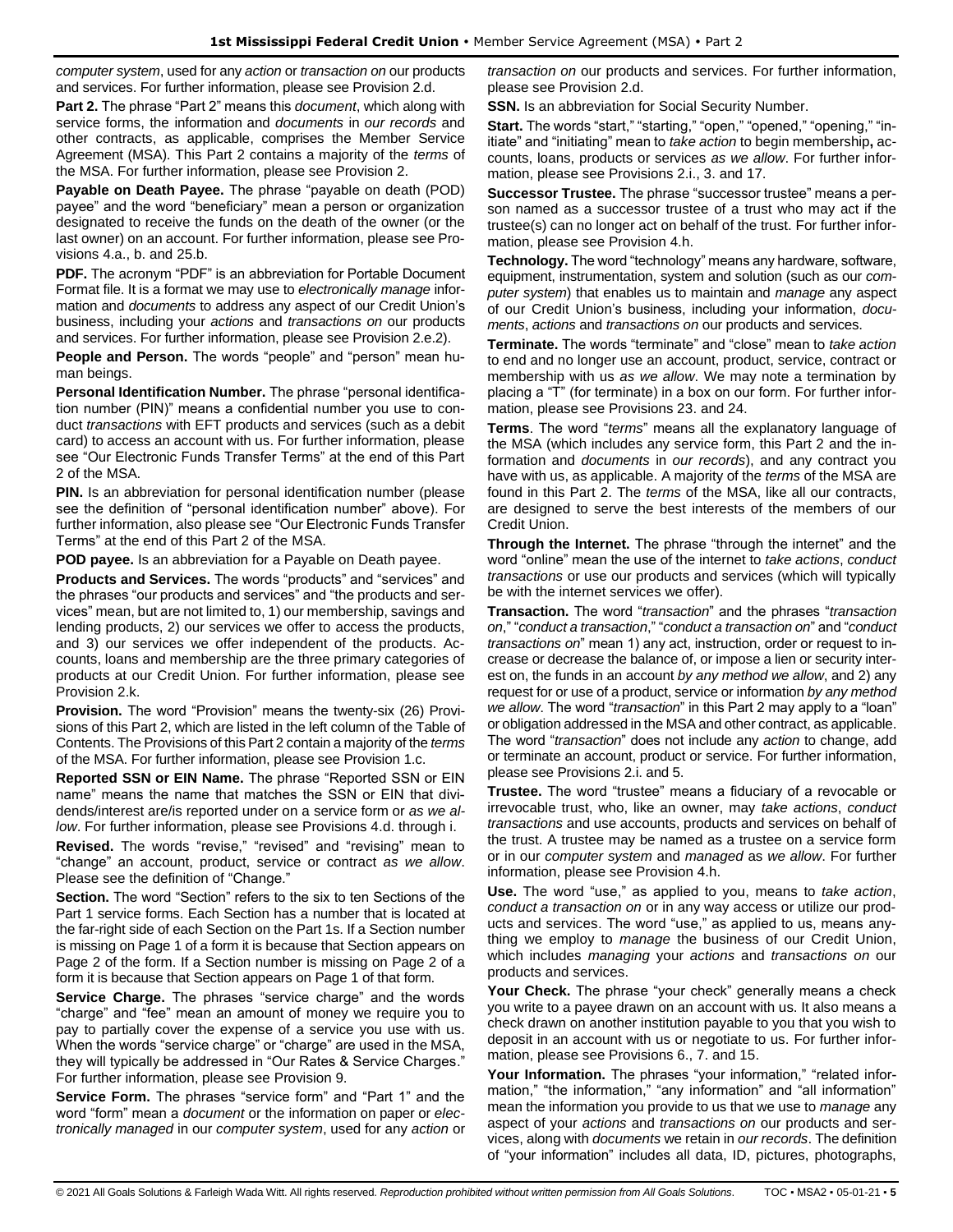images, film, voice and image recordings, fingerprints and other biometrics you share and we retain in *our records*. The definition does not include information you do not communicate or deliver to us, but we obtain elsewhere. For further information, please see Provisions 2.c. and 13.

**Your Number.** The phrase "your number" means any number we create and assign to an account, loan, product, service, membership or you, to *manage* any aspect of your information, *documents*, *actions* and *transactions on* our products and services. For further information, please see Provision 2.f.

#### **f. Right to Rely on the Member Service Agreement (MSA)**

When you join our Credit Union, attempt to *take action* or *conduct a transaction,* or ask us to act on any matter concerning the business of our Credit Union, you consent to the *terms* of the MSA. You acknowledge we offered you a paper copy of the Part 2 in-person, and emailed it to your address (if provided) in *our records*. If we assisted you by phone, mail or through the internet, your consent acknowledges the Part 2 was accessible to you, and we offered to mail you a paper copy of the Part 2 (please see Provision 3.g.).

You agree we may *electronically manage* (e.g., image or otherwise enter in our *computer system*) your information, *documents*, consent and all accounts, loans, products or services you have with us. This allows us to protect all information, *documents,* products and services, achieve significant savings and provide excellent service to our members. For these same reasons, you understand and agree once we have *electronically managed* any paper *document* along with your information*,* we may also destroy the paper *document* and the information, unless otherwise required by law. You agree that along with all paper *documents* and any information*,* all *electronically managed documents* and your information, in *our records* are binding on you and us. You understand while we own all information and *documents* in *our records* that pertain to membership, accounts, loans, products and services you have with us, you may request to review and obtain a paper or *electronic* copy of a *document* or the information in *our records* any time we are open for business or as we offer. You also understand you may *take action* to start, confirm, maintain, review, change, add or terminate membership, accounts, loans, products or services with us at any time *as we allow*.

You agree we may rely exclusively on the MSA, other contracts, as applicable, and *our records* (and any changes and additions we make to these contracts from time to time) to start, maintain and *manage* your *actions* and *transactions on* all the accounts, loans, products and services you have with us. Further, you understand any changes and additions you make to the accounts, loans, products or services you have with us will also be governed by the MSA, other contracts, as applicable, *our records* and any changes and additions we make to them from time to time.

**1) Your Actions and Transactions Entered in Our Records.** On your request and for your convenience, we may agree to assist you with any product, service, *action* and *transaction* by phone, mail, inperson or online. To accomplish your request, we may enter the information in a *document* or our *computer system* without having you sign a paper *document as we allow*. This means your consent and membership, accounts, loans, products, services, *actions* and *transactions* will be *managed* with the assistance of our employees or the use of our *computer system by any method we allow* and will be confirmed by your use of the account, loan, product or service. You understand and agree if we honor your request to assist you with any *action* or *transaction* by phone, mail, in-person or online without a signed *document*, we will maintain and *manage* the requested membership, accounts, loans, products, services, *actions* and *transactions* as reflected in *our records*.

You also agree the *action* or *transaction* is governed by the MSA and any other contracts, as applicable. For an account and its related services, this means you agree that the ownership and survivorship features of the account are governed by the ownership and survivorship features in *our records* (please see Provision 4.). You understand if we *manage* your request without having you sign a paper *document*, we do so to provide you with excellent service and for your convenience to expedite the product, service, *action*  or *transaction* you have requested. Should you have second thoughts and prefer we *manage* your request on paper or by another method *we allow*, please let us know at your earliest opportunity. On your notification, we will be happy to provide you with a *document* for your signature or authorization, or find an alternative method for you to *take actions* or *conduct transactions on* accounts, loans, products or services with us. Finally, you understand you may request to review, confirm, obtain, change, add or terminate any product, service, *action* or *transaction*, any time we are open for business or *by any method we allow*. You may also request a paper or *electronically managed* copy of your information or a *document* in *our records* from us any time during business hours or *as we allow*.

**2) Products and Services Addressed by the MSA.** In addition to our products and services addressed in the MSA, we may offer products and services not mentioned in the MSA that are covered by its *terms* and any other contract, as applicable. If a contract for another product or service does not address a matter covered by the MSA, the *terms* of the MSA may apply to the matter. For example, if a contract for a product or service does not address whether that contract can be imaged (which is one method we may *electronically manage*  a *document*) and that the image is binding on you and us, then we may *electronically manage* (image) and rely on that contract for the product or service as addressed in the *terms* of the MSA (please see Provisions 1.e. and f.). To provide members with excellent service and plan for future products and services, the MSA may address products and services currently not offered, which may be offered at a future date. Should you have any questions about the applicability of the MSA to a product or service, please contact us any time we are open for business.

#### **g. Obligation for Advice on Matters Involving You**

To protect our Credit Union's interests, we may seek legal or other professional advice to address any matter concerning you or the products and services you have with us. We may seek advice to assist you with any products and/or services you request (for example, to review and advise us on any documentation you present, such as trusts, powers of attorney, estate documents, court orders, agreements, business and organization formation or request affirmation documents, etc.). We may also seek advice in connection with a person's, organization's or your claims or disputes regarding you or your information, funds, *actions* and *transactions on* products and services (for example, to review and advise us on any subpoenas, summons, levies, garnishments, claims, court orders, etc., that we receive). If we obtain legal or other professional advice to address any matter concerning you or the products and services you have with us, you agree to pay all costs, including reasonable attorney fees, incurred for that assistance. You further agree we may deduct all costs for the assistance from the account(s) you have with us, and you will be obligated for any additional amount owed. You understand and agree since these costs are incurred because of you or the products and services you have with us, fairness dictates that you are responsible for these costs, rather than imposing the costs on the members of our Credit Union.

#### **h. Prohibition on Photography, Filming and Recording**

To protect and assure the privacy of members', employees' and visitors' information, we prohibit photography, filming and recording of any type with any device or technology on our Credit Union's premises without prior **express written** consent from us. This prohibition extends to outdoor areas near any ATM, Kiosk, or any other facility or device that may display, broadcast or provide any information. Any violation of this prohibition may result in the termination of products and services with us, or the exercising of our rights under the MSA or the law.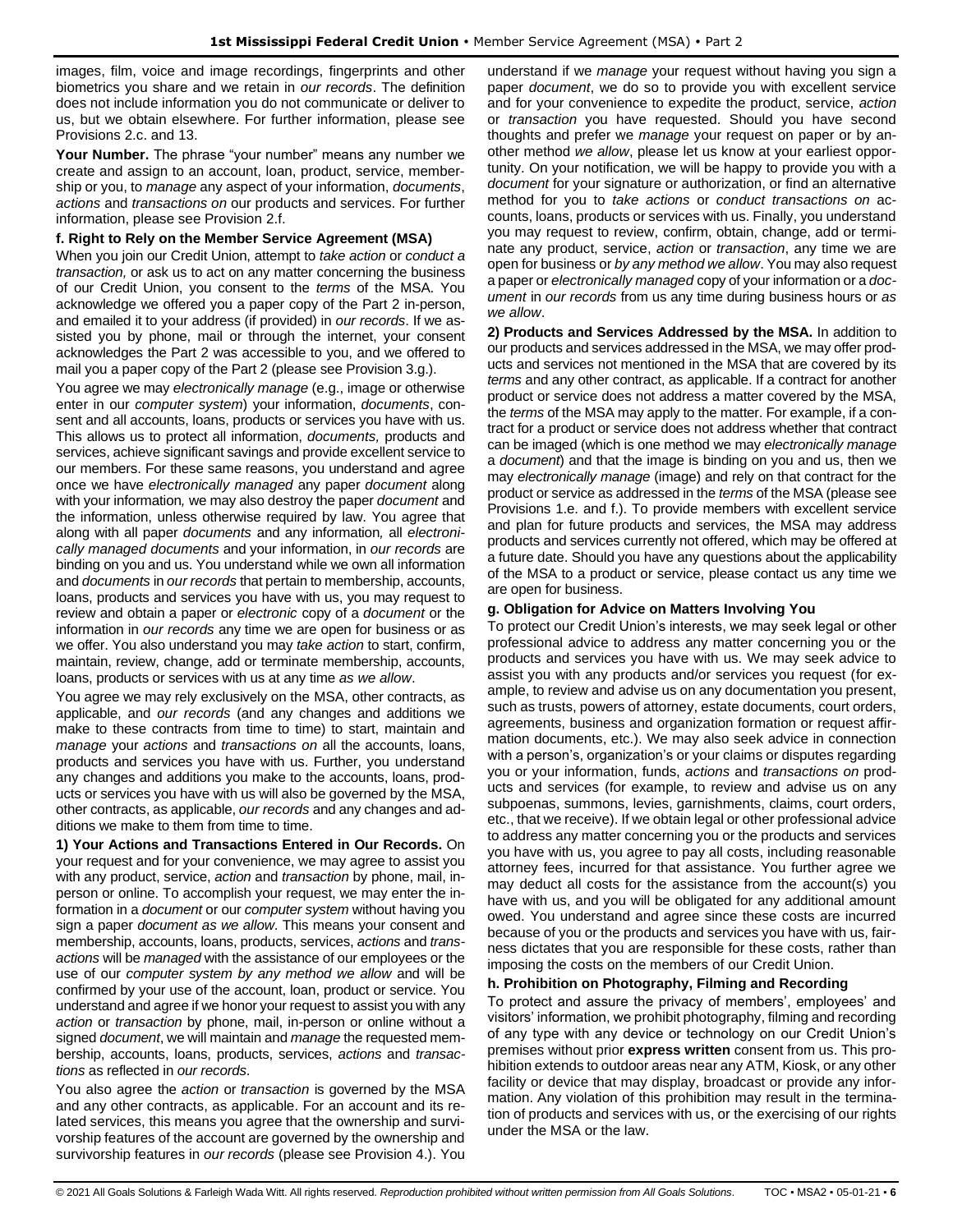#### **i. Remove all Hats & Sunglasses Before Entering a Branch**

To provide you with the best service possible and for your and our safety and protection, we respectfully require all hats, helmets and sunglasses to be removed before entering our branch. This helps us identify all members and you, and safeguards all members and your valuable information and funds. Alternatively, and for your convenience, you may *take actions* or *conduct transactions* by phone, online, mail or by any other method *we allow*.

#### **j. Prohibition on Use of Phones when Conducting Business**

To provide all members and you with the best service possible and out of courtesy to other members and our employees, we respectfully request that you do not talk on your phone in the branch or at the drive-up when you are conducting business with us. Alternatively, and for your convenience, you may *take actions* or *conduct transactions* online, by mail or any other method *we allow*. We thank you and appreciate your help with this important service matter!

#### <span id="page-6-0"></span>**2. Product and Service Management Issues**

#### **a. Overview of this Provision**

This Provision addresses a number of important matters that affect how we *manage* our products and services. The Provision begins with an explanation of how you may start and consent to products and services. It then explains how we maintain and *manage* your information, *documents*, *actions* and *transactions on* our products and services, and retain them in *our records*. The Provision concludes by describing the methods you may use to *take actions* or *conduct transactions on* our products and services, along with an explanation of the products and services we may offer. These important *management* issues assist us in serving the best interests of our members.

#### **b. Consent to Membership, Products, Services and Contracts**

You may consent to membership, a contract, an account, loan, product, service, *action* or *transaction by any method we allow*. You may also consent to another person *taking actions* or *conducting transactions on* the products and services you have with us, as addressed in the MSA. Your consent may be demonstrated by, but is not limited to: 1) a signature, thumbprint, fingerprint, stamp, mark, facsimile signature or email, 2) verbal confirmation in-person, by phone, voice command, recorded message or conversation, 3) signing or using a signature pad, tablet, computer, device or mobile device, 4) using a debit card, credit card, ATM card, code, password, PIN, ATM, kiosk or shared branch, 5) a notation by our employee in *our records* as *we allow*, 6) entering the information in *our records* as we offer, 7) the receipt or accessibility of a statement, 8) *electronic* and/or digital signature or agreeing to an internet service we offer, and 9) the maintenance or use of, or allowing another person to use, a product or service. Please see the definition of "consent" in Provision 1.e.

#### **c. Information Management for Products and Services**

The information you communicate or deliver to us is crucial for us to provide you with excellent service and maintain and *manage* all products and services. We may specifically use your information to *manage* your *actions and transactions on* our products and services you have with us. You understand your information may be *managed* on paper or *electronically*. In either case, you may request to review or access your information any time during business hours. Please see the definition of "your information" in Provision 1.e., and Provision 13.

#### **d. Document Management for Products and Services**

We use our *documents* to *manage* the business of our Credit Union in general, and your *actions and transactions on* the products and services you have with us in specific. Examples of our *documents* include any paper or *electronically managed* service form (Part 1), form, application, loan form, note, contract, this Part 2, record, file, letter, disclosure, schedule, periodic statement, statement, check, item, receipt, information return, notice, warning, advisory, explanatory material, newsletter or anything else we create or use to

*manage* the business of our Credit Union. You understand and agree the *documents* we create and/or use to *manage* our products and services and retain in *our records,* are binding on you and us. You also understand you may request to review or access a *docu*ment any time during business hours. Please see the definition of "*documents*" in Provision 1.e.

**1) Documentation You Offer for Us to Perform Due Diligence.** You may offer or we may request documentation to perform due diligence or to verify your authority to *take action* or *conduct a transaction on* a product or service. Examples of documentation may include, but are not limited to, any paper or *electronically managed* letters, trusts, powers of attorney, wills, estate papers, business or organization formation or operational papers, licenses, claims, court orders, legal instruments or anything you deliver or share with us concerning you or your *actions* or *transactions on* products and services. You understand and agree when you provide documentation, which we may retain in *our records* for due diligence purposes, it is not binding on us unless otherwise required by law. Please see the definition of "documentation" in Provision 1.e.

#### **e. Our Computer System to Manage Credit Union Business**

Our *computer system* is vital to providing you with excellent service and maintaining and *managing* all the products and services with us. Our *computer system* may include, but is not limited to, our data processing system, our employees' computers, tablets and mobile devices, our phone system, website, internet services, kiosks, ATMs, networks, backup data storage systems, offsite data archival systems, all data, software and applications retained and utilized in the cloud, and any other software, equipment, instrumentation, solution or technology we use now or in the future. If offered, our *computer system* also includes any Credit Union "member use only" computers, tablets and mobile devices. The information and *documents managed* in our *computer system* are part of *our records*. Please see the definition of "*computer system*" in Provision 1.e.

**1) Electronic Management of Credit Union Business.** We may use our *computer system* to *electronically manage* any aspect of the business of our Credit Union, which includes all your information, *documents*, *actions and transactions on* our products and services. You understand you may request to review or have a copy of *electronically managed* information or *documents* in *our records* any time we are open for business. Please see the definition of "*electronic management*" in Provision 1.e.

**2) Information and Documents may be Accessible in PDF.** For your convenience, to assure accuracy and security, and to reduce costs for our members, we may *electronically manage* any information or *documents* as a Portable Document Format (PDF) file. PDFs may be accessible on our website, in the internet services we offer and as attachments to emails. To open, review, print, download, save and read a PDF *document*, you will need to download a PDF display application, such as Adobe Reader, to your computer, mobile device or other technology. As of the date of the MSA, Adobe Reader is accessible at no charge at Adobe.com. You understand you may also request to access any information or *documents* on paper during business hours. Please contact us and we will be happy to assist you. Please see the definition of "PDF" in Provision 1.e.

#### **f. Your Number for Membership, Products and Services**

Your number is extremely important to provide you with excellent service and maintain and *manage* all the products and services you have with us. We may create your number on paper and/or *electronically* with our *computer system*. We may refer to your number as an "account number," "member number" or "membership number" in communications or when referencing *our records*. The phrase "your number" may also refer to a "subaccount number," which is a secondary number we assign that is organized under your number ("your subaccount number"). We may use a subaccount number to manage your *actions and transactions on* our products and services. Should you have any questions about your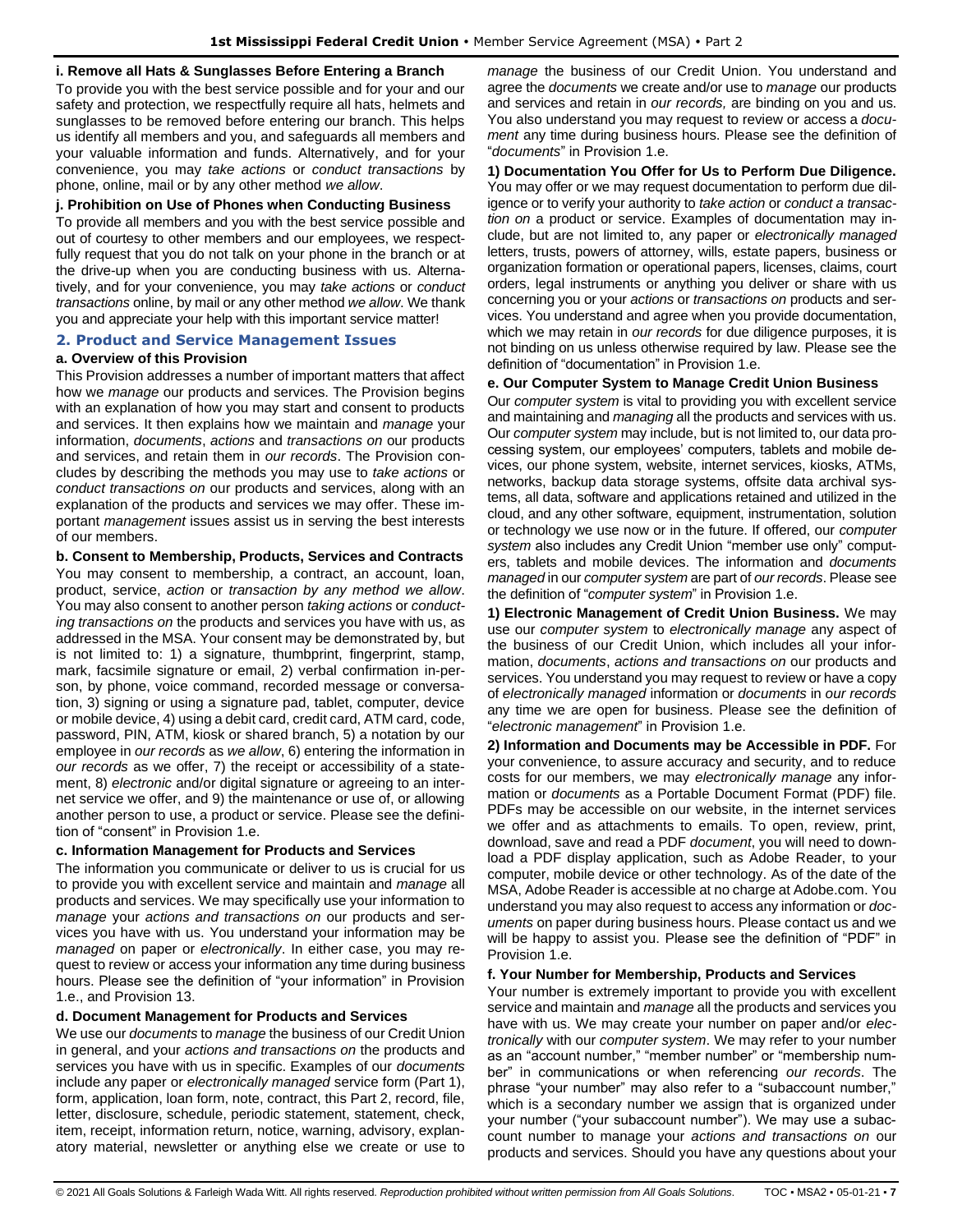number, please contact us at your earliest convenience. Please see the definition of "your number" in Provision 1.e.

#### **g. Management of Accounts, Products, Services & Numbers**

You understand while you have the privilege to start, use and maintain an account we offer, we *manage* the privilege to have an account at our Credit Union. You also understand and agree for business, compliance and risk management purposes, we may change, suspend or terminate an account (and if applicable subaccounts), and reimburse the funds to you as needed. We may decline to restart an account (or subaccount) at our discretion. You further agree we *manage* the privilege to use our products and services and may change, suspend or terminate this privilege, as needed and at our discretion, as addressed in the MSA and other contracts, as applicable, unless otherwise required by law. Finally, you agree we *manage* your number(s) for business and compliance purposes, and may change or terminate your number(s) (or subaccount numbers) as needed and at our discretion.

#### **h. Our Records are Used for All Business Purposes**

We create and use *our records* to *manage* the business of our Credit Union in general, and your *actions and transactions on* the products and services you have with us in specific. *Our records* are composed of all information and *documents* retained 1) on paper in physical files, 2) *electronically* in our *computer system,* or 3) in any other solution or technology we use to *manage our records* (such as offsite data archival systems). To protect all information and *documents*, achieve cost-savings and for the convenience of our members, we may *electronically manage* most of *our records*. For these same reasons, ultimately all *our records* may be *electronically managed*, unless otherwise required by law. You may request to review or obtain your information or a *document* in *our records* any time we are open for business. Please see the definition of "*our records*" in Provision 1.e.

### **i. Methods to Take Actions and Conduct Transactions**

You may *take actions*, *conduct transactions on* and use our products and services *by any method we allow*. Specifically, the ways you may access, *take actions*, *conduct transactions on* and use our products and services may include, but are not limited to, 1) inperson, by phone, mail, facsimile, email, drive-through window, night deposit or drop box (or lock box), 2) through the use of a debit card, credit card, ATM card, code, password, PIN, check, signature pad or device, ATM, kiosk, shared branch or any product or service, and 3) through the internet with a computer, tablet, phone, device, mobile device or other technology. An *action* or *transaction* conducted *by any method we allow* is valid no matter what method *we allow* you to use. Please see the definitions of "*action*," "*by any method we allow*" and "conduct" in Provision 1.e.

### **j. The Title of Products and Services You Have with Us**

The products and services you have with us are generally titled on our *documents* and in our *computer system* so the name used on the product or service (typically your name) matches the SSN and EIN certified. This allows us to maintain and *manage* the product or service in *our records* for you and satisfy reporting requirements. Due to the maintenance, *management* and reporting requirements, the information and *documents* accessible to you may not contain the full or exact title you prefer. However, on your request, we often can include a description or legal title on a *document* or in *our records* that explains the purpose of and/or person(s) who may use a product or service.

#### **k. Our Exclusive and Beneficial Products and Services**

To be entitled to use and enjoy all our financial products and services, a person must first be eligible for the privilege of being a member of our Credit Union (our first product). As a member, you may request the exclusive products and services we offer that generally come under one of two categories: our savings products and services, and our lending products and services. Both are valued by our members for their rates and our excellent service. However, we may offer other beneficial financial products and services in addition to our traditional savings and lending solutions. Examples of products include membership, accounts and loans as we offer. Examples of services include teller assistance, phone assistance, *transactions* and safe deposit boxes, which typically require use of our premises, employees or *computer system* to provide the service to you. Please see the definition of "products and services" in Provision 1.e.

**1) The Products and Services We Offer.** *Please see "Our Products and Services" for a comprehensive summary of our beneficial products and services.*

**2) The Business Products and Services We Offer.** The business and organization products and services you have with us are governed by the Business Service Agreement (BSA). The BSA Part 2 can be accessed on our website or on request from us any time we are open for business.

#### **l. The Length of this Part 2 of the MSA**

To assure excellent service, comprehensive information, and to proactively answer your questions about our products, services and Credit Union, we provide this Part 2. It is lengthy 1) because of the numerous legal, operational and practical matters that affect membership, accounts, loans, products and services, and 2) because it is important to explain why everything we do at our Credit Union is in the best interests of the members. Should you have questions about any matter addressed in the MSA, please contact us during business hours and we will be happy to assist you.

#### <span id="page-7-0"></span>**3. Starting Membership, Products and Services**

All our members together own our Credit Union. The Provisions of the MSA are intended to serve the best interests of our members.

#### **a. Requirements to Start Membership with Us**

To become a member of our Credit Union, you must be in our field of membership and meet all the requirements for eligibility. Please understand that membership is a privilege and not a right, and is granted to you by our Credit Union on the condition you observe all applicable laws, regulations, the MSA and all other contracts, obligations and responsibilities with us.

#### **b. Your Identification, SSN or EIN and Backup Withholding**

To join our Credit Union, we may require your full current name, the physical address of your residence or business (and, if different, your mailing address), and your phone number, birthdate, employer and occupation. We may also require your current government-issued photo identification and a Social Security Number (SSN) or Employer Identification Number (EIN). We require all this information to both provide you with excellent service and to protect your valuable information and funds (and without it, we may not be able to start membership, products and services). For IRS reporting purposes, you may need to certify that the SSN or EIN matches the name and address provided, and indicate if you are subject to backup withholding. Your delivery, review and certification of this information may be required for membership, products or services. For your and our protection and to fulfill our due diligence responsibilities, you may need to obtain an EIN for an account, product or service relationship you wish to start that is not for your personal use. For your convenience and protection we may also request your mother's maiden name, your email address, other identification and information requirements and other undiscoverable confidential information (such as your most or least favorite subject in school, artist, fruit or vegetable, etc.) and require you to create a password in order to *take actions* or *conduct transactions on* our products and services (please see Provision 5.a.).

To provide you with excellent service, for your convenience and for your and our protection, you agree we may photograph you and retain a copy or image of your current government-issued photo identification (hereafter referred to as ID) to identify you for the products and services you have with us. We may request to see your current government-issued military photo identification, and though we will not image or copy it, we may enter the information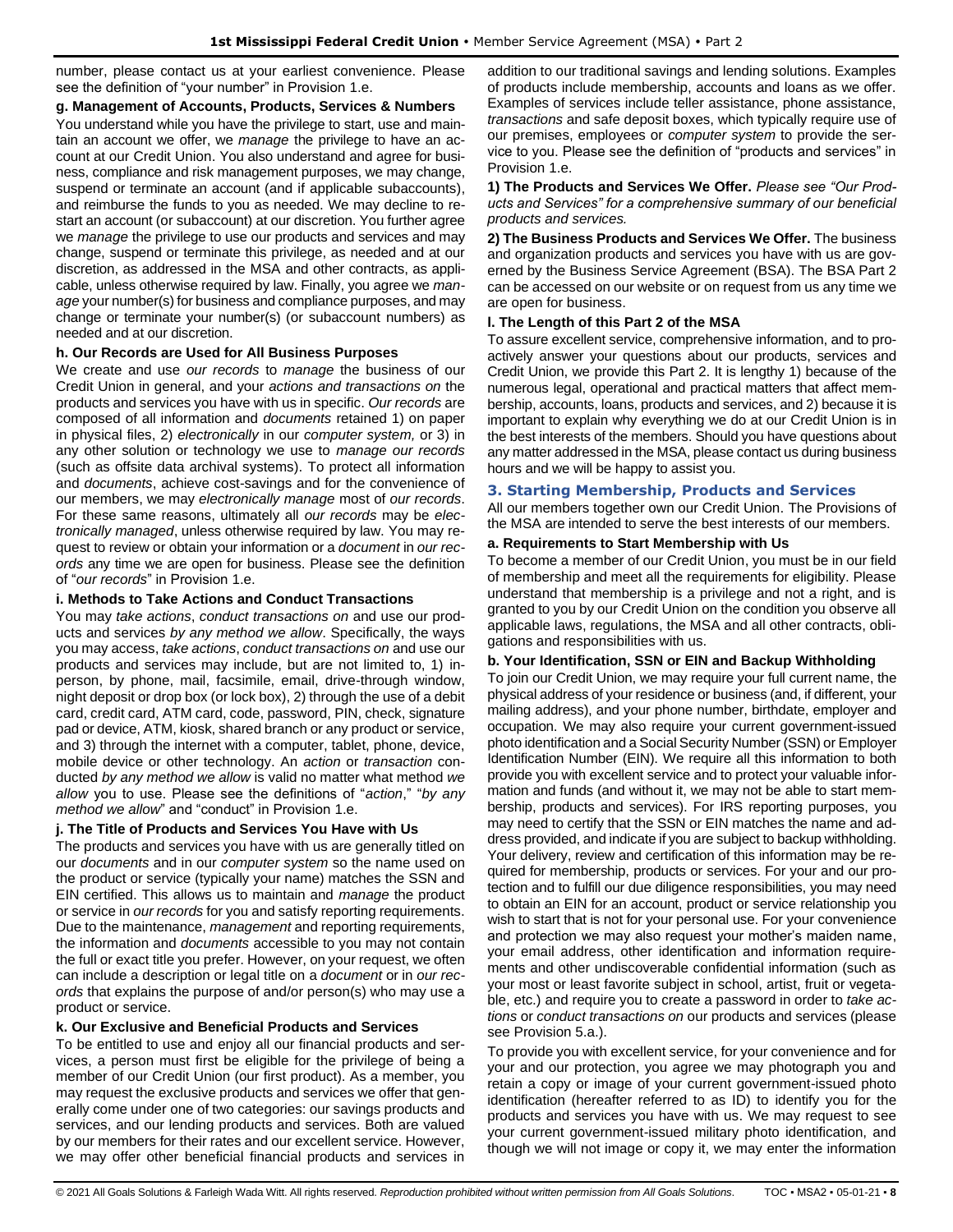in *our records*. We may also require other current government ID (such as your driver's license or passport) that can be copied or imaged along with entering the information from your military ID. At our discretion, we may only ask for your non-government ID (employer-created ID) and information to start products and services with us, though we may later require current government ID and information to start additional products and services. If our copy or image of your ID (or other identification) is expired, to continue to serve you, for your convenience and for your and our protection, you agree we may request, review and retain a copy or image of your current ID. If the IRS notifies us of a discrepancy with the name, SSN, EIN or information in *our records*, you may be subject to backup withholding, requiring us to withhold and pay a portion of dividends, interest or other payments to the IRS.

When you join our Credit Union and start products and services, we may require you to sign or authorize a service form to assist us in *managing* the products and services you have with us. We may note the original use of the form by placing an "O" (for original) in a box on the form. Alternatively, on your request we may agree to start, obtain your consent to and *manage* membership, products and services with the assistance of our employees or the use of our *computer system* (please see Provision 1.f.1)). You agree for purposes of accuracy, we may subsequently verify and correct, complete or update your information in *our records*. You understand and agree that to provide you with excellent service and for your and our protection, we may photograph, film and retain all pictures, photographs, film, likenesses or images of any person (including you) who enters or uses our (or an associate's) premises, facility, location or service solution. Additionally, to provide excellent service, for training and quality assurance purposes and for your and our protection, you agree we may record and retain all conversations with you and anyone who contacts, calls and/or leaves us messages *by any method we allow*. You agree we may obtain, retain and use all ID, pictures, photographs, images, film, voice and image recordings, fingerprints and other biometrics of you with our *computer system* or other technology to identify you and *manage* any product, service, *action* or *transaction* addressed by the MSA or other contract, as applicable. Finally, you agree we may obtain, retain, maintain and *manage* all ID, photographs, images, film, voice and image recordings, fingerprints and other biometrics of you in *our records*.

### **c. Your Authorization for Us to Obtain Information**

You agree we may review your account, employment and credit history, which includes obtaining reports from third parties and credit reporting agencies, to confirm your eligibility for membership, accounts, loans, products and services we may offer. We obtain reports for two important reasons. The first is to provide you with excellent service by pre-qualifying you for products and services with us: that way we can make a product or service available to you as soon as possible. The second is for loss prevention purposes, which is required to fulfill our due diligence responsibilities to our members. Additionally, to provide you with excellent service, for your convenience and your and our protection, we may request additional information to assist you with any currency needs for the accounts, loans, products and services you may request.

### **d. Your Family Can be Members with Us Too!**

Since you are a member of our Credit Union, generally, your immediate family can become members too, and enjoy the privileges of our products and services. Please see our website or contact us during business hours to learn how your family members, friends and co-workers can join our Credit Union.

#### **e. Starting Membership, Products and Services Online**

We may offer an internet service that allows you to join our Credit Union and start products and services with us online. This internet service is governed by any contract you agree to online, the MSA, all other contracts, as applicable, and *our records*. Should you have any questions about this service, please contact us at your earliest convenience.

#### **f. Starting Membership, Products and Services by Mail**

On your request and for your convenience, we may at our sole discretion mail *documents* with your information to you to join our Credit Union and start products and services with us. We do not advise mailing your confidential information since it exposes you to numerous problems (ID theft, fraudulent *transactions*, etc.). We recommend you come to our Credit Union at your convenience (or use an internet service we offer) to start membership, products and services with us. In fairness to the members, if you request us to mail your information, you agree to take responsibility for all problems and losses that result from theft and/or unauthorized use of your information. Please contact us during business hours for information about starting membership by mail.

#### **g. Starting Membership, Products & Providing the Part 2**

When you join our Credit Union we will first review a number of important matters about membership, products, services and the MSA (please see Provision 3.h.). Thereafter we (or you) may complete a service form (which we may require to be notarized) and/or enter your information in *our records* according to your instructions to start the products and services you have requested. Once you have reviewed your information, you will consent to the *terms* of the MSA and to the use of our products and services. If we assist you in-person we will offer you a paper Part 2 of the MSA, and email it to your address (if provided) in *our records*. If we assist you by phone, mail or through the internet, we will make the Part 2 of the MSA accessible to you *by any method we allow*, or offer to mail you a paper Part 2 of the MSA. We will ask (or advise you to ask) if you have questions about any matter addressed in the MSA, and encourage you to contact us during business hours for help with any product or service. Finally, we will remind you that you can always access a current Part 2 of the MSA and disclosures on our website, and may contact us about the information or *documents* in *our records* any time we are open for business.

#### **h. Matters We Address when You become a Member**

When you join our Credit Union we: 1) verify your ID and eligibility for membership, 2) may obtain relevant account, employment and credit reports, as needed, 3) review important information about membership, products, services, privileges and responsibilities with you, 4) enter the information (including the ownership and survivorship features of any account, if applicable) in a form or our *computer system* and review that information with you, 5) offer you a paper Part 2 of the MSA (or offer to mail it to you), email you the Part 2 of the MSA (if we have an address on file), and make the Part 2 of the MSA accessible to you on our website or in an internet service we offer, 6) run all required verifications and reviews, and address all applicable compliance requirements, 7) review and have you consent to membership, products, services and the MSA, *as we allow*, 8) start the accounts, products and services requested by you, 9) ask you (or advise you to ask) if you have any questions and encourage you to contact us during business hours about any matter pertaining to our products and services, *and* 10) remind you that you may always access a current Part 2 of the MSA and disclosures on our website, and contact us about the information or *documents* in *our records* any time we are open for business.

#### **i. Denial of the Privilege of Membership**

We may deny the privilege of membership to a person for any reason not prohibited by law, including but not limited to, 1) ineligibility for membership, 2) failure to provide required documentation, information or ID, 3) information from a third-party report, 4) any lost or stolen check, card or access device, 5) overuse of *actions* on our products or services, 6) a breach of or unauthorized access to a product or service, 7) business or compliance purposes, 8) to stop or prevent a loss, 9) potential lack of capacity or victim of undue influence, 10) failure to comply with any *term* of a contract, 11) failure to use products or services to justify membership, 12) inactive or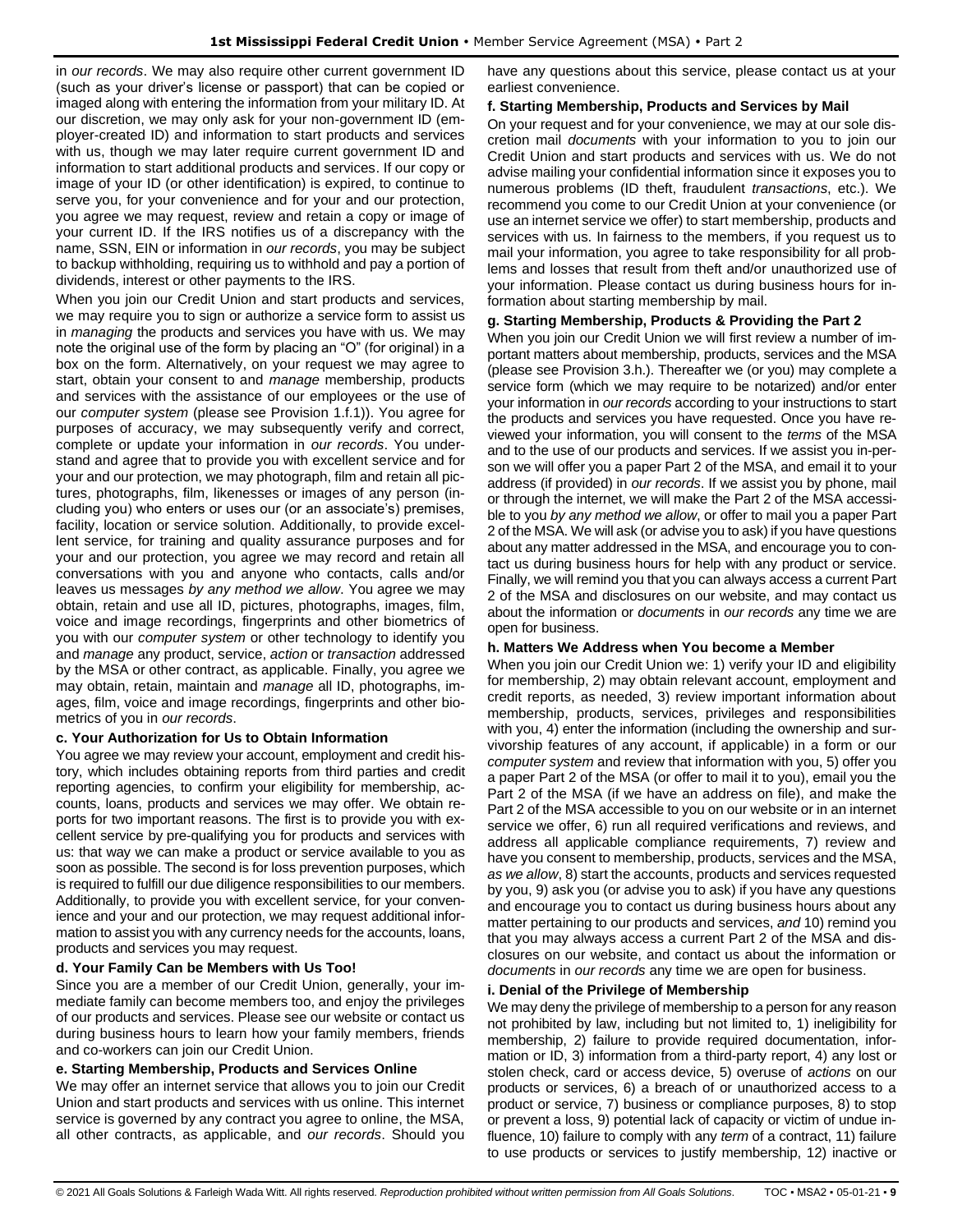abandoned products or services, 13) chronic dissatisfaction with us, 14) disparaging our reputation, 15) default on any obligation, 16) causing us a loss, 17) not voluntarily repaying a loss, 18) previous expulsion, 19) anything unethical or unlawful concerning you or your or our business, 20) any alteration, forgery or fraud concerning you or your or our business, 21) any falsification or misrepresentation concerning you or your or our business, 22) any alleged crime concerning you or your or our business, 23) abuse of or threats to anyone associated with us, or 24) any other reason we believe is appropriate to *manage* the business of our Credit Union.

#### **j. Also Please Review the Four Important Disclosures**

We recommend you also review "Our Electronic Funds Transfer Terms," "Funds Availability of Deposits," "Our Rates & Service Charges" and "Our Privacy Notice." These disclosures have specific application to this Provision as well as a number of other matters throughout the MSA. Most of these disclosures are found at the end of this Part 2, and are accessible to you separately from the Part 2 on our website or upon request from us.

#### <span id="page-9-0"></span>**4. Account Ownership and Survivorship Features**

When you start an account, you acknowledge that we have explained and you have selected the ownership and survivorship features for that account as reflected in *our records*. You may start an account by yourself, referred to as a "one owner account," or with another person or persons, referred to as a "multiple owner account." You may also start an account as a trustee, custodian, representative payee, VA fiduciary, attorney-in-fact, estate representative, guardian, conservator or other fiduciary, as addressed in Provisions 4.d. through 4.i. You understand that it is your responsibility, and not our responsibility, to assure that the ownership and survivorship features of the account(s) you have with us coincide with your financial and estate planning needs. Because you are in control of the ownership and survivorship features of the account(s) with us, you irrevocably waive the right to dispose of the funds in the account(s) with us by will (please see Provision 4.i.).

**Important Note: The Ownership and Survivorship Features of the Savings Account You Have apply to other Accounts You Start under Your Number**. For your convenience and to determine who may access an account, the ownership and survivorship features of the savings account you have with us apply to all other accounts with us under the same number (including sub-accounts if applicable). **This requirement does not apply to retirement accounts. For those accounts, the ownership and survivorship features will be determined by** *our records***.** If you would like to start one or more accounts with different ownership or survivorship features than the initial savings account with us, please let us know and we will assist you in obtaining an additional number (or if applicable, a subaccount number) for the account(s), which may be started on a new service form or *as we allow*. In the event there is a dispute or uncertainty about the ownership or survivorship features of any account, we may place a hold on the account and the funds in the account or deposit the funds with a court as explained in Provision 19.b.

#### **a. One Owner Accounts with Us**

A one owner account is a savings, checking or term (certificate) account started and used by you alone, where typically you maintain and own the funds in the account. As an owner you may *conduct transactions on* and *take actions* to start, confirm, maintain, review, change, add and terminate the account, products and services. On your death, the funds in the account will go to your estate and may be claimed by a representative of your estate or other claimant authorized by law. You understand that it is your responsibility (and not our responsibility) to inform a representative of your estate about any account with us. Alternatively, you may designate a person or organization as a beneficiary/Payable on Death payee (POD payee) on an account with us, as reflected in *our records*. If you designate a beneficiary/POD payee on an account, on your death the beneficiary/POD payee may claim the funds in the account upon presenting proof of death and ID.

If the sole beneficiary/POD payee on an account dies before you, on your death the funds in the account will go to your estate and may be claimed by a representative of your estate or other claimant authorized by law.

If the beneficiary/POD payee dies after you but before receiving funds in the account, the deceased beneficiary's/POD payee's estate may claim the funds in the account.

If you designate more than one beneficiary/POD payee on the account, on your death each beneficiary/POD payee may claim her or his (or its) equal share of the funds in the account by presenting proof of death of the owner and the beneficiary's/POD payee's ID. Each beneficiary's/POD payee's share of the funds in the account will be determined by dividing the amount of the funds in the account by the number of beneficiaries/POD payees designated on the account.

If a beneficiary/POD payee on an account with multiple beneficiaries/POD payees dies before you, on your death all of the funds in the account will go to and be evenly divided among the remaining living beneficiaries/POD payees on account (upon providing proof of death of any deceased beneficiary/POD payee). If all the beneficiaries/POD payees on an account die before you, on your death the funds in the account will go to your estate and may be claimed by a representative of your estate or other claimant authorized by law.

If a beneficiary/POD payee dies after you but before receiving the deceased beneficiary's/POD payee's share of the funds in the account, the deceased beneficiary's/POD payee's estate may claim the deceased beneficiary's/POD payee's share of the funds in the account.

You understand that it is your responsibility (and not our responsibility) to inform a person or organization that she, he or it is a beneficiary/POD payee on any account with us. If a beneficiary/POD payee on an account dies before you, it is also your responsibility to notify us and change the account if you desire to do so. Please be aware your beneficiary/POD payee designations in our records do not apply to any retirement accounts, which have separate beneficiary designations.

As an owner you may maintain and *take actions* and *conduct transactions on* the account, products and services *as we allow*. You may also add an additional owner (or owners) to a one owner account. However, once you add an additional owner (or owners) to an account, that account becomes a multiple owner account (please see Provision 4.b.). Finally, for any obligation owed to us, our rights take priority over all other claims to the funds in an account unless otherwise required by law (please see Provisions 18. and 22.).

#### **b. Multiple Owner Accounts with Us**

A multiple owner account is a savings, checking or term (certificate) account started, maintained and used by two or more owners who together own the funds in the account. Multiple owners have equal rights to *take actions* and *conduct transactions on* the account, products or services. These rights allow each owner alone to start, confirm, maintain, review, change, add, terminate and *conduct transactions on* the multiple owner accounts, products or services on behalf of all owners for any purpose. This includes an owner withdrawing funds, terminating and adding new accounts, products or services on behalf of all other owners. While any owner may *take actions* and *conduct transactions* alone, we may require all owners to consent in writing to the addition or removal of any owner to or from the account. Each owner owns the funds in a multiple owner account with right of survivorship. This means that when one owner dies, her or his interest in the account and the funds in the account are owned by the surviving owner or owners on the account. On the death of the final owner on the account, the funds in the account belong to that owner's estate and may be claimed by the representative of that owner's estate or other claimant authorized by law. You understand that it is your responsibility (and not our responsibility) to inform a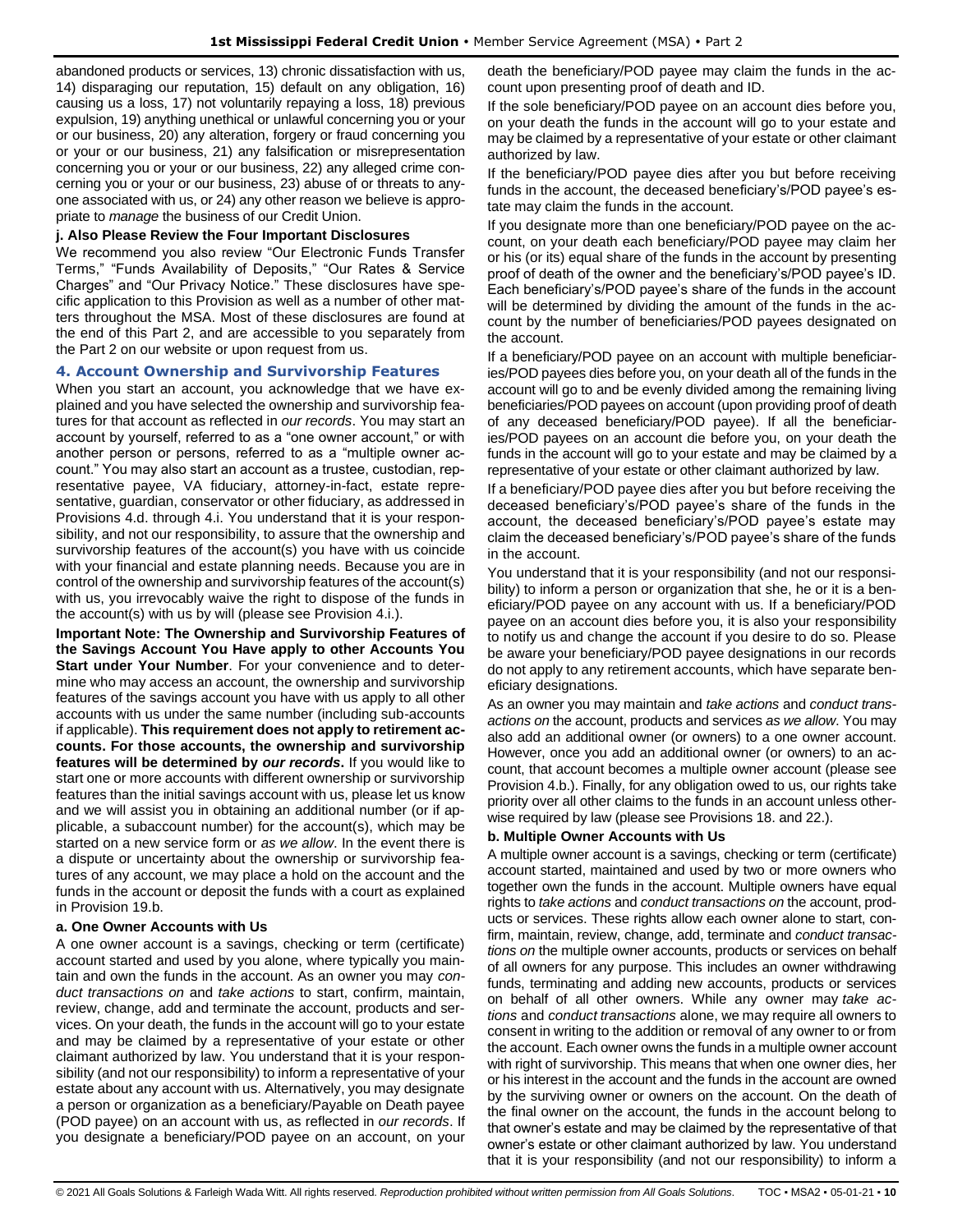representative of your estate about any account with us. If an owner on the account dies before you, it is also your responsibility to notify us and change the account. Alternatively, you may designate a person or organization as a beneficiary/Payable on Death payee (POD payee) on a multiple owner account as reflected in *our records*. On the final owner's death, the beneficiary/POD payee may claim the funds in the account on presenting proof of death of all owners and the beneficiary's/POD payee's ID.

If the beneficiary/POD payee on an account dies before the last owner is deceased, on the last owner's death the funds in the account belong to that owner's estate and may be claimed by a representative of that owner's estate or other claimant authorized by law.

If the beneficiary/POD payee dies after the last owner on the multiple owner account dies but before receiving funds in the account, the deceased beneficiary's/POD payee's estate may claim the funds in the account.

If you as multiple owners designate more than one beneficiary/POD payee on the account (i.e., a multiple owner account with multiple beneficiaries/POD payees), on the death of the final owner on the account each beneficiary/POD payee may claim her or his (or its) equal share of the funds in the account by presenting proof of death of all the owners and the beneficiary's/POD payee's ID. Each beneficiary's/POD payee's share of the funds in the account will be determined by dividing the amount of the funds in the account by the number of beneficiaries/POD payees designated on the account.

If a beneficiary/POD payee on an account with multiple beneficiaries/POD payees dies before the last owner is deceased, the deceased beneficiary's/POD payee's share of the funds in the account will go to and be evenly divided among the remaining living beneficiaries/POD payees on account (upon providing proof of death of any deceased beneficiary/POD payee). If all the beneficiaries/POD payees on an account die before the last owner is deceased, on the death of the final owner the funds in the account will go to the final owner's estate and may be claimed by a representative of the final owner's estate or other claimant authorized by law.

If a beneficiary/POD payee dies after the last owner on the account is deceased but before receiving the deceased beneficiary's/POD payee's share of the funds in the account, the deceased beneficiary's/POD payee's estate may claim the deceased beneficiary's/POD payee's share of the funds in the account.

You understand that it is your responsibility (and not our responsibility) to inform a person or organization that he, she or it is a beneficiary/POD payee on any account with us. If a beneficiary/POD payee on an account dies before you, it is also your responsibility to notify us and change the account if you desire to do so. Please be aware your beneficiary/POD payee designations do not apply to any retirement accounts, which have separate beneficiary designations.

You understand and agree that any owner may sign the signature of any other owner on the account and guarantees the signature or authorization of any or all other owners for all *actions* and *transactions on* the account, products or services. You also agree we may permit an owner to deposit checks payable to any other owner in the account, with or without the endorsement of the other owner. Furthermore, by maintaining the multiple owner account, you consent to any *actions* or *transactions on* accounts, products and services by any other owner. All owners agree we have no duty to notify the owners of any *actions* or *transactions* by an owner acting alone. If you request us to designate a person as an owner by entering the owner's information in *our records* without signing or authorizing a form, you agree this person is an owner. You further agree this person may subsequently sign or authorize a form as an owner. All owners, alone and together, are responsible for any service charges, costs, losses or liabilities incurred for any *action* or *transaction on* an account, product or service, regardless of which owner conducted or benefited from the *action* or *transaction*. If any owner owes us money for any reason, we may enforce our rights against all funds in any account on which that person is an owner, regardless of which owner

deposited the funds in the account. You agree that a security interest granted by one owner, trustee or fiduciary of an account will continue to secure that owner's, trust's or fiduciary's obligation to us even after that person dies. Finally, for any obligation owed to us, our rights take priority over all other claims to the funds in an account unless otherwise required by law (please see Provisions 18. and 20.).

**1) Restricting Access to an Account, Product and Service**. On your request, we may allow you to start a multiple owner account with another person (such as an infant, child, teenager or even an adult), and specify that only you as an owner may *take actions* and *conduct transactions on* the account and related products or services. If *we allow* such a restriction on the accounts, products and services (which may only be reflected in *our records*), you agree the restriction is for your purposes only. This means it is your sole responsibility (and not our responsibility) to supervise your affairs with the person that you place on the account as an owner and monitor all *actions* and *transactions on* the account and related products or services. You further agree that we may honor any *actions* and *transactions on* the accounts, products and services by this person as an owner should this person not follow the restriction. You understand we have only allowed you to place this restriction on the accounts, products and services because you 1) are in the best position to address your affairs with the person you designated as an owner, and 2) have agreed to take responsibility for any loss that occurs if this person violates your restriction on the accounts, products and services.

#### **c. Accounts for or with People under 18 Years of Age**

A person under eighteen (18) years of age may be an owner and start, use and maintain accounts, products and services with us *as we allow*. The owner may *take actions* and *conduct transactions on*  the accounts, products and services, and agrees to the *terms* of the MSA. We may require an owner under eighteen years of age to have another owner on the accounts, products or services who is at least eighteen years of age or older. All owners on a multiple owner account agree to be responsible to us, alone and together, for any *actions* and *transactions on* the accounts, products and services (please see Provision 4.b.).

#### **d. Accounts by Representative Payees for SS Beneficiaries**

You may start, use and maintain an account and related products and services as a "representative payee" for a "Social Security beneficiary." We may require you to provide ID and documentation confirming your authority to act as a representative payee before starting the account. We may keep a copy of the documentation designating you as a representative payee for initial due diligence purposes. However, you agree that once you start and consent to the account, products and services, we may thereafter rely exclusively on the MSA.

You as a representative payee are the owner on the account in which you hold the funds for the sole benefit of the Social Security beneficiary. Though dividends/interest are reported under the beneficiary's name and SSN, you are the only person who may *take actions* and *conduct transactions on* the account, products and services. If we receive notice of a replacement representative payee (which we may require in writing) and decide to rely on the notice, you agree we may change the account for the replacement representative payee according to the notice, as reflected in *our records*. Alternatively, if we decide to rely on the notice, you agree we may terminate the account and issue a check to the representative payee in the name of the Social Security beneficiary. Finally, you agree to be responsible for legal advice we require to assist with or that results from any matter concerning the accounts, products or services for a representative payee (please see Provision 1.g.).

#### **e. Accounts by VA Fiduciaries for VA Beneficiaries**

You may start, use and maintain an account and related products and services as a Veteran's Administration fiduciary (VA fiduciary) for a Veteran's Administration beneficiary (VA beneficiary). We may require you to provide ID and documentation confirming your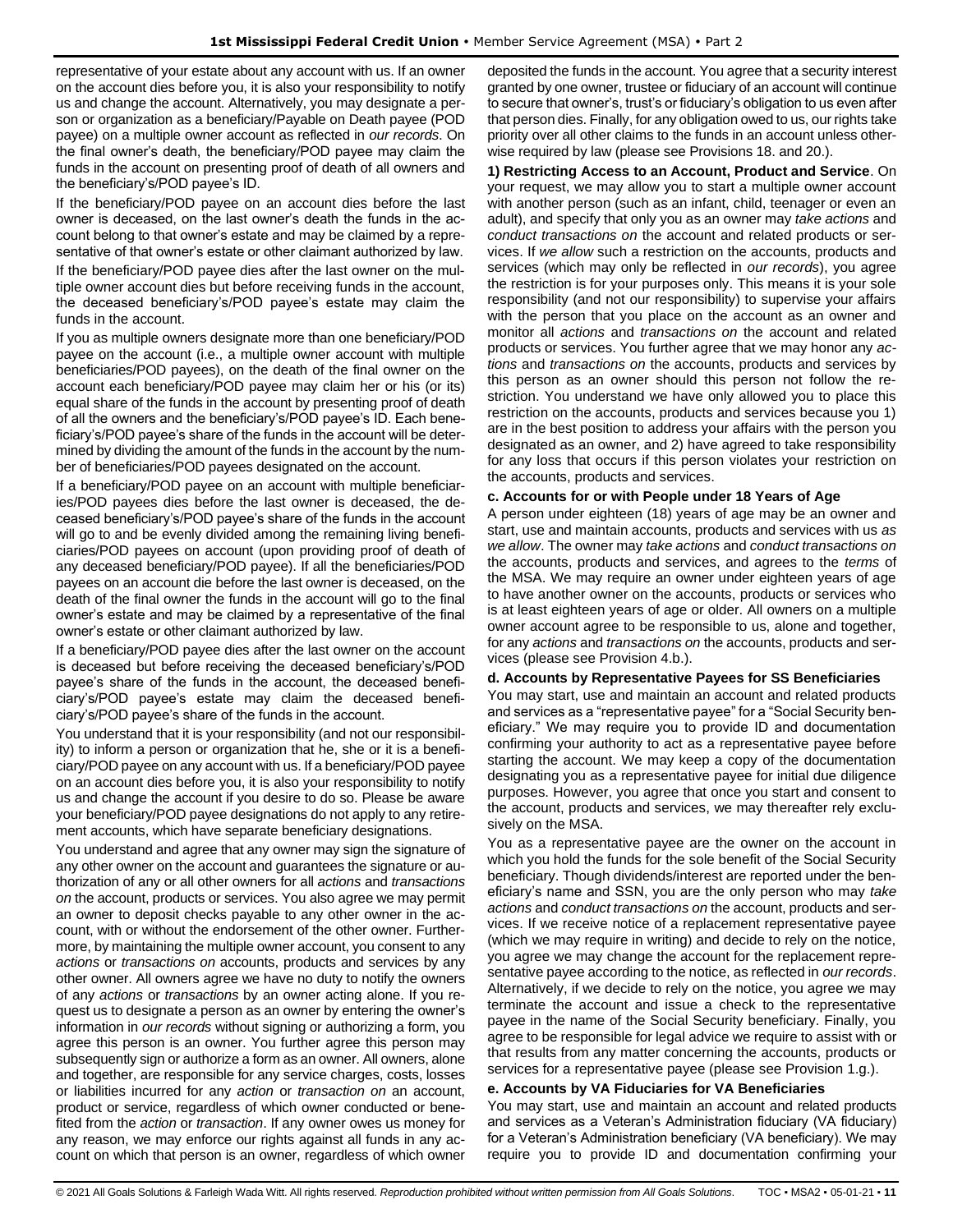authority to act as a VA fiduciary before starting the account. We may keep a copy of the documentation designating you as a VA fiduciary for initial due diligence purposes. However, you agree that once you start and consent to the account, products and services, we may thereafter rely exclusively on the MSA.

You as a VA fiduciary are the owner on the account in which you hold the funds for the sole benefit of the VA beneficiary. While dividends/interest are reported under the VA beneficiary's name and SSN, you are the only person who may *take actions* and *conduct transactions on* the account, products and services. If we receive notice of a replacement VA fiduciary (which we may require in writing) and decide to rely on the notice, you agree we may change the account for the replacement VA fiduciary according to the notice, as reflected in *our records*. Alternatively, if we decide to rely on the notice, you agree we may terminate the account and issue a check to the VA fiduciary in the name of the VA beneficiary. Finally, you agree to be responsible for legal advice we require to assist with or that results from any matter concerning the accounts, products or services for a VA fiduciary (please see Provision 1.g.).

#### **f. Powers of Attorney & Accounts, Products and Services**

If you give a person power of attorney to act as your attorney-infact, we may require that person to prove her or his ID and the validity and applicability of the power of attorney, before allowing the attorney-in-fact (hereafter referred to as the AIF) to *take actions* or *conduct transactions on* the accounts, products or services you have with us. You agree that we may *manage* the relationship with your AIF by placing her or him (or them) on the accounts, products and services you have with us as an AIF with a service form or in *our records.* We may also *manage* the relationship with your AIF *by any method we allow* in a manner we deem appropriate.

Your AIF and you agree that your AIF and you (and not us) are solely responsible for monitoring and fulfilling the duties and responsibilities of the power of attorney. We may keep a copy of the power of attorney documentation for initial due diligence purposes. However, you agree that once your AIF or you start and consent to the MSA, we may thereafter refer to and rely exclusively on the MSA. By using any product or service both your AIF and you agree to indemnify, defend, and hold us harmless from any loss, damage, claim or liability that occurs as a result of our reliance on the power of attorney. Your AIF and you further agree we may require your AIF to sign or authorize a *document* reconfirming this obligation. Because your AIF legally acts for you, we may require your AIF to sign or authorize a form as an AIF or authorize the AIF relationship by entering the information in *our records***.** This gives your AIF the right to act on your behalf with respect to the accounts, products and services you have with us. You understand that your AIF's authority to *take actions* and *conduct transactions* for you will continue until we receive notice of your death or that you terminated your AIF's authority, and we have a reasonable opportunity to act on that notice. Therefore, once we elect to honor your power of attorney, it is your AIF's and/or your responsibility to notify us if you terminate the AIF's authority to *take actions* and *conduct transactions on* the accounts, products or services, and your AIF's responsibility to notify us of your death.

If we receive notice that you have died or terminated your AIF's authority to *take actions* and *conduct transactions* (which we may require in writing), you agree we may terminate your AIF's authority on the accounts, products and services, and may continue to rely on *our records* thereafter. If we allow your AIF to *take actions* or *conduct transactions* as an AIF, the ownership and survivorship features of the accounts you have with us will not apply to your AIF personally (since she or he is, or they are, legally acting on behalf of you). If your AIF or you request us to allow your AIF to *take actions* or *conduct transactions* by entering the information in *our records* or *as we allow* without signing or authorizing a form or indemnification and hold harmless agreement, your AIF consents to the MSA and may *take actions* or *conduct transactions on* the accounts, products or services. Additionally, you agree that your AIF may subsequently

sign or authorize a form or indemnification and hold harmless agreement, as we require.

You understand that your AIF may remove her or himself from the accounts, products and services you have with us, and that we have no duty to notify you of that removal. If an AIF decides to remove her or himself from the accounts, products and services, we may require her or him to notify us in writing or sign or authorize a form. An AIF's removal from the accounts, products and services, does not relieve the AIF from any responsibilities, obligations or liabilities for *actions* taken and *transactions* conducted as an AIF. Finally, you agree to be responsible for legal advice we require to assist with, or that results from, any matter concerning your power of attorney (please see Provision 1.g.). Alternatively, we may refuse to recognize the authority of a person with a power of attorney, if we determine that we cannot reasonably rely on the power of attorney, unless otherwise required by law.

#### **g. Accounts that Hold the Funds of a Trust**

You may start, use and maintain accounts, products and services to hold the funds of a trust. If you do so, you may be named as a trustee on a service form or in *our records*. You agree it is your responsibility as a trustee (and not our responsibility) to administer the accounts, products, services and funds according to the terms of the trust. You further agree that we are only providing you with accounts, products and services and are not assisting you with or advising you about the trust. For IRS reporting purposes, the name that appears first on a form or that is entered in *our records* generally must match the SSN or EIN that you certify on behalf of the trust. However, on your request, we may be able to write the full name of the trust on a form or in *our records* to explain the purpose and/or the ownership of an account, loan, product or service.

If you are the only trustee on an account, you have the same rights and responsibilities as an owner to *take actions* and *conduct transactions on* the account, products and services (please see Provision 4.a.). If two or more trustees are on an account, you have the same rights and responsibilities as an owner on a multiple owner account to *take actions* and *conduct transactions on* the account, products and services (please see Provision 4.b.). For all trustees' convenience, each trustee on a multiple trustee account agrees that any trustee acting alone may *take actions* and *conduct transactions on* accounts, products and services for all trustees on the accounts, products and services. By maintaining the multiple trustee account, you consent to any later *actions* or *transactions on* accounts, products and services by any other trustee. All trustees agree we have no duty to notify the trustees of any *actions* or *transactions* by a trustee acting alone. If you request us to designate a person as a trustee by entering the trustee's information in *our records* or *as we allow* without signing or authorizing a form, you agree this person is a trustee. You further agree this person may subsequently sign or authorize a form as a trustee. If you wish to name a successor trustee we can note that information in *our records* as well. A successor trustee may *take actions* and *conduct transactions* upon delivering proof satisfactory to us of her or his succession and authority to act as the current trustee of the trust. Until such proof is delivered and verified by us, a successor trustee has no rights to the account or to the funds held in the account.

We may keep a copy of the trust documentation for initial due diligence purposes. However, you agree that once you start and consent to the account, products, services and the MSA, we may thereafter refer to and rely exclusively on the MSA. By starting an account, loan, product or service for the trust, all persons or organizations associated in any way with the trust (i.e., all grantors, trustees, successor trustees, and beneficiaries), agree to indemnify, defend us against and hold us harmless from any loss, damage, claim or liability that results from any *actions* or *transactions on* the accounts, loans, products or services for the trust. You understand we may require any person or organization associated with the trust to sign or authorize an indemnification and hold harmless agreement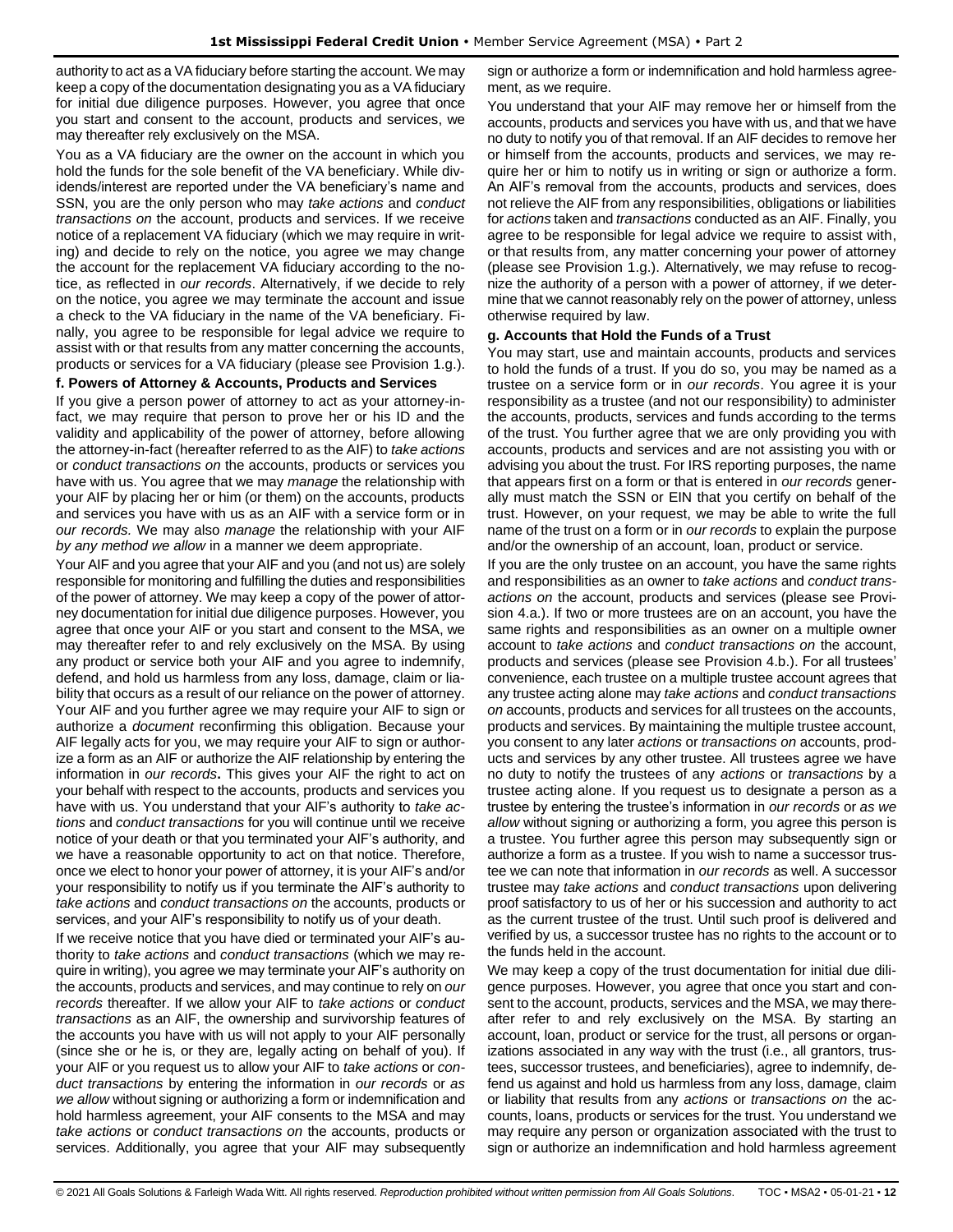along with her, his or its consent to the MSA. We may require you to prove your authority to negotiate a check payable to a trust before taking it for deposit, and may require you to deposit the check into an account for the trust. Finally, you agree to be responsible for legal advice we require to assist with or that results from any matter concerning the trust (please see Provision 1.g.).

#### **h. Accounts for Fiduciary Purposes**

You may start, use and maintain accounts, products and services to hold the funds of an estate, memorial, guardianship, conservatorship, fund or other fiduciary, legal or court ordered purpose with us (referred to in this Provision as the "fiduciary purpose"). You may be named as a fiduciary on the accounts, products and services on a service form or in *our records*. You agree that it is your responsibility as the fiduciary (and not our responsibility) to administer the accounts, products and services and funds for the fiduciary purpose. You further agree that we are only providing you with accounts, products and services for and are not assisting you with or advising you about the fiduciary purpose. For IRS reporting purposes, the name that appears first on a form or that is entered in *our records* generally must match the SSN or EIN that you certify on behalf of the fiduciary purpose. However, on your request, we may be able to write the full name of the fiduciary purpose on a form or in *our records* to explain the purpose and/or the ownership of an account, loan, product or service. To start the accounts, products and services, we may require and review a copy of the documentation addressing the fiduciary purpose, and your ID and authority to act as a fiduciary for that purpose. You agree that you, as the fiduciary on the accounts, products and services, are fully responsible for fulfilling the duties and responsibilities of the fiduciary purpose. We may keep a copy of the documentation designating you as a fiduciary for initial due diligence purposes. However, you agree that once you start and consent to the account, products, services and the MSA, we may thereafter refer to and rely exclusively on the MSA. If you are the only fiduciary on an account, you have the same rights and responsibilities as an owner to *take actions* and *conduct transactions on* the account, products and services (please see Provision 4.a.). If two or more fiduciaries are on an account, you have the same rights and responsibilities as an owner on a multiple owner account to *take actions* and *conduct transactions on* the account, products and services (please see Provision 4.b.).Your authority to conduct business with us as the fiduciary will remain in full force until we receive lawful notice otherwise. You, as the fiduciary, must notify us of any change to the fiduciary purpose that affects the accounts, loans, products and services. You warrant that all your *actions* and *transactions on* an account, loan, product or service will be for the sole benefit of the person or purpose for which you are acting. You agree we may rely on these representations and have no duty to examine subsequent authorizing documentation for compliance or inquire as to the powers and duties of you or any fiduciary. We also have no notice of any violation of fiduciary duties by you or any other fiduciary unless we observe the actual wrongdoing.

You acknowledge that we will not be liable for any losses due to your failure to notify us of unauthorized acts by a fiduciary or changes to the relationship between a fiduciary and the person or purpose for whom the fiduciary acts. By starting an account, product or service you and any fiduciary agree to indemnify, defend us against and hold us harmless from any loss, damage, claim or liability that results from 1) any *actions* or *transactions on* the accounts, loans, products or services, and 2) the unauthorized acts of a fiduciary on which we rely prior to any actual notice of any change in the fiduciary's authority. We may require any person associated with the fiduciary purpose to sign or authorize an indemnification and hold harmless agreement along with his, her or its consent to the MSA. Finally, you agree to be responsible for legal advice we require to assist with or that results from any matter concerning the fiduciary purpose (please see Provision 1.g.).

#### **i. Waiver of Testamentary Account Distributions**

You understand and agree that it is your sole responsibility (and not our responsibility) to assure that the ownership and survivorship features of the accounts, products and services you have with us, as designated by you in *our records*, accurately reflect your personal, domestic, financial, business and estate planning needs. Matters you may want to consider include, but are not limited to, those created, changed or terminated by marriage, children, grandchildren, adoption, separation, divorce, remarriage, disability, retirement, death or as a result of any agency, power-of-attorney, guardianship, conservatorship, trusts, wills, businesses, corporations, partnership agreements, contracts, indebtedness, etc.

If permitted by applicable state law, you irrevocably waive your rights to make testamentary dispositions from any account, and do so with the understanding that the ownership and survivorship features of an account (such as "multiple ownership of an account with right of survivorship" and "beneficiary/POD payee" designations) control and supersede any inconsistent testamentary disposition. It is your responsibility to assure that the ownership and survivorship features of the accounts, products and services you have with us accurately reflect and take into consideration your personal, domestic, financial, business and estate planning needs. In addition, you can take action to start, confirm, maintain, review, change, add or terminate an account, product or service at any time as we allow. Therefore, you irrevocably waive your right to make a testamentary disposition of any account at our Credit Union, both now and in the future. You agree that since you are in complete control of the ownership and survivorship features of the accounts with us, and can take action to start, change, add or terminate the accounts at any time as we allow, on your death we may rely exclusively on the MSA and *our records* concerning all matters that affect the accounts, products and services you have with us.

### **j. See "Our Rates & Service Charges"**

We recommend you also review "Our Rates & Service Charges," which has specific application to this Provision as well as a number of other matters throughout the MSA.

# <span id="page-12-0"></span>**5. Product & Service Access, Transactions & Actions**

# **a. Authorization of Transactions and Actions**

Your signature on a form, *document* or *as we allow* (when required) is important for identifying you and allowing you to start, consent to, *take actions* and *conduct transactions on* our accounts, loans, products and services. On your request, we may agree to obtain your consent to *take actions* and *conduct transactions* on products and services with the assistance of our employees or the use of our *computer system* (please see Provision 1.f.1)). You understand and agree that all ID, photographs, images, film, voice and image recordings, fingerprints and other biometrics obtained when you take any *action* or conduct any *transaction* are *managed* by us as explained in Provision 3.b. To provide you with excellent service and for your and our protection we may require your physical signature or reconfirm your signature in-person or before a notary public prior to any *action* or *transaction on* an account, loan, product or service. We may also require your ID, a second form of ID and other (or updated) information (such as your physical address, SSN, birthdate, password, mother's maiden name, thumbprint or fingerprint, date and type of last *transaction*, other historical factual and confidential information, etc.) before you may *take action* or *conduct a transaction on* an account, loan, product or service.

You may deposit and withdraw funds by cash, check, EFT, wire or by any other method *we allow*. You may also authorize the payment of checks, other *transactions* or *actions by any method we allow*. You agree we may pay checks and honor *actions* or *transactions on*  an account, loan, product or service that contain your signature or authorization, even if you later claim the method of consent or the *action* or *transaction* was not authorized. On your request, we may allow you to include a legend on or notation in *our records* and on checks requiring two or more signatures or authorizations on your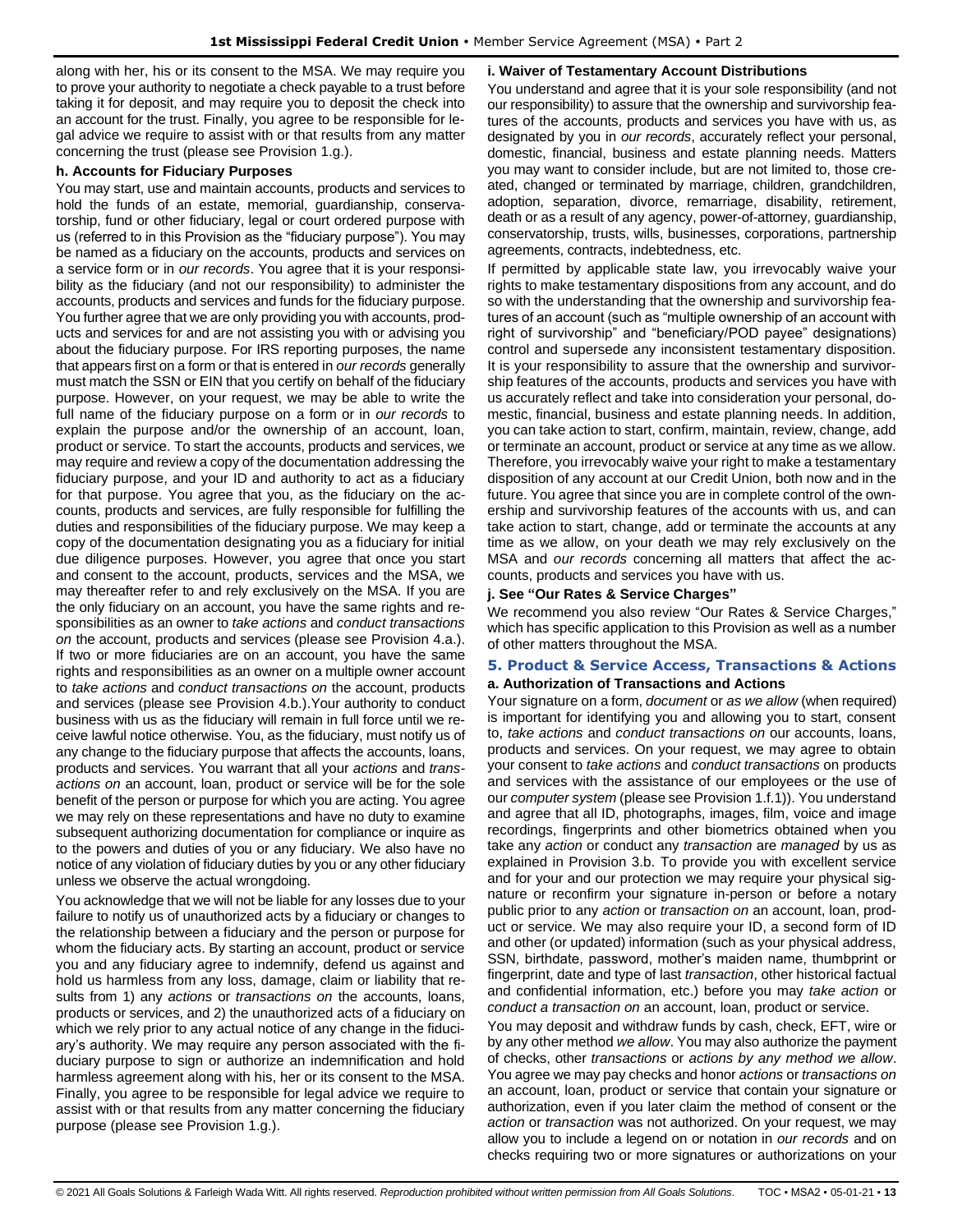checks, *actions*, *transactions* or any other matter pertaining to the accounts, loans, products or services you have with us. You understand this legend or notation requiring two or more signatures or authorizations may only be entered in *our records* or as *we allow*. You agree any such legend or requirement is for your convenience only, and it is your sole responsibility (and not our responsibility) to supervise your internal control affairs with all persons you authorize. You also agree we may pay a check, or honor any *action*, *transaction* or other matter pertaining to the accounts, loans, products or services with us, with only one signature or authorization by any person you authorize. You understand we have only allowed you to add a legend or requirement for two or more signatures or authorizations because you 1) are in the best position to address your own internal control affairs with the persons authorized, and 2) have agreed to take responsibility for and recover any loss that occurs from a violation of your requirement.

If we contact you about an *action* or *transaction on* an account, loan, product or service that you confirm is authorized (which our employee may note in *our records* or *as we allow*), you agree we may rely on your confirmation. If you share your information, password, code or PIN (or any other method of authorization *we allow*) with any person or organization, you agree you authorize *actions* or *transactions on* the account, loan, product or service conducted by this person or organization. You further understand that until you notify us and revoke your authorization, all *actions* or *transactions on* the account, loan, product or service conducted by this person or organization are authorized and genuine, even if they are not conducted for your benefit or according to your instructions. If you request and we agree to provide you with cash for any *action* or *transaction*, you understand once you are in possession of the cash, you (and not us) are completely responsible for its care and safekeeping from any loss, theft, damage or destruction. Should you have any concerns about the loss or theft of cash, please let us know and we may be able to provide you with one of our checks (for which there may be a service charge). Additionally, for your and our protection and security purposes, you agree we may pay any person (including you) requesting a withdrawal in cash with a limited amount of cash, our check, an EFT or wire. You understand and agree these cash withdrawal options are appropriate since a person can obtain cash by depositing the check at her or his own financial institution, and we can schedule the delivery of cash for you on your request, for which there may be a service charge.

### **b. Transaction and Action Options & Required Forms**

When you *take action* or conduct a *transaction on* accounts, loans, products or services, we may require you to use a specific form or *document* to conduct or complete the *action* or *transaction*. If you do not use that form or *document*, for your and our protection we may refuse to honor, perform or complete the *action* or *transaction*. Whether an *action* or *transaction* is honored, completed or not, you are responsible for any loss or liability we incur as a result of your failure to use a required form or *document* or follow the *terms* of the MSA.

#### **c. Account Transfers by Wire or ACH**

We may offer wire transfers or ACH transfers that allow you to send or receive debits or credits to an account with us. We may require all wire transfers to be authorized in writing. When you initiate a wire or ACH transfer you may identify either the recipient or any financial institution by name and account or identifying number. We (and other institutions) may rely on the account or other identifying number you give us as the proper identification number, even if it identifies a different person or institution. You understand we may confirm the information on all wire requests before sending the wire. Once we have sent an outgoing wire, the transfer is final and cannot be stopped, so please make sure all the information about the wire is correct and that you want the wire sent according to that information. If you provide incomplete or inaccurate written or verbal transfer instructions to us, we will not be responsible for any resulting wire transfer losses, delays or failed *transactions*. You understand international wire transfers may not be completed for several weeks, or at all.

Wire transfers are governed by Federal Reserve Regulation J if the transfer is cleared through the Federal Reserve. ACH *transactions* are governed by the rules of the National Automated Clearing House Association (NACHA). You acknowledge that our processing of international *transactions* may be delayed if necessary to complete screening required by federal law. You must ensure that all international entries you initiate are designated with the appropriate international entry code, as required by NACHA rules. All entries will be credited to or debited from the account you have with us in U.S. dollars. Currency conversion will be at rates determined by, or available to, us or the Automated Clearing House. You bear all currency conversion risk as well as all gains or losses associated with currency conversion for international entries. All wires and ACH transfers must comply with applicable U.S. law. If you use these services and receive funds by wire or ACH transfer, you agree to confirm the transfers by reviewing your periodic statement (or online service we offer), since we are not obligated to notify you when funds are received. While we may conditionally and provisionally credit the account you have with us with an ACH transfer, if we are not finally and ultimately paid for the transfer, we may reverse the credit to the account and the sender will be deemed not to have paid you. If we cannot reverse the credit or you do not have sufficient funds in an account, you agree to reimburse us for the amount of the reversed transfer.

#### **d. Limitations on Account Transactions**

**1) Account Withdrawal Limitations.** You understand we have no obligation to honor a request to withdraw funds if you do not have 1) sufficient available funds in an account or 2) one of our overdraft services (please see "available balance" in Provision 6.i.). If a check or other transfer or payment order is presented against insufficient available funds in an account, we will require a service charge. If there are sufficient available funds to pay some but not all checks or items drawn or presented against the account, we may pay or allow withdrawals for those checks, transfer or payment orders for which there are sufficient funds in any order we choose, according to applicable law and the *terms* of the MSA. There are a number of circumstances where you may not be able to withdraw funds from an account, including but not limited to: 1) our methods are inoperative due to emergencies or problems, 2) the product or service has been terminated, 3) we are unable to contact you, 4) failure to provide required documentation, information or ID, 5) failure to use a required method or *document*, 6) exceeding a limit or an amount set by us, 7) failure to meet a minimum balance for thirty (30) days, 8) deposited check funds are not available, 9) funds are collateral for an obligation, 10) any lost or stolen check, card or access device, 11) a breach of or unauthorized access to a product or service, 12) business or compliance purposes, 13) to stop or prevent a loss, 14) potential lack of capacity or victim of undue influence, 15) failure to comply with any *term* of a contract, 16) funds held or offset per a security interest or lien, 17) account and/or funds held for a dispute or uncertainty, 18) unpaid check(s) or EFT(s) for insufficient funds or stop payment orders, 19) deposited item(s) charged back for nonpayment or a claim, 20) a garnishment, levy or similar legal claim or notice, 21) default on any obligation, or 22) our belief that an *action* or *transaction* may be fraudulent. To comply with the law and to protect you and the members of our Credit Union, you understand we may require written notice of your intent to withdraw funds from an account you have with us at least seven (7) calendar days and up to sixty (60) calendar days before the time you would like to make the withdrawal. Finally, you understand in the event any account is overdrawn, any loan is past due, or you are otherwise in default under any contract with us, we may suspend your ability to conduct *actions or transactions* to any or all accounts, products, services, until you have resolved the matter with us.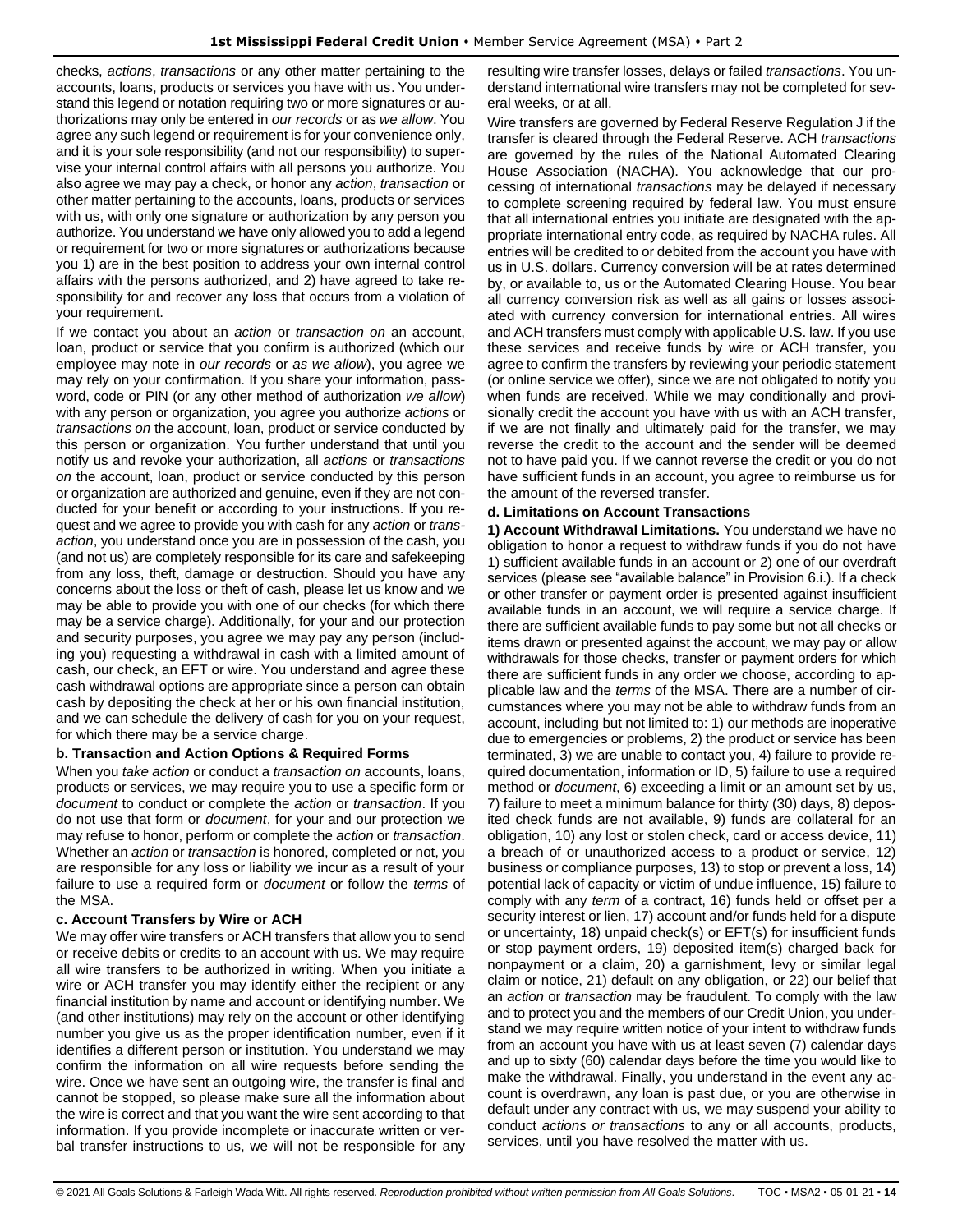**2) Account Transaction Volume Limitations.** We may limit the number of items deposited and the frequency of deposits and other *transactions* you can make each day to the account(s) you have with us. The date we use to determine the number of *transactions* is the date a *transaction* is posted to (actually credited to or debited from) an account, rather than the date you conducted the *transaction*. Should the *transactions on* an account with us exceed the limitations we establish, we may limit your *transaction* activity, require a service charge or terminate the account. You understand if *we allow* or honor a *transaction* that exceeds these restrictions (a nonconforming *transaction*), we are not required to allow or honor any future *transaction* that exceeds these restrictions.

**3) Limits on ATM Transactions.** For your and our protection, we may limit the number and dollar amount of cash withdrawals at ATMs. We may also limit the number and amount of deposits by cash and check at ATMs. Our current limitations on ATM cash withdrawals are stated in "Our Electronic Funds Transfer Terms" at the end of this Part 2 of the MSA. Should you need to make withdrawals and deposits that exceed our ATM limits, you may come to our branch any time we are open for business.

#### **e. Accounts May Not be Transferred to Others**

The accounts you have with us are non-negotiable, non-assignable and non-transferable to another person or organization. This means you may not endorse, negotiate, transfer, secure or pledge any account and the funds in that account to a person or organization other than us for any reason. Unless a person's name appears on a service form or is in *our records*, she or he may be denied access to all accounts, products and services and all funds and information pertaining to the accounts, products and services unless otherwise required by law.

#### **f. When a Transaction or Action May be Refused**

Generally to conduct an *action* or *transaction* on an account, product or service with us, you must be an owner, trustee or fiduciary on the account, product or service. For your and our protection, you understand we may refuse an *action* or *transaction on* an account, loan, product or service for any reason not prohibited by law, including but not limited to, 1) our methods are inoperative due to emergencies or problems, 2) we are unable to contact you, 3) failure to provide required documentation, information or ID, 4) failure to use a required method or *document*, 5) exceeding a limit or an amount set by us, 6) failure to meet a minimum balance for thirty (30) days, 7) inactive or abandoned products or services, 8) deposited check funds are not available, 9) funds are collateral for an obligation, 10) any lost or stolen check, card or access device, 11) a breach of or unauthorized access to a product or service, 12) business or compliance purposes, 13) to stop or prevent a loss, 14) potential lack of capacity or victim of undue influence, 15) the product or service has been terminated, 16) failure to comply with any *term* of a contract, 17) funds held or offset per a security interest or lien, 18) account and/or funds held for a dispute or uncertainty, 19) unpaid check(s) or EFT(s) for insufficient funds or stop payment orders, 20) deposited item(s) charged back for nonpayment or a claim, 21) a garnishment, levy or similar legal claim or notice, 22) default on any obligation, 23) limited to a savings account and voting by mail, 24) ineligible for membership, 25) membership terminated, 26) notification of death, 27) anything unethical or unlawful concerning you or your or our business, 28) our belief that an *action* or *transaction* may be fraudulent, 29) any alteration, forgery or fraud concerning you or your or our business, 30) any falsification or misrepresentation concerning you or your or our business, 31) any alleged crime concerning you or your or our business, 32) abuse of or threats to anyone associated with us, or 33) any other reason we believe is appropriate to *manage* the business of our Credit Union.

# **g. Transactions and Actions Online**

We may offer an internet service that allows you to *take actions* or *conduct transactions on* products or services with us online. For your convenience, and in order to remind you to go online to start the service, we may note your request for this internet service on a form or enter it in *our records*. This internet service may be governed by a contract you agree to online, the MSA, all other contracts, as applicable, and *our records*. Should you have any questions about this service, please contact us at your earliest convenience.

# <span id="page-14-0"></span>**6. Your Use of a Checking Account with Us**

# **a. Completing Your Checks and Check Register**

When you write a check drawn on a checking account with us, you must write your payee's name, complete the numerical and written amount lines on the check and sign your name. Always begin by writing the payee's name and the amounts at the start of the farleft side of these lines to avoid leaving any spaces; this will reduce the risk of your check being altered. It is also important to draw a line after the payee's name and after the written amount to protect yourself against alterations. Please make sure all information you write on your check is legible. Finally, make sure the numerical and written amounts of your check match, since the written amount is likely the amount we may pay from the account. If the amounts do not match, you agree we may pay either amount or return the check unpaid, at our sole discretion.

Once completed, you should write the check number, amount, date, payee's name and purpose in your check register or payment records, and deduct the amount of the check from the account balance. This helps you to keep track of the current balances of an account, which in turn helps you avoid insufficient funds or overdraft service charges (please see Provisions 6.i. through l.). It also allows you to detect and report checks with alterations and forged drawer's signatures (please see Provision 15.b.). Please use dark permanent ink (preferably black ink) to complete and sign your checks. You agree you are responsible for any losses incurred for your checks if you do not use a dark permanent ink when writing your checks. You should also keep your checks in a secure location and separate from your ID so they are not stolen from you. If the account is a multiple owner, trustee or fiduciary account, each owner, trustee, or fiduciary may sign (or authorize), issue and endorse checks in the other owner's, trustee's or fiduciary's name. If you require more than one signature on a check drawn on an account with us, you agree we may pay that check regardless of the number of signatures on it if the check is issued by a person authorized to *conduct transactions on* the account (please see Provision 5.a.). You understand when you write a check you are ordering us to pay the check, and that payment is proper even if you did not completely fill out or sign your check.

#### **b. Please Use the Check Forms We Provide**

For your protection, when starting a checking account you agree to use the checks we make available that we refer to as, "your checks." Your checks are actually forms (check forms) provided to you by our approved associate. It is important that you use our associate-provided checks because 1) the security features help protect against fraud losses, and 2) the forms help us confirm that a check is your check when presented for payment. Using any other check form may indicate fraud, and you agree we may refuse to pay it if we believe our refusal may prevent a loss, and is not dishonor or wrongful. Alternatively, if you use and we pay a check not provided by our associate that results in any loss or service charges, you agree to be responsible for any loss and service charges incurred. The reason you are responsible for any loss and service charges is because in order to obtain check forms from another organization or person, you must provide your information to unknown people, any of whom may create a fraudulent check drawn on the account. Accordingly, we use an associate's check forms to help avoid losses, and require owners, trustees and fiduciaries to take responsibility for all losses and service charges for not using these forms.

#### **c. Dates on Your Checks**

We may pay a check you write regardless of its date or language limiting payment to a certain time (for example, "stale dated" checks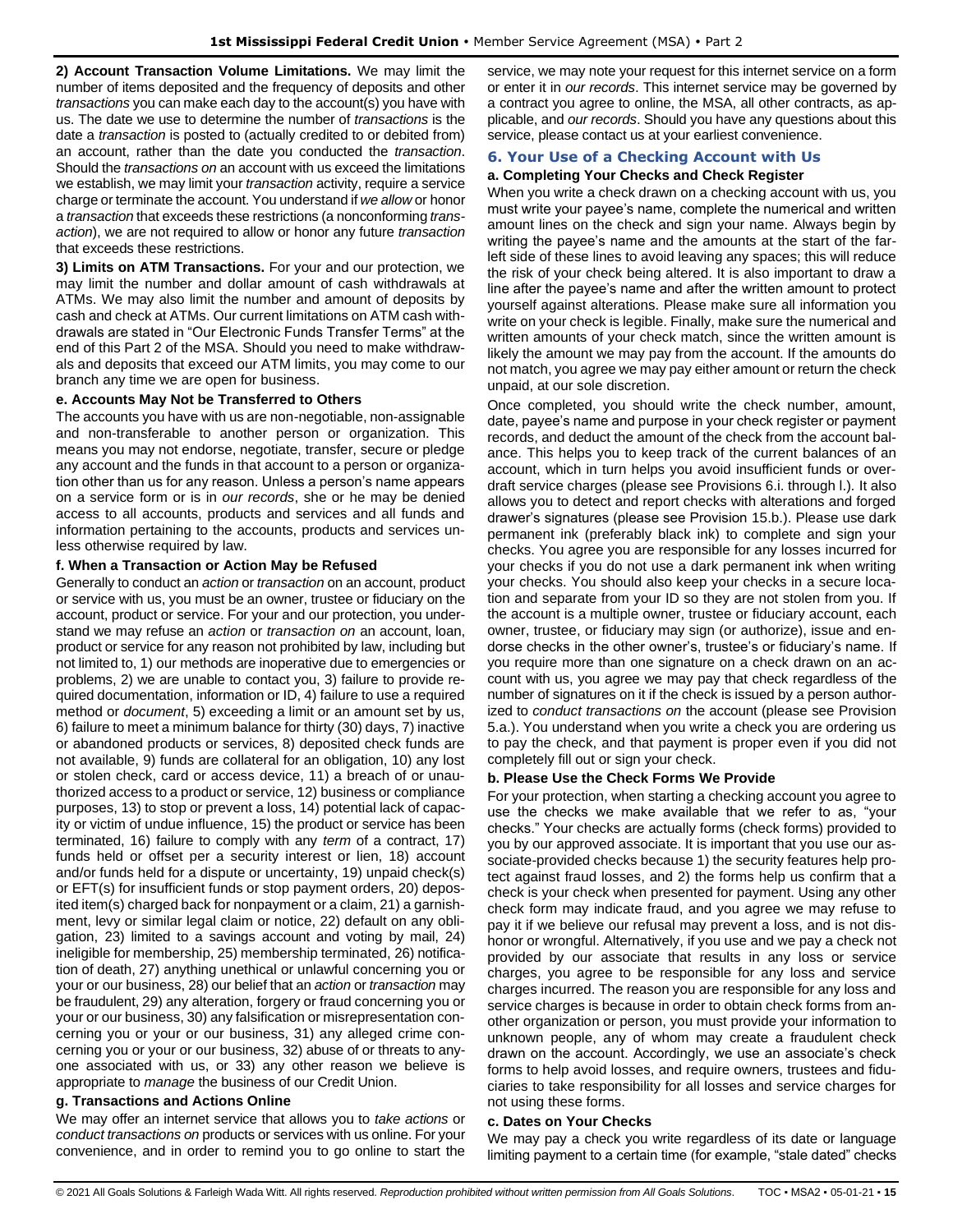or checks bearing a "void after" date legend). However, we are not obligated to pay a check before its date or more than six (6) months after its date. Attempts to limit payment of a check by date or language are ineffective because 1) checks presented as EFTs or other transfers may not include the date, 2) our processing technology may not allow for the examination of a date, and 3) a person in possession of your unpaid check may take legal action against you for the amount and costs. If you do not want an outstanding check paid, you may place a stop payment order on the check (please see Provision 6.d.). Similarly, if you date a check for payment in the future (often referred to as a "postdated check notice") and notify us, we may agree not to pay a check before its date. Please be aware this postdated check notice will only be effective if it allows us a reasonable amount of time to act on and not pay the check. Additionally, for the notice to be effective we will need your name, your number, the check's number and date, amount and the payee's name. You understand that failure to fulfill any of these requirements may result in payment of the check. If you fulfill these requirements, we will return the check as postdated and require a service charge to cover some of our employee's time. Should you request us to cancel a postdated check notice and pay the check, we may also require a service charge to cover some of our employee's time. For your convenience, we may agree to a verbal postdated check notice that will expire after fourteen (14) calendar days unless you confirm that notice in writing. Once confirmed in writing, the notice will be effective for six (6) months, and can be renewed for an additional six (6) months for a service charge. You understand we have no duty to notify you when your notice will or has expired.

#### **d. Stop Payment Orders on Your Checks and ACHs**

You may request us to stop payment on any check drawn on or ACH debit scheduled from a checking account you have with us by a stop payment order as we allow, which we may require to be confirmed in writing. Your request (order) to stop payment will be effective only if we have a reasonable amount of time to act before the check is presented or the ACH entry is transmitted to us. For the request (order) to stop payment to be effective we will need your name, your number, check number, the date of the check or ACH entry, the name of the payee and the amount of the check or ACH entry. You understand that failure to comply with any of these requirements may result in payment of the check or ACH entry. If you fulfill these requirements, we will return the check or ACH entry and require a service charge to cover some of our employee's time. Should you request us to cancel a stop payment order and pay the check or ACH entry, we may also require a service charge to cover some of our employee's time. For your convenience, we may agree to a verbal stop payment order that will expire after fourteen (14) calendar days unless you confirm that order in writing or as we allow. A stop payment order on a check placed or confirmed in writing will be effective for six (6) months and can be renewed for an additional six (6) months for a service charge. A stop payment order on an ACH entry will continue until the entry is returned or until you cancel the stop payment order (which may require the payment of a service charge). We have no duty to notify you when your stop payment order will or has expired.

You understand that although you may stop the payment of your check, generally the person or organization in possession of the check may recover the full amount of the check from you (which may include interest and costs). In addition, if you owe money to the payee of the check or ACH entry, stopping payment on the check or ACH entry means you will not have paid the money to that person. In the unlikely event we pay a check or ACH despite a timely, accurate and complete stop payment order, we may be obligated to credit the account you have with us. We also may not be obligated to credit the account and you will need to address the matter with the payee. If we issue a credit to the account, you agree to sign or authorize a statement explaining the dispute with your payee, and assist us in taking legal action against any and all persons or organizations to recover our loss. You understand if you repeatedly place stop payment orders on your checks drawn against insufficient funds, we may consider that account abuse and may terminate the account.

#### **e. No Stop Payment On Our Cashier's or Teller's Checks**

If we provide you with one of our checks that is payable to you or that you have requested us to make payable to another person or organization, it is your sole responsibility to make sure you want the person or organization to be paid with the check before you deliver the check to that person or organization. You understand that if you give our check to a person or organization, and afterwards become displeased with the person, organization or *transaction* and do not want the check paid, *we will not be able to stop payment on our check.* If you have any doubt about the person, organization or *transaction*, do not give the check to that person or organization, since we will not be able to stop the payment of the check. Should you change your mind and decide not to use one of our checks, you may return the actual physical check to us and request a refund for the amount of the check.

#### **f. Conversion of Checks to Electronic Fund Transfers**

In some circumstances, a person, merchant or other organization can convert your check and check information into an EFT and debit the account you have with us. The conversion of your check to an EFT is covered by "Our Electronic Funds Transfer Terms," which is part of the MSA (and is found at the end of this Part 2). You agree we may honor the EFT and debit the account just as if the original check was presented for payment. Should a person or organization convert your check to an EFT, you will have to contact that person or organization if you wish to access a copy of your check. You understand that if we return your check to an organization unpaid for insufficient funds or stop payment, the organization may try to represent the check as an EFT. The EFT that represents the dishonored check will be treated as a re-presented check.

#### **g. Presentment of Your and Our Checks**

For your and our protection, compliance purposes and to cover costs for our members, we may require any person presenting your or our check to comply with our due diligence requirements before we pay the check. These requirements may include, but are not limited to, the presenter supplying us with her or his ID, SSN, birthdate, physical address and authority to present (negotiate) the check. We may also require the person to sign a statement of receipt, place her or his thumbprint or fingerprint on the check and pay a service charge. If a check is payable to two or more persons (whether payable sequentially or together), we may require all payees or endorsers to sign the check in-person at our Credit Union (or *as we allow*) to assure all endorsements are valid. You agree that if a person presenting a check declines to carry out any of these requirements, we may refuse to pay the check, and that our refusal is not dishonor or wrongful since this person has not complied with our presentment requirements. (A presenter always has the option to deposit and receive funds for the check at the presenter's own financial institution). For your and our protection, checks presented after our 2 p.m. cut-off hour may be treated as if presented on the next business day we are open. You agree to be responsible for legal advice we require regarding any matter concerning a check drawn on an account you have with us (please see Provision 1.g.). Also, for your and our protection and security, we may pay a person presenting your check with our check or an EFT, and we may decline to pay this person with cash. You understand and agree that payment with our check is not wrongful since this person can obtain cash by depositing the check at her or his own financial institution. Additionally, for your and our protection and security purposes you agree we may pay any person (including you) presenting our check with a limited amount of cash, our check or an EFT, and may decline to pay the check entirely with cash. You understand and agree these payment options are appropriate since a person presenting our check can obtain cash by depositing the check at her or his own financial institution, and we can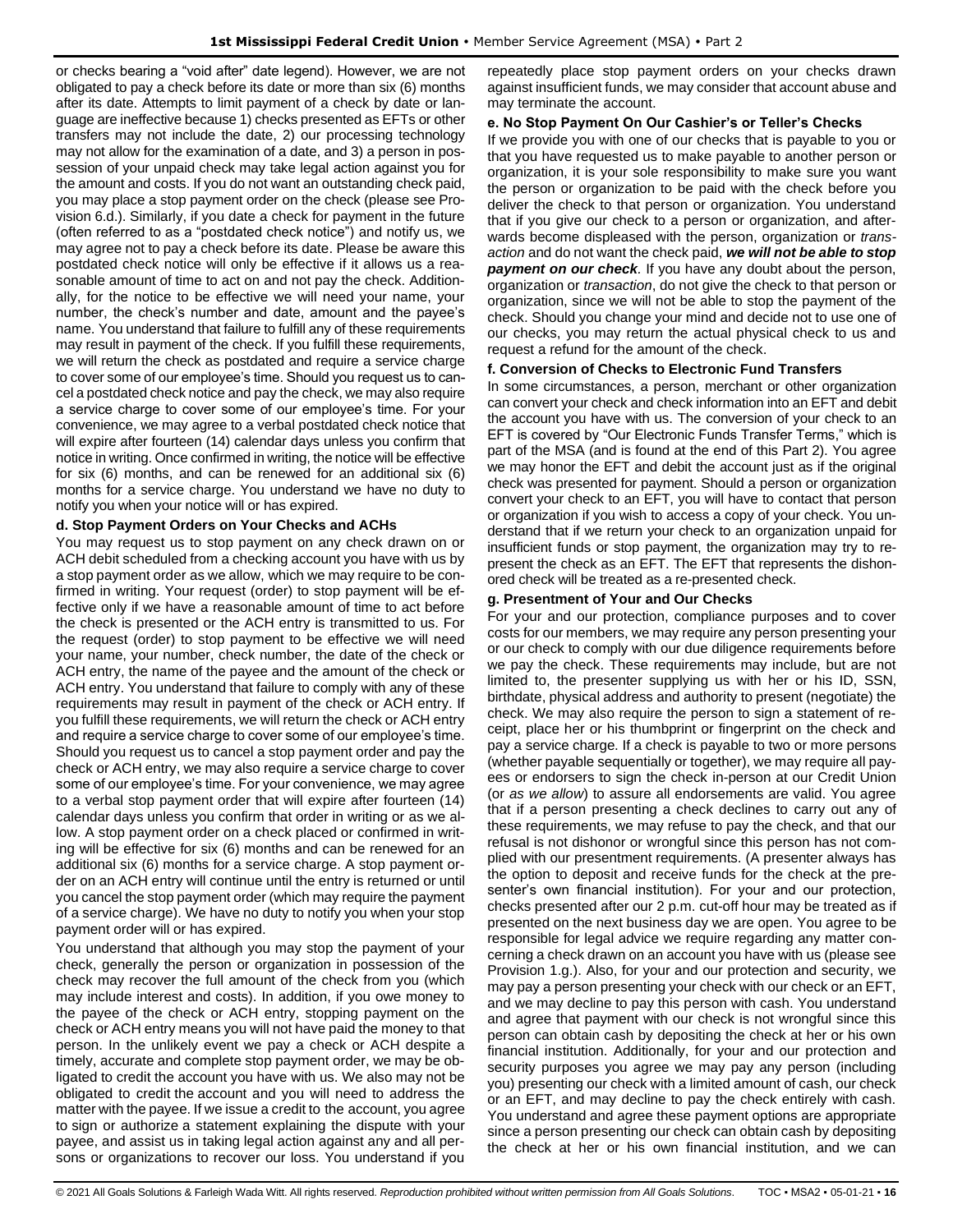schedule the delivery of cash to you on your request, for which there may be a service charge.

#### **h. Our Use of Automated Collection and Payment Processes**

We use electronic check deposit, transmission, presentment, payment and return technology to *manage* the greatest number of checks in the most cost-effective manner for the benefit of the members of our Credit Union. These automated processes rely on and can only recognize information in the Magnetic Ink Character Recognition (MICR) line at the bottom of the check, which contains your number, amount of the check and check number. To achieve these cost efficiencies for our members, you agree when we pay or take a check for deposit and collection we may disregard all information on the check (including notes and legends) other than 1) the identity of the institution the check is drawn on, and 2) the information encoded in the MICR line (whether consistent with other information on the check or not). You also agree when we pay a check without physically or visually examining it, it does not mean we failed to exercise ordinary care in paying the check.

#### **i. Determination of Available Balance to Pay Items**

Checks and other *transactions on* a checking account with us are paid based on your available balance, and not the actual balance. Your actual balance is the actual amount of funds in the account (based on credits and debits posted to the account at that time). Your available balance is generally equal to the actual balance, less the amount of any holds placed on recent deposits, holds placed for other reasons, and holds for pending *transactions* (such as debit card purchases) we have authorized but have not yet posted to the account. If an item presented for payment against the account exceeds the available balance, we will treat it as presented against insufficient funds even if the actual balance exceeds the amount of the item (please see Provision 6.k.).

# **j. The Order in which Checks and Other Items are Paid**

In general, we pay checks and other *transactions* in the order they are presented to us, regardless of when you issued or authorized them. Insufficient funds balances on accounts may result from 1) checks paid, 2) holds on funds of deposited checks, 3) ACH debits such as online bill payment *transactions*, 4) payments authorized by an owner or other withdrawal requests, 5) items deposited by an owner and returned unpaid by the paying institution, and 6) imposition of requested or required service charges. Checks and ACH debits may be presented to us in batches or data files, and are paid when we process the data file. Checks in the same data file are processed in serial number order. Checks presented for payment at our branch are processed at the time of payment. Debit card *transactions* are processed when transmitted to us, which may occur immediately or up to several days later. You understand that the merchant or its processor (and not us) determines when the *transaction* will be transmitted to us. When a merchant obtains authorization for a debit card *transaction*, we place a temporary hold against the funds in the account for the amount of the authorized *transaction*. In some cases, such as restaurants, gas stations, or car rental *transactions*, there may be a hold for an initially authorized amount, but the *transaction* is submitted at a different amount. You should be certain there are sufficient funds in your available balance at all times to pay checks or *transactions*, or they will be handled according to the overdraft and insufficient funds *terms* of the MSA, or paid under one of our check overdraft services if applicable. This Provision reflects our practices in effect at the time the MSA was prepared. You agree we may change these practices at any time without prior notice to you to address data processing constraints, changes in law, regulation, clearing house rules or to *manage* the business of our Credit Union.

# **k. Insufficient Funds to Pay Checks and Other Items**

If the available balance of funds in a checking account are not sufficient to pay a check or other item presented on the account, we may return it for insufficient funds, and require a service charge for the dishonored check or item (as explained in Provision 9.). You understand we have no duty to notify you if there are insufficient funds to pay your check or other items drawn on an account: *this is a matter you must pay attention to and are responsible for*. If we pay a check or transfer that exceeds the available balance in an account, you agree to immediately repay us the amount of the paid check or transfer and any charge for that service, unless otherwise addressed by the MSA or other contract with you. If we pay a check or transfer that exceeds your available balance, it does not mean we will pay a check or transfer that overdraws an account in the future. If we charge an account you have with us for any obligation you owe, you understand the balance thereafter may be insufficient to pay a check or item drawn on the account, and we will rightfully refuse to pay the check or item for insufficient funds. If we return an item for insufficient funds, the payee (or the payee's institution) may re-present it. Each presentment against insufficient funds will result in a separate fee. Finally, if we are repeatedly presented with checks or items drawn on an account for insufficient funds, we may consider that account abuse and may terminate the account.

#### **l. Payment of Checks & Items that Overdraw an Account**

**1) Account & Lending Overdraft Transfer Payment Services.** To assist you when you want or need your checks and EFTs or other items paid, we may provide you with overdraft payment services. If you qualify for and we agree to provide these services, we will pay your checks or EFTs drawn against insufficient funds by transferring funds from another account or loan to a checking account with us, and require a service charge. Transfers from account(s) to a checking account are covered by the MSA and "Our Electronic Funds Transfer Terms," whereas transfers from a loan to a checking account are governed by a separate loan agreement. You agree we may apply funds deposited to account(s) with us to your outstanding overdrafts and service charges, regardless of the source of the deposit, including directly deposited government entitlements or benefits, such as Social Security deposits.

**2) Overdraft Payment Services.** If you have a checking account and are in good standing, you may use the privilege of our overdraft service, which allows you to overdraft an account up to a set limit of \$750.00. To be in good standing requires that you have a checking account for at least sixty (60) calendar days, be twenty-one (21) years of age or older, and to have not caused us a loss. If you qualify, we may pay your overdrafts up to a total of \$750.00 and require a service charge. In addition, you must opt in for coverage of your checks, ACH, ATM, and debit card transactions that overdraft the account. If you use this service, we will notify you of the amount paid and the service charge for each *transaction*, and you will have thirty (30) calendar days to reimburse us for paid checks, EFTs and service charges. For more information about this service, please contact us at 601-693-6873.

### **m. Your Lost or Stolen Checks: Notify Us Immediately!**

If your checkbook, a box of checks or a check is lost or stolen, please contact us immediately at 601-693-6873. The sooner you contact us, the less liability you have for unauthorized checks drawn on the account, and the sooner we can provide new checks, a new account and new number as required. When you notify us that your checks are lost or stolen, we may require you to sign or authorize a notice (*as we allow*) so we can rightfully refuse to pay the check(s) if presented for payment. You further agree that for your and our protection we may terminate an existing account and provide you with a new account (and potentially a new number to replace your number) to avoid a loss to you or us. In fairness to our members, there may be a service charge for all termination and replacement costs when you lose your checks. However, there will not be a service charge when your checks are stolen. If you give, mail or send your check to your payee (such as a creditor) who informs you that your check is purportedly lost or stolen, please contact us immediately at 601-693- 6873. When you notify us that your check to a payee is lost or stolen, for your and our protection you agree to sign or authorize a notice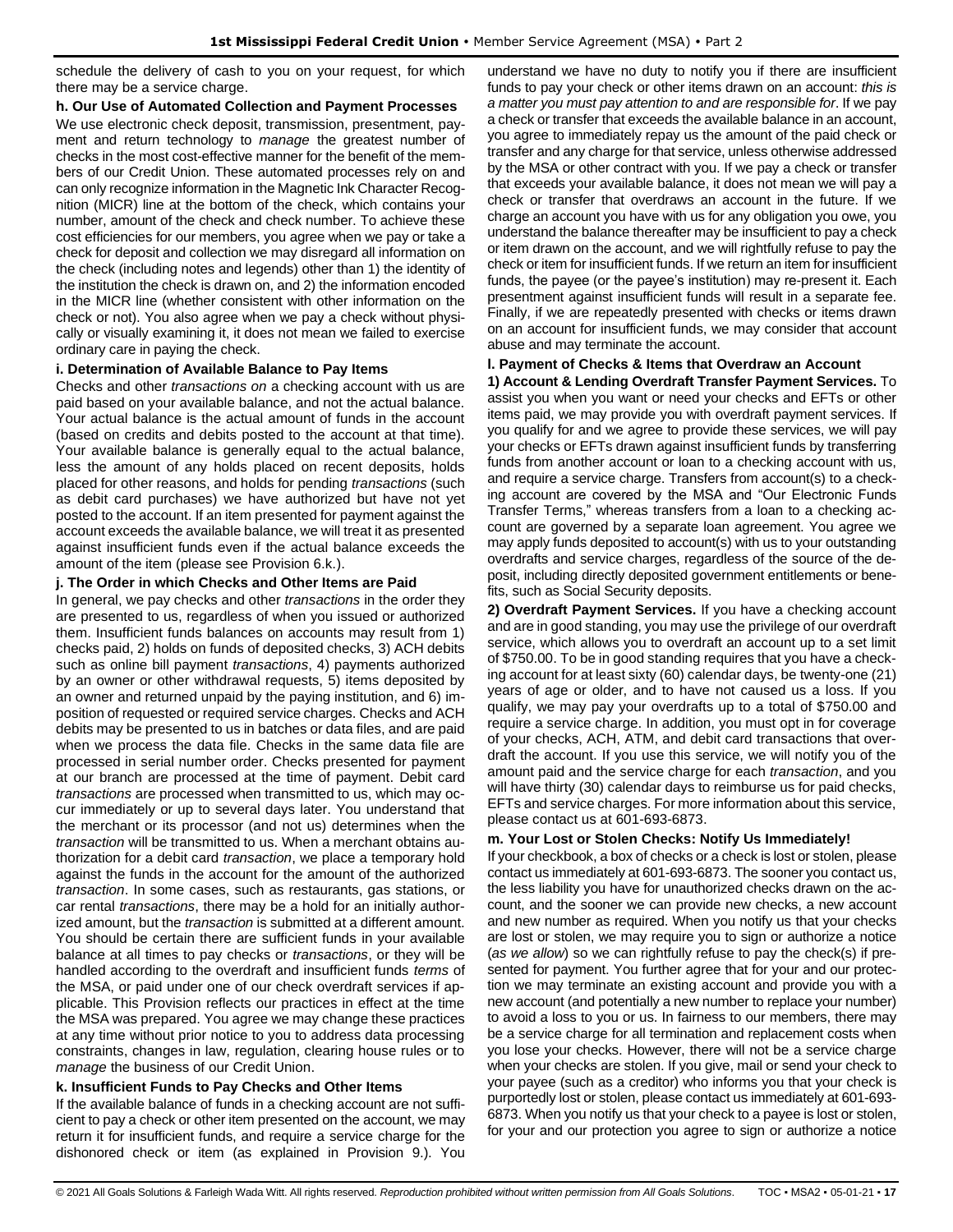(*as we allow*) so we can rightfully refuse to pay the check if presented for payment.

### **n. Lost or Stolen Cashier's or Teller's Checks**

If one of our cashier's or teller's checks in your possession is lost, stolen or destroyed, you (and your payee if applicable) agree to sign or authorize a notice (*as we allow*) so we may rightfully refuse to pay the check if presented for payment. We may require you (or your payee if applicable) to post a bond, furnish us with collateral or a security interest in collateral, or wait ninety-one (91) calendar days from the date of the check, to receive a replacement check or refund. If you do not receive one of our checks that was sent or mailed to you, you agree to sign or authorize a notice (*as we allow*) so we may rightfully refuse to pay the check if presented for payment. At our discretion, we may require you to post a bond or furnish us with collateral or a security interest in collateral, prior to obtaining a replacement check or refund for our check that you did not receive.

**1) Delivery of Our Checks to You.** When you request one of our cashier's or teller's checks and are unable to take possession of the check in-person, we may send the check to you by a secure delivery service. This service may include but is but not limited to using Federal Express or United Parcel Service, which require your signature and proof of receipt. We use this secure method to deliver our checks for your and our protection to assure only you receive the check, and to spare you from having to post a bond and/or furnish collateral. Since this service is for your convenience and protection, you may be responsible for the cost of this method of check delivery. If you authorize us to deliver the check to you by regular U.S. mail, you agree to all time delays and to repay all costs and losses if the check is lost or stolen.

### **o. Your Checks & Family Members, Friends and Employees**

If you report your check has been forged or altered, we will investigate the potential crime. If we determine your family member, friend or employee committed or assisted with the crime, we will investigate your use of ordinary care in the matter. If we determine you failed to use ordinary care (i.e., were negligent) in handling or managing the check (or your ID), you agree to take responsibility for recovering any loss for the check. You understand you, like each member of our Credit Union, are in the best position to both prevent and address the crime with your family member, friend or employee, rather than imposing the cost on the members of our Credit Union.

### **p. Right to Refuse Payment for Potential Risks**

For your and our protection, we may refuse to pay any check or item we believe has a potential payment or fraud problem. Payment problems include, but are not limited to, insufficient funds, stop payment, closed account, illegible checks or checks or items written in a language other than English. Fraud problems include, but are not limited to, alterations and forgeries. You understand our non-payment or non-action under these circumstances is beneficial to you because it protects your funds and reduces the risk of loss and is therefore not wrongful. Alternatively, if we believe there is a fraud problem with your check and the presenter is the perpetrator of the fraud, you agree that for your and our protection we may retain the check to determine if it is fraudulent. You understand that our retention of the check protects you and us from incurring a loss on the account. You also agree that retaining the check is not wrongful because it may substantiate the commission of a crime, and its retention eliminates potential additional crimes. Following appropriate due diligence, if we determine the check is not fraudulent, we will either pay the check or offer to return it to the presenter. Finally, if we believe there is a fraud problem with your check and the presenter is not the perpetrator of the fraud, you agree that for your and our protection we may note the type of fraud on the face of the check before returning it to the presenter to alert branches and other institutions of the potential fraud problems with the check. Our action or inaction in these circumstances is purely at our discretion. You agree we are not required to take or refrain from taking any particular action on any of these matters.

### <span id="page-17-0"></span>**7. Your Deposits to an Account with Us**

*Please see our "Summary of Our Service for Your Checks Offered for Deposit" for an overview of our check deposit services.*

### **a. How You May Deposit Funds**

You may make deposits to an account with us *by any method we allow*, including in-person, mail, phone, online, ATMs, night depository, wire transfer and EFT. You may deposit funds in the form of cash (U.S. dollars), check, wire transfer and EFTs as we offer.

### **b. Our Rights on Your Deposit**

When we agree to take your deposits we are providing you a service by saving you the time and expense of having to go to the paying institution to receive your funds. In providing this service, we will credit the amount of the deposit to the account you have with us. However, depending on the type of deposit, we may hold some or all of the funds from the deposit. We may also refuse or return a deposit if we believe it is necessary to prevent you and us from incurring a loss. If we elect to hold the funds from your deposit the time period for the hold will depend on 1) the type of deposit (cash, check, wire, etc.), 2) the amount, 3) the account it goes into, 4) the source of funds, 5) our ability to verify persons, organizations and institutions issuing, negotiating and making payment, and 6) any other facts we consider important. In addition to this Provision, we encourage you to review "Funds Availability of Deposits," which is part of the MSA and found at the end of this Part 2. You understand if we make funds available to you from a check you deposit (in cash or otherwise) we are only *providing you with credit,* and are not *cashing, promising or guaranteeing payment of the check you deposited*.

Please be aware any check you deposit that is drawn on another financial institution can come back to us for a number of reasons. For reference, we group these reasons into two categories: nonpayment reasons (such as, but not limited to, insufficient funds, stop payment, closed account) and fraud reasons (such as, but not limited to, alterations or forgeries). It may take as many as nine days (seven business days and two weekend days), and in some instances more, for your deposited check to be returned by the paying institution for a nonpayment reason. If there is a fraud problem with the check, the paying institution may make a claim against us (even after the check has been paid) and demand repayment for the amount of the check for several years after you deposit the check (the number of years varies by state). If your deposited check is returned unpaid or we are required to repay the amount of the check for any reason, you are responsible for the amount of the check and all related service charges and costs. Accordingly, when we take your checks drawn on other institutions for deposit, to attempt to prevent losses for you and us, you agree we may hold the funds from the deposited check for a period of time. Also please see "Funds Availability of Deposits" at the end of this Part 2.

If we have reasonable cause to doubt collectability of a check you offer for deposit (typically for a nonpayment or fraud reason), we may hold the funds from the check. If we hold the funds in a checking account, we will provide you with a notice of the status of your deposit and when the funds will be available. If we believe there may be a problem with a check, we may choose to not take the check for deposit unless you agree that we may place an extended hold on the funds of the check offered for deposit. The extended hold is for your and our protection to determine if the check will be paid or is not subject to a fraud claim. In such cases, if you do not want us to place an extended hold on the funds, please tell us before we have processed the check for payment and we will return the check to you so you may obtain payment elsewhere.

In some instances, we may require the check to be deposited into a savings account that has transactional limitations, with the funds held for an extended number of days. We may provide you with a notice of the status of your deposit and when the funds will be available.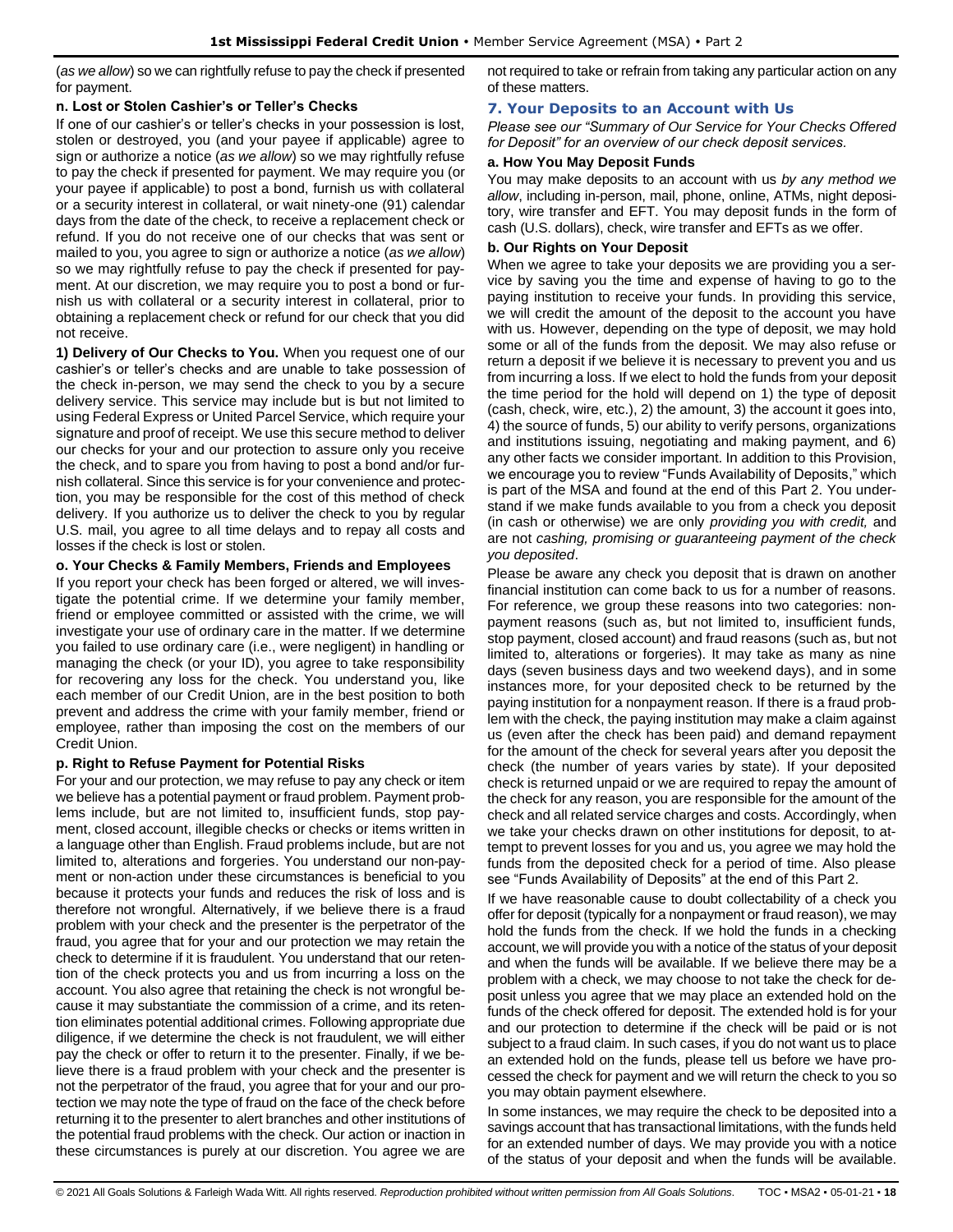We may choose to not allow you to deposit the check unless you consent to an extended hold on the funds of the check. The extended hold is for your and our protection because it gives us time to attempt to determine if the check will be paid and is not subject to a fraud claim. If you do not want us to deposit the check to a savings account and place an extended hold on the funds, please tell us before we have processed the check for payment and we will return the check to you so you may obtain payment elsewhere.

On your request and consent, we may also send a check you offer for deposit for special collection. Special collection means that we will not deposit the check in an account, but rather send the check directly to the paying institution for payment (for which there may be a service charge). You understand if we send the check for special collection, no funds will be deposited to an account you have with us until the paying institution agrees to pay the check. If we send the check for special collection it may take an extended (indeterminate) amount of time for the check to be finally paid. If you do not want us to send a check you offer for deposit for special collection, please tell us and we will return the check to you so you may obtain payment elsewhere.

Please be aware that we have no way to guarantee that any check you offer for deposit that is not drawn on our Credit Union will not be sent back to us for a nonpayment, fraud or other reason that requires us to repay the amount of the check. This is true even if we place a hold on funds from the check or send it for special collection. You understand if the check comes back to us and we are required to repay it, you are responsible for the amount of the check, and all related service charges and costs. You also agree that before you deposit a check, you will tell us about any circumstances or information you are aware of that could indicate the check may not be paid, or may be fraudulent or issued in connection with an illegitimate, unlawful or fictitious transaction or enterprise. You understand, regardless of the facts, circumstances and information you disclose about the check, you are still completely responsible for the amount of the check and all service charges and costs if it is dishonored, returned or a claim is made. Further, you understand that for your and our protection, prior to or after your deposit, should we believe there is a problem with the check you have offered for deposit, we may refuse to take the check and may return it to you so you may obtain payment elsewhere. Alternatively, if you request us to take a check for deposit and we believe there is a fraud problem with the check, for your and our protection you agree we may retain the check to determine if the check is fraudulent, and if so, the identity of the perpetrator of the fraud. You understand that our retention of the check protects you and us from incurring a loss on the check. You agree that in such cases, our retention of the check is not wrongful because the check may substantiate the commission of a crime, and our retention of the check avoids additional potential crimes. Following appropriate due diligence, if we determine the check is not fraudulent, we may take the check for deposit or return the check to you. Finally, if we believe there is a problem with a check and elect to return the check to you, you agree we may note the problem on the face of the check to alert branches and institutions of any potential fraud or nonpayment problem. You understand that if you do not want us to retain or make a notation on a check with a potential problem, you should not offer the check to us, because once the check is offered for deposit it has potentially involved us in a criminal or nonpayment and collection matter.

#### **c. How to Endorse a Check You Wish to Deposit**

When you wish to deposit a check payable to you in an account with us, please turn the check over and locate the designated place for your endorsement on the back of the check at one end (which may have pre-printed lines). We recommend you write the words "For Deposit Only," sign your name beneath those words, and write your number beneath your signature in the endorsement space. If there is no designated endorsement space (or lines) on the back of the check, please write "For Deposit Only," sign your name and write your number in the blank area no more than one and one-half (1½)

inches from the top edge of the check. If you are depositing the check using an internet service please write "For Mobile Deposit Only," sign your name and write your number in the blank area at the very top end of the check. Please make sure the endorsement language, signature(s) and number go on the back of the check at the top edge, and are no more than one and one-half (1½) inches from the top edge of the check. Endorsing the check in any other way may risk the account not being credited for the amount of the check. You agree we may ignore any other language or markings on the check, and you will be responsible for any loss that results from endorsements, language or markings inside or outside of your designated endorsement space. Also please use dark permanent ink (preferably black ink) for all endorsements, since you are responsible for any losses incurred for not meeting this requirement. Finally, you should use our deposit slips and envelopes when making your deposit. You understand you may not deposit 1) a substitute check without our consent, or 2) a substitute check or similar item you have created or for which no institution has made the substitute check warranties and indemnity. If you do so, you agree to indemnify us for all losses we incur in connection with the substitute check or item.

#### **d. How to Write Your Check for Deposit with Us**

If you want to write a check drawn on an account you have at another financial institution, and deposit it into an account with us (in order to receive money back for the deposited check), please complete the check as follows. Make the check payable to yourself as the payee, and then complete and sign the check. Turn the check over and write "For Deposit Only" on the top of the back of the check, sign your name below this language along with your number and offer the check to us for deposit. While your check will be treated as any other check offered for deposit that is drawn on another institution, should you have an immediate need for cash or credit, please let us know. We have a number of ways we may be able to assist you.

#### **e. Authority to Negotiate Checks and Endorsements**

We may take checks for deposit into any accounts you have with us, and recommend you endorse all checks you deposit. If we take a check for deposit without your endorsement, you agree that your liability for the check is the same as if you had endorsed it. If the account is a multiple owner, trustee or fiduciary account, each owner, trustee or fiduciary may endorse and deposit checks for one another. For identification and tracking purposes we may place your number on any check you offer for deposit. If you do not want your number on a check, please tell us and we may return the check to you to obtain payment elsewhere. For your and our protection, we may confirm the endorsement on any check you offer for deposit, and require you to carry out specific endorsement requirements for business, insurance or government checks.

If you wish to deposit any check payable to two or more persons (whether negotiable sequentially or together), we may require the check to be endorsed (or re-endorsed) in-person at our Credit Union by everyone required to endorse the check. However, we may choose to take such a check for deposit regardless of the number of endorsements on it (or whether those endorsements were made inperson at our Credit Union) if the check is deposited by you or a person you have authorized according to the MSA. For checks not made payable to you as the payee (or endorsee), we may require proof 1) of your authority to endorse a check on behalf of another person or organization, and 2) that any endorsement on a check prior to your endorsement is authentic and authorized. These measures are necessary so we can provide you with our check deposit services and for your and our protection. You agree to be responsible for legal advice we require regarding any matter concerning a check you offer for deposit (please see Provision 1.g.). Finally, if you send us a check for deposit (payable to you or us) and do not specifically tell us in writing what is to be done with the check (i.e., you do not explain the exact purpose or reason you are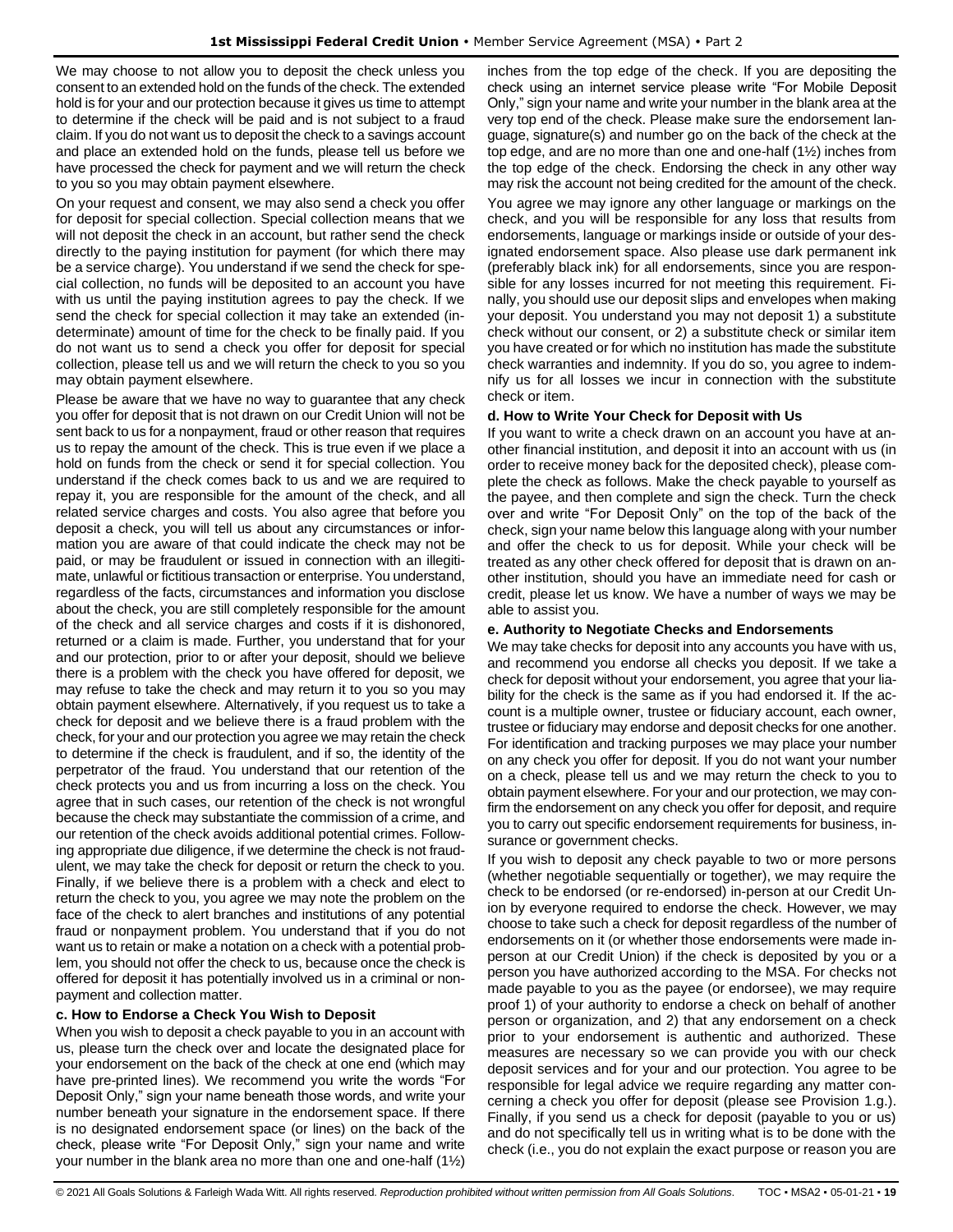sending the check to us, such as for a loan payment), we may deposit the check to either a checking or savings account you have with us.

#### **f. Your Options for Direct Deposit Services**

We offer direct deposit services that allow you to preauthorize deposits to accounts with us (such as payroll, Social Security, retirement or other government deposits) or preauthorize transfers from accounts with us (such as regularly-scheduled payments to creditors). You must initiate direct deposits by a method acceptable to the initiator of the deposit (such as your employer or the federal or state government). You understand we may refuse and return any or all funds transfers for any lawful reason. Should we be required to reimburse the federal or state government or other initiator of a transfer for any payment directly deposited into an account you have with us, you agree we may deduct the reimbursed amount from the account, and may recover any amount you owe according to the *terms* of the MSA unless otherwise required by law. If you file for bankruptcy and do not cancel a direct deposit authorization to an account, you agree we should continue to apply your direct deposits according to the instructions previously given to us.

#### **g. Deposits Made at a Night Depository**

If you make deposits at a night depository, you agree to use any special container, bag or envelope we may require. You understand we access night depositories only once on each business day we are open. Containers, bags or envelopes placed into the night depository before we access it are processed that business day, whereas those placed after we access it are processed the next business day. Night depositories are opened and items placed in the depository are removed and logged in the presence of two (2) of our employees or associates. The contents of each container, bag and envelope is counted, and we issue a credit to the account on the deposit ticket accompanying the deposit for the amount, as indicated by our count.

You agree we are a bailee of items placed in the night depository (i.e., we are simply in possession of the container, bag and envelope) until we have opened the containers, bags and envelopes, verified the contents, and credited the contents to an account you have with us or returned the container, bag or envelope and contents to you. You acknowledge that our count of any deposit placed into the night depository is the final determination of the contents of a container, bag or envelope placed in the depository. We will use reasonable efforts to notify you of any difference between the amount of a deposit we counted and that shown on a deposit ticket, though we will not be liable for any delay or failure of this notification. No deposit is considered to have been made until we have removed it and processed it as explained in this Provision, and a credit has been issued to the account you have with us. You agree you will be responsible for any damage to the night depository or delay in crediting deposits if you use a container or bag other than those we supply or you do not follow our instructions on the use of envelopes. You understand and agree the procedures explained in the MSA are commercially reasonable, and if we follow these procedures, we are not negligent in handling items placed into the night depository.

#### **h. Taking Checks from You for Deposit is a Service**

You understand that in handling checks, drafts, items, images or money you wish to deposit, we are providing you a valuable service. Not only are we saving you the time and expense of having to take checks or items to the institution they are drawn on and present them in-person for payment, we are also safeguarding and paying dividends/interest on your money. While we are pleased to provide you with this service when collecting the payment of your deposited checks or items, we act only as your agent, and assume no responsibility for the checks or items beyond using ordinary care as a depositary institution. We are also not responsible for any deposit sent by mail or made at an unstaffed facility (for example, an ATM not at a branch) until we actually receive the deposited item

or money. We are not liable for the negligence or default of any correspondent institution or for loss in transit, and each correspondent will only be liable for its own negligence. You agree we may send any check offered for deposit for special collection, as explained in Provision 7.b. You further agree we have the right to charge an account you have with us for any check taken for deposit should it become lost in the collection process.

#### **i. When Your Deposits Will be Credited to an Account**

Deposits to an account with us will generally be credited on the business day of the deposit. Deposits made after the end of our business day or on a Saturday, Sunday or holiday, will be credited to the account on the next business day we are open (please see "Funds Availability of Deposits" at the end of this Part 2). Deposits of checks made any time at ATMs are credited to the account on the business day on which they are deposited except for a Saturday, Sunday or holiday, whereupon your deposit will be credited to the account on the next business day we are open. Deposits made at unstaffed facilities other than ATMs will be credited to the account on the day funds are removed and processed by us. Deposits of coin or currency will not be finally credited until we have counted the deposit and confirmed the amount. If we are aware of a discrepancy between the amount on a deposit slip and the cash or checks that we count, we will provide you with a notice of the discrepancy by mail or that is accessible to you. In rare instances, an actual discrepancy may not be detected. In such cases, the amount credited will be the final amount of your deposit unless you or we discover the discrepancy and are able to correct it without loss to the Credit Union. Credit to an account you have with us for funds deposited is conditional (provisional) until we are actually paid for the deposited items (i.e., when we receive final payment). Checks drawn on an institution or organization outside the U.S. may be handled on a special collection basis only (as explained in Provision 7.b.), to attempt to prevent a loss for you or us on the foreign check.

#### **j. When We Do Not Take a Check for Deposit**

For your and our protection, we may decline to take a check from you for deposit if we believe the check has a potential nonpayment, fraud or other problem. Nonpayment problems include, but are not limited to, insufficient funds, stop payment, closed account, illegibility or checks or items written in a language other than English. Fraud problems include, but are not limited to, potential alterations and forgeries. We may also decline a check that we have agreed is ineligible for deposit under this or any contract you have with us (typically for the type or amount of the check when deposited online or at an ATM). You understand that when we decline to take a check from you for deposit, we are providing you with an important service by sparing you from being obligated to us for the amount of the check and all related service charges and costs if the check is dishonored and returned or a claim is made.

#### **k. Erroneous or Fraudulent Deposits to an Account**

If a deposit, payment or other credit (whether by check, cash, EFT, wire or otherwise) is made in error or by fraud to an account you have with us, we may debit the account for the amount of the erroneous or fraudulent deposit, payment or credit. We may do so without notice to you, regardless of when the original deposit, payment or credit took place. If you withdraw any or all of the funds erroneously or fraudulently deposited, paid or credited to an account or you, you agree you will reimburse us for the amount of the erroneous or fraudulent *transaction*, plus all dividends/interest paid on the erroneous or fraudulent amount, along with all service charges and costs.

#### **l. Your Responsibility for Unpaid Deposits and Claims**

All deposits or other credits to an account (including checks, items, EFTs, ACH transfers, wire transfers, etc.) are subject to being paid (they are "provisional"). This means if we do not receive final payment on any deposit or credit, we will charge an account you have with us for the amount of the unpaid check or item and a return service charge. Further, if we incur a service charge or any cost to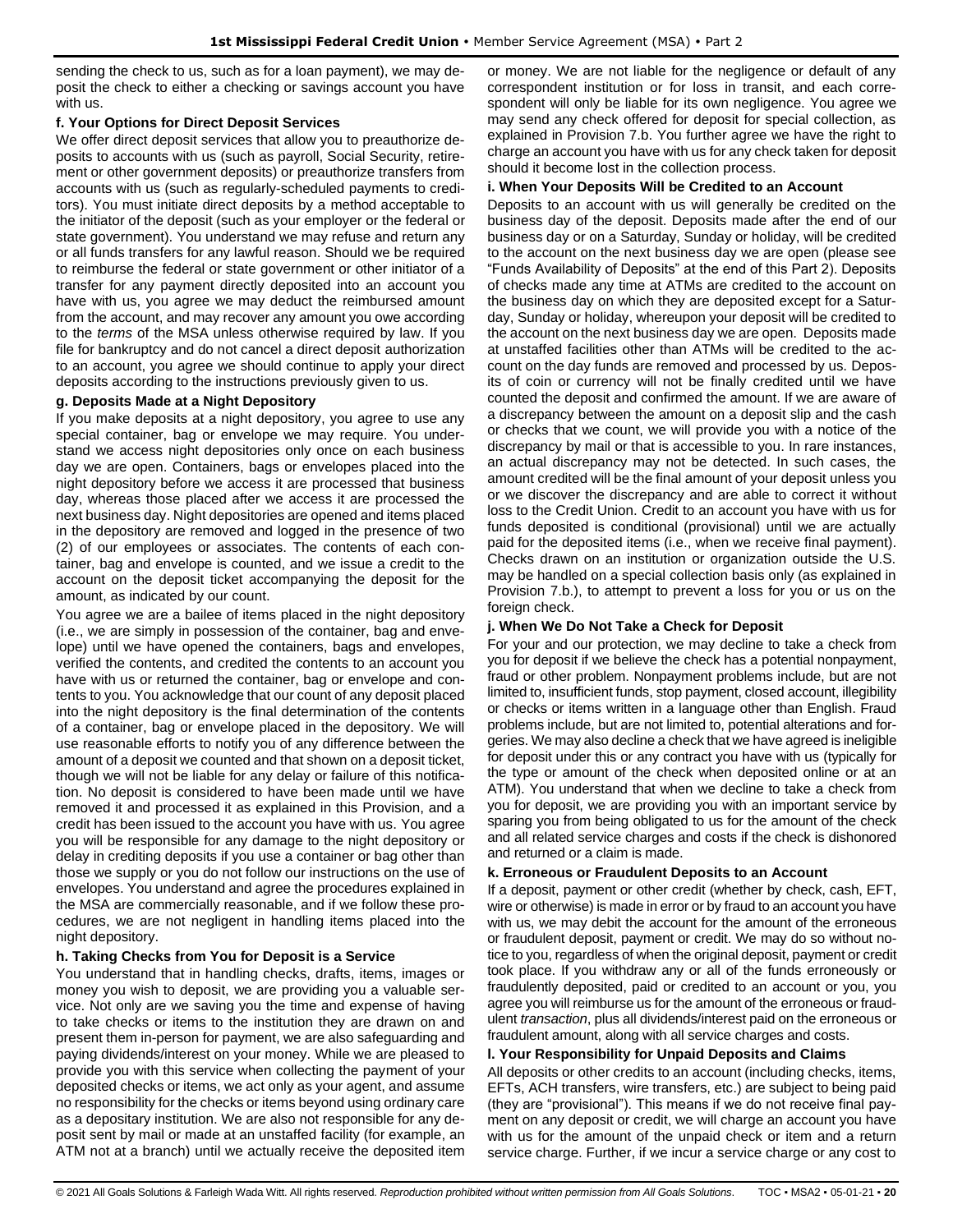collect a check or item deposited by you, we may charge that service charge or cost to the account you have with us. If the amount in the account is not sufficient to cover the unpaid check or item, and all related service charges and costs, you are responsible for the difference.

After we have received final payment, we refer to these deposits as collected items. If any check or other item deposited to an account is returned to us for any reason, we have the right to charge the account you have with us for the amount of the check or item, plus any service charge incurred. We may charge an account regardless of whether the amount of the check or item was available for your use or not. If any check or other item credited to an account you have is returned to us for any reason, you waive your right to any notice of non-payment or dishonor for the check or item. For your benefit and ours, you agree we may pursue payment of a dishonored check or other item at any time, including giving the financial institution the check or item is drawn on extra time beyond any midnight deadline limits.

Furthermore, if anyone makes a claim against us based on a check or other item credited to an account you have with us, we may charge the account for the amount of the check or item and all service charges and costs even if you have already received final credit and withdrawn the funds. Such claims may include, but are not limited to, forged or missing endorsements, alterations or conversion. If the amount in the account is not sufficient to cover the claim on the check or item, and all service charges and costs, you are responsible for the difference. Finally, even if we provide you with *immediate availability of funds* for your deposited check or other item, you are responsible for the amount of the check or item and all related service charges and costs if we do not receive final payment or whenever a claim is made.

#### **m. Your Deposit Returned as a Substitute Check**

Any check drawn on another financial institution that you deposit in an account you have with us can come back to us for a nonpayment, fraud or other reason. When a check you deposited is sent back by another financial institution, under federal law that institution may send the check back to us as a "substitute check." A "substitute check" is a paper image of the front and back of the original check that satisfies certain legal requirements. The front of a substitute check states: "This is a legal copy of your check. You can use it the same way you would use the original check." If the check you deposited is sent back to us as a substitute check, we will debit the account you have with us for the amount of the check and all service charges and costs owed to us. If the account with us is not overdrawn, we will return the substitute check to you along with a notice that explains your rights when you receive a substitute check. Should you have any questions about checks being returned as substitute checks, please contact us during business hours and we will be happy to assist you.

#### **n. Depositing Checks Through a Mobile or Online Service**

We may offer an internet service that allows you to deposit checks to an account you have with us online. For your convenience, and in order to remind you to go online to start the service, we may note your request for this service on a form or enter it in *our records*. This internet service is governed by the contract you agree to online, the MSA, all other contracts, as applicable, and *our records* (please see Provision 7.c. for endorsement requirements for checks deposited by image). Should you have questions about this service, please contact us at your earliest convenience.

### <span id="page-20-0"></span>**8. Your Dividends (or Interest) and Our Rates**

The dividends/interest earned on account(s), the dividend/interest rates, balance requirements, annual percentage yields, compounding, crediting and *terms* are provided to you in "Our Rates & Service Charges" of the MSA. Some of this information is also in your periodic statement. To serve the best interests of the members of our Credit Union, we may change or add account dividend/interest rates and annual percentage yields from time to time as explained in that disclosure and this Part 2. You understand you may request and confirm the rate on any account or your information in *our records* (particularly for a term account), or request a copy of the disclosure, by contacting us during business hours. You may also review and confirm the rates on accounts on your periodic statement or through the use of internet services we offer. Further, you can access "Our Rates & Service Charges" of the MSA (along with this Part 2 and all our disclosures) on our website.

You may also confirm the rate on a loan by contacting us any time we are open for business.

#### <span id="page-20-1"></span>**9. Our Services, Related Service Charges & Costs**

We require the payment of service charges and the reimbursement of costs in two circumstances: 1) for products and services that we provide, or services you incur, or 2) as a result of another person's, organization's or your requests or claims for funds or information concerning you or the products and services you have with us. (Please see the definition of "Service Charge" in Provision 1.e.) The amount of each service charge is provided or accessible to you in "Our Rates & Service Charges," and may be noted in your periodic statement. In general, there will be a service charge to cover some of our employees' time and other costs of *managing* a product or service, *action* or *transaction*, or addressing any request or claim for information or funds. We require service charges so that each member is responsible for the cost of each product, service, *action*, *transaction*, request or claim applicable to that member, rather than imposing that cost on the members of our Credit Union. To serve the best interests of the members, you understand and agree we may change or add product and service charges from time to time. We will notify you of changes and additions as explained in the MSA or as required by law. We would be pleased to show you a number of ways to reduce service charges by maintaining sufficient funds to pay checks and EFTs, timely payments on obligations or through the use of the internet services we offer. For help with these cost-savings recommendations, please contact us any time we are open for business.

You may also confirm the amount and reason for a service charge related to a loan by contacting us any time we are open for business.

#### <span id="page-20-2"></span>**10. Funds Held in Accounts with Us are Insured**

We are committed to protecting our members' savings and deposits held with us. In addition to the strength provided by our capital, members' funds are insured at a minimum of \$250,000 for each member by the National Credit Union Share Insurance Fund (NCUSIF). Our employees are available to discuss your account insurance needs, and often can inform you about how to organize the accounts you have with us to maximize the available NCUSIF coverage. If you are interested in learning more about maximizing the account insurance coverage for your funds, please contact us at your earliest convenience.

#### <span id="page-20-3"></span>**11. Maintenance of Products and Services with Us**

Because you are a valued member, we strive to provide you with excellent service when assisting you with the accounts, loans, products and services we maintain and *manage* for you. To assure you are aware of the advantages of membership and new product and service opportunities that may benefit you, you agree we may contact you by any method you have consented to as explained in the MSA. We maintain and *manage* the accounts, loans, products and services you have with us (and your *actions* and *transactions* on the same) to assure they are active, operational and beneficial to you, and to provide you with the best financial service possible. You, in turn, maintain products and services by using or retaining them with us. By maintaining the products and services you have with us and allowing us to maintain and *manage* them for you, you confirm your ongoing consent to the MSA, your other contracts, as applicable, and any changes and additions we make to them from time to time. Should you have any questions about the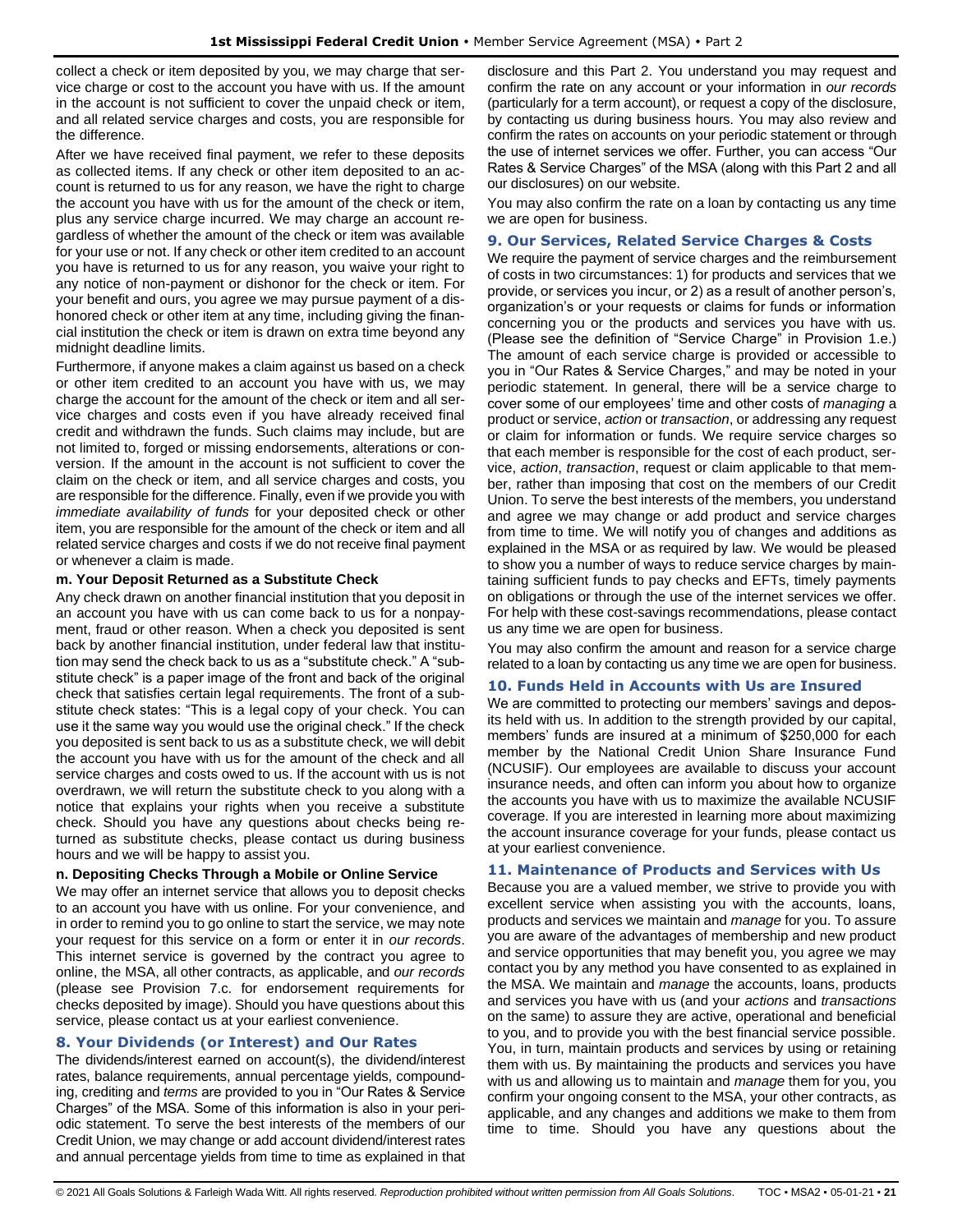maintenance and *management* of our products and services, please contact us during business hours and we will be happy to assist you.

#### **a. Safeguard all Information and Documents**

You may request to review and access a copy of your information and *documents* in *our records* for products and services any time we are open for business. Please be aware that a copy of your information or *documents* may contain all your personal financial information, along with passwords, codes, PINs and other data to access the products and services with us. If you request a copy of your information or a *document*, you agree it is your responsibility to keep all information and *documents* confidential, in a secure location, and assure that no one else can access them. If any of your information, *documents*, checks or cards are lost or stolen, please contact us immediately to minimize your liability (please see Provisions 12. and 15.). In fairness to the members, if a copy of your information or a *document* you requested or your passwords, codes, PINs or other data, is/are lost or stolen, we will investigate your use of ordinary care in the matter. If we determine you failed to use ordinary care (i.e., were negligent) in handling or safeguarding a copy of your information or a *document* or any access information, and your negligence contributes to a loss from *actions* or *transactions* (other than a loss addressed by the Electronic Fund Transfer Act), you may be responsible for all losses, costs and service charges that we incur as a result of the loss or theft.

#### **b. Reviewing Products and Services with Us Online**

We may offer an internet service that allows you to review and maintain the products and services you have with us online. For your convenience, and in order to remind you to go online to start the service, we may note your request for this internet service on a form or enter it in *our records*. You understand this service may be governed by the contract you agree to online, the MSA, all other contracts, as applicable, and *our records*. Should you have any questions about these services, please contact us at your earliest convenience.

#### **c. Lack of Capacity and Undue Influence**

If we believe you do not have the capacity to *take actions* or *conduct transactions*, or a person is exerting undue influence over you, we may act to prevent losses for you and us (though are not obligated to do so). Such measures include, but are not limited to, 1) declining to follow instructions, 2) suspending all methods to access the accounts and any loan or line of credit (or any other product or service) with us, 3) placing a hold on the funds in the accounts (as explained in Provision 19.b.) with us, 4) performing due diligence to determine if you have the capacity to *take actions* or *conduct transactions* or are a victim of undue influence over your affairs with us, and 5) notifying the appropriate authorities. Though we may undertake any of these activities, you agree we are not required to do so. You further agree we may continue the hold on the funds and decline all requests and the continue suspension of all methods to access the products and services you have with us, until we 1) determine that you can personally handle your own business and affairs and/or are not the victim of undue influence, or 2) receive lawful notice instructing us otherwise.

#### **d. Computer System and Internet Service Disruptions**

While we do our best to minimize disruptions to our internet services, website, phone system and any other component of our *computer system*, disruptions may occur on a planned and unplanned basis. We strive to restrict such disruptions to non-business hours, but are not always able to do so. In the event of planned disruptions (for upgrades and repairs), we may provide advanced notice and assist you when contacted during business hours. In the event of unplanned disruptions (caused by natural disasters or other emergencies or problems), we have taken every precaution to protect your information and funds, and will be working to restore our internet services, website or *computer system* to normal operations as soon as possible. We apologize in advance for any inconvenience a disruption causes you, and greatly appreciate your patience and understanding. Should you need assistance during a disruption, please contact us during business hours and we will do our best to assist you.

#### **e. Proactive Steps for Data Security Incidents**

While we take every precaution to protect the information in our *computer system*, in the event of a data security breach we (or our associate) may notify you about the specific matter and information involved, along with any instructions for you to minimize or eliminate potential problems. Please be assured we have taken every proactive measure to safeguard the information and funds you have with us. Should you have any questions about a data security incident, please contact us at your earliest convenience and we will be happy to assist you.

#### **f. Please Help Us with Recommendations or Complaints!**

*We apologize in advance* for any inconvenience or dissatisfaction we may cause you, and thank you for giving us the opportunity to address any recommendation or complaint. Excellent member service and your complete satisfaction with our accounts, loans, products and services is extremely important to us. Therefore, *we take all complaints very seriously*, and *greatly appreciate any recommendations to improve our service*. Please contact us during business hours and we will do our best to address your suggestion or problem immediately.

We thank you in advance for your time and valuable input, and will do our utmost to address all suggestions or concerns expediently and in a manner that serves the best interests of the members and you.

#### **g. Suspension of an Action or Transaction**

For your and our protection and/or to *manage* our business, you understand we may suspend (hold and delay) an *action* or *transaction on* an account, loan, product or service for any reason not prohibited by law, including but not limited to, 1) our methods are inoperative due to emergencies or problems, 2) the product or service has been terminated, 3) we are unable to contact you, 4) failure to provide required documentation, information or ID, 5) failure to use a required method or *document*, 6) exceeding a limit or an amount set by us, 7) failure to meet a minimum balance for thirty (30) days, 8) inactive or abandoned products or services, 9) deposited check funds are not available, 10) funds are collateral for an obligation, 11) overuse of *actions* on our products or services, 12) any lost or stolen check, card or access device, 13) a breach of or unauthorized access to a product or service, 14) business or compliance purposes, 15) to stop or prevent a loss, 16) potential lack of capacity or victim of undue influence, 17) failure to comply with any *term* of a contract, 18) funds held or offset per a security interest or lien, 19) account and/or funds held for a dispute or uncertainty, 20) unpaid check(s) or EFT(s) for insufficient funds or stop payment orders, 21) deposited item(s) charged back for nonpayment or a claim, 22) a garnishment, levy or similar legal claim or notice, 23) default on any obligation, 24) limited to a savings account and voting by mail, 25) ineligible for membership, 26) membership terminated, 27) notification of death, 28) the owner for IRS reporting is removed or deceased, 29) causing us a loss, 30) not voluntarily repaying a loss, 31) anything unethical or unlawful concerning you or your or our business, 32) our belief that an *action* or *transaction* may be fraudulent, 33) any alteration, forgery or fraud concerning you or your or our business, 34) any falsification or misrepresentation concerning you or your or our business, 35) any alleged crime concerning you or your or our business, 36) abuse of or threats to anyone associated with us, or 37) any other reason we believe is appropriate to *manage* the business of our Credit Union.

#### <span id="page-21-0"></span>**12. Lost, Stolen or Breached Products & Services**

If a check (or checks), debit card, ATM card, PIN, our check, any of your information or *documents* (we have provided or made accessible to you), is/are lost or stolen, or there is unauthorized access to any account or service, please call us immediately at 601-693-6873. The sooner you contact us, the less liability you will have for unauthorized *actions* or *transactions*, and the sooner we can provide new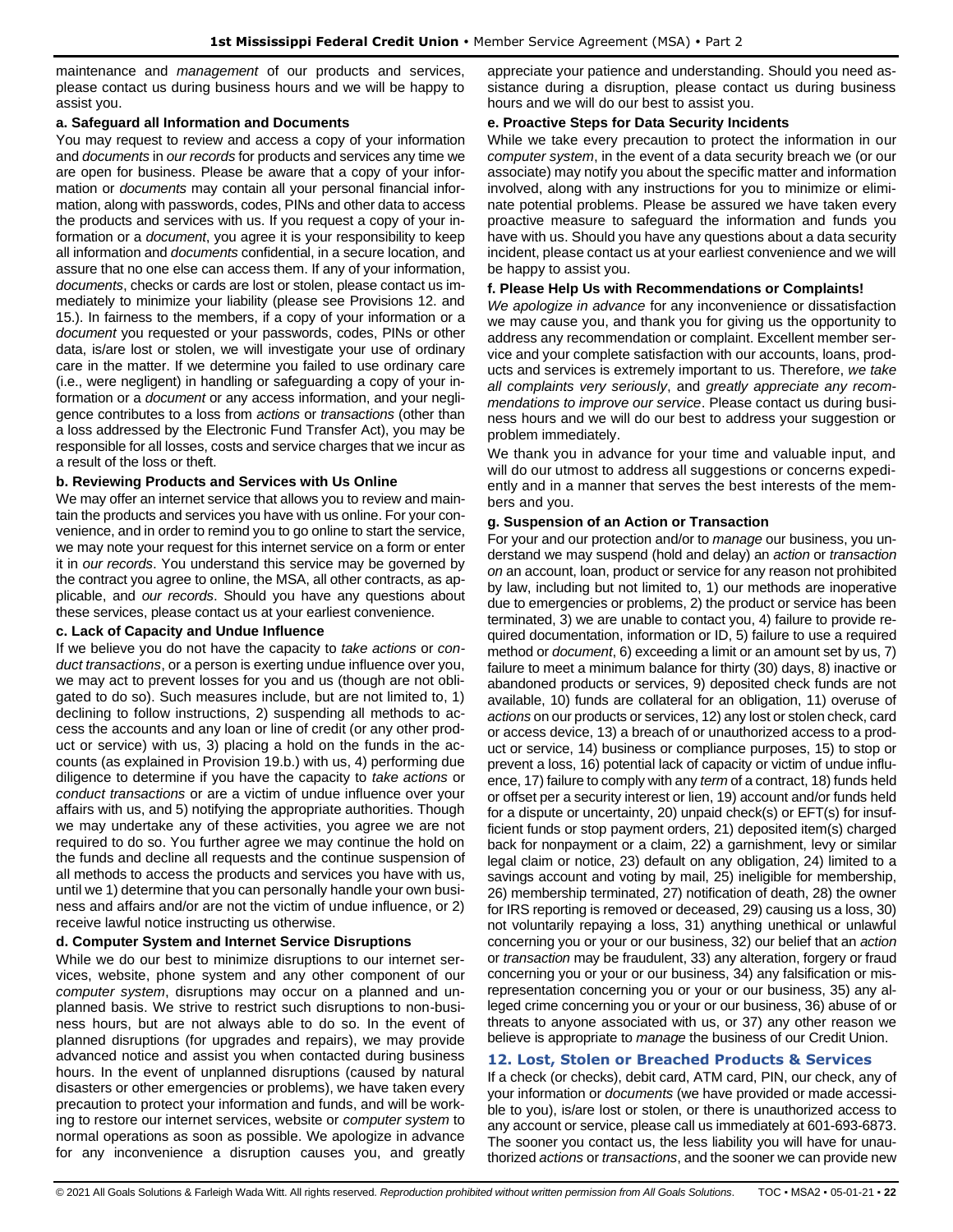accounts, products, services, checks, cards, PINs, internet services and numbers. Also, if a credit card is lost or stolen, please call us immediately at 601-693-6873. In fairness to the members, we may require a service charge for terminating and starting new accounts, products, services and numbers (and replacing checks or cards) when you lose a check (or checks), ATM or debit card. However, we will not require a service charge when checks, ATM or debit card are stolen. We may also require a service charge for terminating and starting a new internet service and related accounts, products and services. Additionally, in fairness to the members, if you notify us of unauthorized access, *actions* or *transactions on* an account that is/are not addressed by the Electronic Fund Transfer Act or other law, we will investigate your use of ordinary care in the matter. If we determine you failed to use ordinary care (i.e., were negligent) in handling or safeguarding the methods of access to the account, you agree to take responsibility for all losses, costs and service charges that you or we incur. If we incur a loss or a crime or potential crime is committed concerning the products or services you have with us, you agree to cooperate with us and any person and organization with a business or law enforcement interest in the loss, crime or potential crime to assist in the enforcement of rights or the prosecution of the crime. To protect you and the members of our Credit Union, if we incur a loss or a crime or potential crime is committed against you or us pertaining to the products or services you have with us, on our request you agree to file a police report and assist with the prosecution of anyone associated with the crime or potential crime. Additionally, if we incur a loss or a crime or potential crime is committed against us or an associate pertaining to the products or services you have with us, we may file a police report. While we will always comply with all required applicable law in addressing a loss, purported loss, crime or potential crime (such as the Truth in Lending Act and Electronic Fund Transfer Act), you understand and agree that your failure to fulfill the obligations of this Provision in specific, and the MSA in general, may result in the termination of products, services and membership with us after we have complied with all applicable law.

#### <span id="page-22-0"></span>**13. Membership, Product and Service Information**

You understand you and any owner, trustee, fiduciary or other person you authorize may access information about the accounts, loans, products and services you have with us. You also understand any person you authorize may be able to see, access and release all information about all the accounts, loans, products or services you have with us, even if they have no ownership interest in, or access to, such accounts, loans, products or services. You understand if this person is an owner, trustee or fiduciary**,** you may request to remove this person (according to the MSA) or otherwise change or terminate the account, loan, product and service any time we are open for business and as *we allow*. For these reasons, you agree that all *actions*  and *transactions on* accounts, loans, products and services with us by this person are authorized, even if they are not conducted for your benefit or according to your instructions.

If you do not want another person to be able to see, access, use and release all information about the accounts, loans, products or services you have with us (or potentially *take actions* or *conduct transactions on* the accounts, loans, products or services), please let us know and we will explain your options to remove this person or change or terminate the accounts, loans, products or services. We may also be able to offer new or additional accounts, loans, products or services that only you may access (which may require the payment of a service charge).

We may require a service charge for research to cover any employee time and other costs involved in addressing your request, or another person's or organization's lawful claim, for information concerning the accounts, loans, products or services you have with us. To save you time, money and avoid or reduce research service charges, we encourage you to ask us about and use the internet services we offer that enable you to access your information.

We will not release your information to any person or organization without your consent unless the person or organization provides us with a valid subpoena, summons, search warrant, court order or other required documentation, or the disclosure of your information is otherwise permissible under applicable law or as specified in "Our Privacy Notice." We may require a service charge from you for our time spent researching the information. Again, we require this charge so that each member is responsible for the time and expense we incur for any research caused by a third party's (non-Credit Union) demand for member information, rather than imposing those costs on the members of our Credit Union. You also agree that we may require a service charge for research when addressing any claim you make concerning an *action* or *transaction on* accounts, products or services that is determined to be authorized. We require this service charge so that each member is responsible for the time and expense we incur addressing an authorized *action* or *transaction* involving that specific member, rather than imposing those costs on the members of our Credit Union. You agree to be responsible for legal advice we require to assist with or that results from any matter concerning a claim for information involving you (please see Provision 1.g.). Finally, you agree if you are ever obligated to repay us for any service charges, costs, losses or liability in connection with any product or service you have or had with us, we may share your information with any associate (including but not limited to credit reporting services, collection agencies or attorneys) assisting us with the collection of your obligation, whether or not you are still a member of our Credit Union.

#### **a. Our Records Govern Account Features**

Depending on the accounts selected, we may provide or make accessible to you a number of *documents* (i.e., periodic statements, information returns, maturity notices, etc.) that contain account information. You may also be able to access information about the account(s) you have with us through an internet service we offer. You understand that for confidentiality purposes and data processing constraints, *documents* and internet services may not include all the information about the accounts, and do not control the ownership and survivorship features of the accounts you have with us. You agree only the most recent service form we use (and if applicable previous forms) and/or *our records*, control the number of owners, trustees or fiduciaries on accounts, and the ownership and survivorship features of the accounts. To confirm the specific ownership and survivorship features of an account with us, please contact us or request a copy of your information or a *document* in *our records* any time we are open for business.

#### **b. Also see "Our Privacy Notice"**

We recommend you also review "Our Privacy Notice," which has specific application to this Provision as well as a number of other matters throughout the MSA.

#### <span id="page-22-1"></span>**14. Notice by Us to You and Notice by You to Us**

To benefit our members, we may change and add to the *terms* of the MSA, which is accessible to you anytime on request and on our website. We will also notify you of any changes or additions to *terms*, rates and service charges that affect our accounts, products and services as required by law. Written notice we provide to you is effective when sent to you at the address or contact information in *our records* or made accessible through an internet service we offer. You understand we may rely on the information you provide to us in *our records*, for all *actions* and *transactions on* the accounts, loans, products or services you have with us. It is your responsibility to notify us of any changes to this information, and if we accept them, those changes are part of the MSA. You agree we may communicate with and contact you at all addresses, phone numbers and email addresses you provide in *our records*. You further agree we may contact you by any of these methods to assure you are aware of the privileges and advantages of new product and service opportunities that may benefit you. If we are unable to locate or contact you, we may suspend (or terminate) products and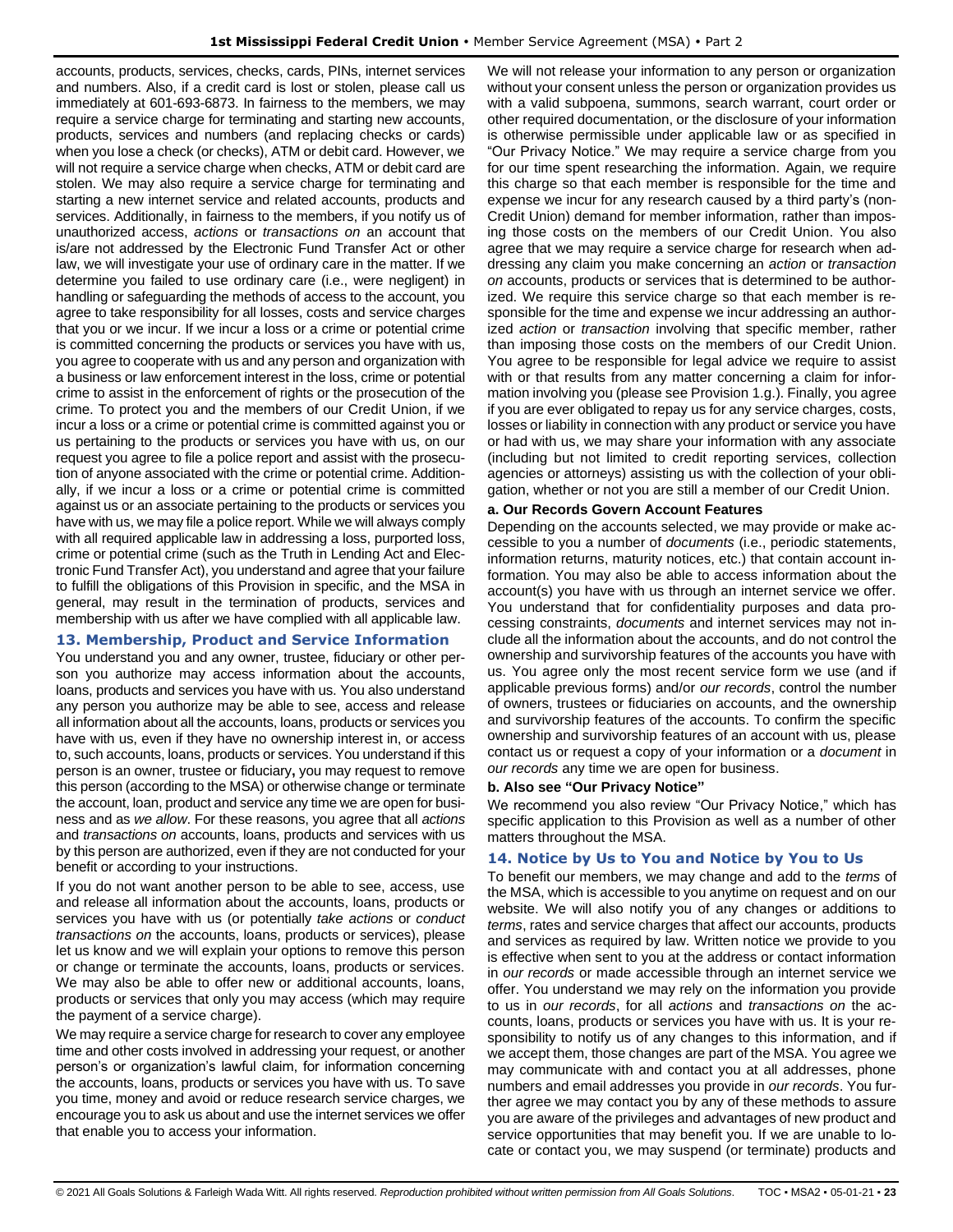services and/or require a service charge for our attempt to locate you. For multiple owner, trustee or fiduciary accounts, you agree that notice to one owner, trustee or fiduciary is notice to all owners, trustees or fiduciaries.

Should you have questions about any matter we have notified you of regarding accounts, loans, products or services, please contact us at your earliest convenience. You may communicate with us about matters pertaining to accounts, loans, products, services, *actions*, *transactions* or any other matter *by any method we allow*. We may require you to notify us about any matter in writing or to confirm the matter in writing. Any written notice from you is effective only when actually received and confirmed by us in writing at 600  $19<sup>th</sup>$ Ave., Meridian, MS 39301. You agree your failure to notify us in writing about any matter on our request may have the same effect as if no notice was provided by you about the matter. You also understand that any messages, instructions or recordings (including text messages and emails) you leave with us are not effective unless we agree to them in writing or note that we agree to them in *our records*. You agree it is your sole responsibility (and not our responsibility) to confirm any messages, instructions or recordings you leave with us in-person or by phone during business hours. Should you have questions about any matter you have communicated with us (or attempted to communicate with us), please contact us during business hours and we will be happy to assist you.

#### <span id="page-23-0"></span>**15. Periodic Statements - Receipt/Access & Review a. Purpose, Receipt of or Access to & Copies of Checks**

We will provide or make accessible to you a periodic statement that shows the *transactions* and may also show *actions on* the accounts, products and services you have with us during the statement period. For multiple owner, trustee or fiduciary accounts, you agree that one statement mailed to the address in *our records* or otherwise made accessible as requested, is sufficient for all owners, trustees and fiduciaries on the account. To minimize unnecessary losses, please review your statements and the accounts, products and services often, as well as your information that can be reviewed instantly online as we offer. You can learn more about our internet services by going to our website or by contacting us during business hours.

If you do not receive or cannot access your periodic statement, you agree to notify us within fourteen (14) calendar days of the time you regularly receive or can access your statement. This notification will assist you and us in avoiding and reducing losses on the accounts, products and services you have with us. You further agree your statement is correct for all purposes and we have no liability to you for any *action* or *transaction on* the accounts, loans, products or services unless you notify us within the stated time periods for unauthorized *transactions*, *actions*, errors or irregularities, as explained in the MSA or other contracts, as applicable. Your statement may also provide you with an opportunity to review all rates paid on accounts**,** payments made on loans and any service charges incurred during the period. When a check drawn on an account with us is paid, you understand we own the original check. We will make a copy of the check accessible to you on request for which we may require a service charge. You understand that both your statements and copies of checks are accessible to you on the date the statement is mailed to you or when they are accessible to you online as you have requested. If you request an original or sufficient copy of a check, you agree we may provide you with a substitute check or an *electronically managed* copy of the original check.

#### **b. Your Responsibility to Look for Errors and Fraud**

You are responsible for looking at every statement and notifying us of all unauthorized *actions* and *transactions on* accounts, products and services with us (particularly withdrawals) and any fraud, errors, inconsistencies or irregularities as soon as possible. We may require you to confirm your notification in writing (or as *we allow*) and assist us in addressing the *action*, *transaction*, fraud, error or problem. You are responsible for any altered, forged or unauthorized check drawn on an account you have with us if: 1) you do not notify us within thirty (30) calendar days of the mailing or accessibility of the statement identifying the matter, or 2) someone could not reasonably detect the fraud (such as the unauthorized use of facsimile signatures). You assume this liability because you, as the drawer of your checks, are in the best position to prevent and detect any altered, forged or unauthorized check drawn on the account. You can determine an unauthorized amount, because the amount of the check on your paper and *electronic* statement does not match the amount of the check you recorded in your check register or payment records. Similarly, you can identify forged drawer's signatures on checks, counterfeit checks and unauthorized remotely-created checks, because there may be a check number on your paper and *electronic* statement for a check you did not write. Only you will know the checks you authorized as well as the amount you authorized, and can compare the information provided on your paper and *electronic* statement with your register or records. You agree that our retention of your checks does not affect your responsibility to look at your paper and *electronic* statements and notify us of any and all unauthorized *actions*, *transactions*, fraud, errors or irregularities within the stated time limits explained in the MSA, other contracts, as applicable, or as required by law. You agree our retention of your checks does not affect your responsibility to look at your statements and notify us of any and all unauthorized or erroneous *actions*, *transactions* (including cash transactions), fraud, errors or irregularities within the stated time limits explained in the MSA, other contracts, as applicable, or as required by law.

**1) EFT Notification Time Periods.** Please see "Our Electronic Funds Transfer Terms" (at the end of this Part 2) to review the notification time periods for erroneous and unauthorized EFTs.

#### **c. Actions and Transactions that Appear or are Removed**

On your request, we may agree to allow you to *take actions* and *conduct transactions on* products and services with the assistance of our employees or the use of our *computer system* (please see Provision 1.f.1)). Depending on the *action* or *transaction*, you understand that some information pertaining to your request may appear on or be removed from your periodic statement (or the internet services we offer) and some may not. You understand and agree if the information pertaining to the requested *action* or *transaction* appears on or has been removed from your periodic statement (or an internet service we offer), it provides you with notice of and another method to confirm the *action taken* or *transaction*. Should you need to confirm the information pertaining to your request in *our records*, you may contact us any time we are open for business.

#### **d. Electronic Periodic Statements Accessible Online**

We may offer an internet service that allows you to access *electronic* periodic statements (a.k.a., e-statements) online. For your convenience, and in order to remind you to go online to start the service, we may note your request for this service on a form or enter it in *our records*. This internet service may be governed by the contract you agree to online, the MSA, all other contracts, as applicable, and *our records*. Should you have any questions about this service, please contact us at your earliest convenience.

#### <span id="page-23-1"></span>**16. Exceptions to the Member Service Agreement**

We may, at our discretion, and for any reason not prohibited by law, make exceptions to or waive any of the *terms* of the MSA to serve the best interests of our Credit Union. If we make an exception to the MSA, you understand it does not affect our right to rely on or apply any of the *terms* of the MSA in the future. You further understand and agree we may decline to make an exception to the *terms* of the MSA based on any reason not prohibited by law.

#### <span id="page-23-2"></span>**17. Changes and Additions to Products & Services**

You may *take action* to change any information or matter pertaining to a person, account, product or service as *we allow*. Changes include, but are not limited to, updating addresses, phone numbers and email addresses, revising passwords, codes and PINs, adding or removing beneficiaries/POD payees, adding or terminating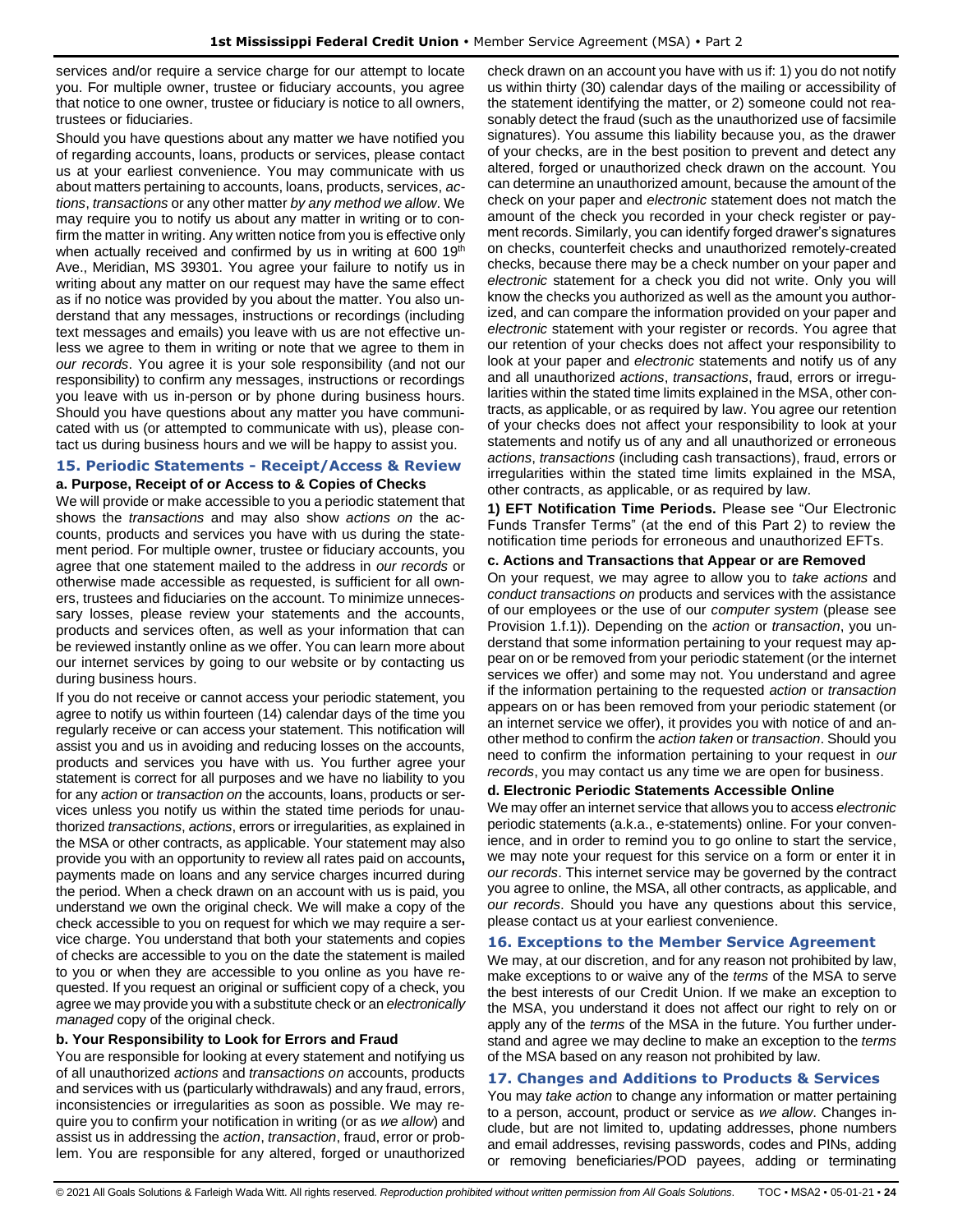overdraft services or internet services, and adding or removing an owner or trustee (please see the definition of "Change" in Provision 1.e.). You may also simultaneously terminate an account, product or service along with any change to an account, product or service, which may be reflected as a "change" in *our records*. As addressed later in this Provision, you may also *take action* to add a new account, product or service with us as we offer *by any method we allow* (please see the definition of "Addition" in Provision 1.e.).

Where there are multiple owners, trustees or fiduciaries on the accounts, products and services, any owner, trustee or fiduciary acting alone may *take action* to make any changes or additions to an account, product or service. When any person is removed from an account, product or service it is your responsibility to change (or request our help in changing) any password, code, PIN or other security identifying number for all the accounts, loans, products or services you have with us, to prevent the person removed from *taking actions* or *conducting transactions on* the products or services. You agree that until you make such a change (or request our help in making such a change) all *actions* or *transactions on* the accounts, loans, products or services conducted by this person with the password, code, PIN or other security identifying number are authorized. By maintaining the multiple owner, trustee or fiduciary account, you consent to any changes or additions to (along with any other *actions* or *transactions on*) the accounts, products and services by any other owner, trustee or fiduciary. Prior to honoring your request to make a change to an account, loan, product or service we may require you to provide us with your ID and confirm your SSN and other confidential information (as explained in Provision 3.). When you request us, or we require you, to *take action* to make a change to an account, product or service, we may require you to sign or authorize a service form to *manage* the changed account, product or service. We may note the change by placing a "C" (for changed) in a box on the form. Alternatively, on your request we may agree to *manage* any changes to products and services with the assistance of our employees or the use of our *computer system* (please see Provision 1.f.1)). You understand and agree that all ID, photographs, images, film, voice and image recordings, fingerprints and other biometrics obtained when you make any change to a product or service are *managed* by us as explained in Provision 3.b. You understand we may require a service charge for multiple changes to accounts, products or services in a calendar year. If the owner whose SSN is used for IRS reporting purposes on a multiple owner account is removed or is deceased, we may at our discretion permit you to keep the account open. You may request or we may allow you to continue to use the account and your number by completing a new service form or by entering the information in *our records* as *we allow*.

To start a new additional account, loan, product or service we may require you to provide us with your ID and confirm your SSN and other confidential information (as explained in Provision 3.). We (or you) may also complete a service form, *document* or enter the information in our *computer system* to start the requested the new additional account, loan, product and service. Once you have reviewed your information you will consent to the *terms* of the MSA (and any other contract) and to the account, loan, product or service added (please see Provision 17.a. to see the matters we address for additions of new products and/or services). We may require you to sign or authorize a service form to *manage* the new product or service. We may note the addition by placing an "A" (for added) in a box on the form. You may also simultaneously terminate an account, product or service along with an addition of a new account, product or service, which may be reflected as an "addition" in *our records*. If you wish to start new accounts, products or services under a different number (or *as we allow*), we may require you to sign or authorize a service form to *manage* the new product or service. We may note the original use of the form by placing an "O" (for original) in a box on the form. Alternatively, on your request we may agree to start, obtain your consent, add and *manage* the new products and services

with the assistance of our employees or the use of our *computer system* (please see Provision 1.f.1)). You understand and agree that all ID, photographs, images, film, voice and image recordings, fingerprints and other biometrics obtained when you add a new product or service are *managed* by us as explained in Provision 3.b. You agree we may review your account, employment and credit history to confirm your eligibility for any new additional account, loan, product or service. We may also require additional information from you to serve any currency needs for the new accounts, loans, products and services you have requested. You understand we may require a service charge for multiple additions to accounts, products or services in a calendar year. You agree for purposes of accuracy, we may subsequently verify and correct, complete or update your information concerning any changes or additions in *our records*. To protect all information, reduce costs and for the convenience of the members, you agree we may *electronically manage* (e.g., image or otherwise enter in our *computer system*) all changes and additions that pertain to the accounts, loans, products or services you have requested. For these same reasons, you understand and agree once we have *electronically managed* any paper *document* along with your information addressing the change or addition*,* we may also destroy the paper *document* and the information unless otherwise required by law. You agree that along with all paper *documents* and any information*,* all *electronically managed documents* and your information addressing the change or addition in *our records* are binding on you and us. You understand you may request to review or receive a copy of the information or a *document* pertaining to a change or addition in *our records* during business hours or *by any method we allow*. You agree that for all changes and additions, we may rely exclusively on the MSA, other contracts, as applicable, *our records* and any changes and additions we make to these contracts from time to time. Further, you understand any changes or additions you make to the account, loan, product or service are governed by the MSA, other contracts, as applicable, *our records* and any changes and additions we make to them from time to time.

For the benefit of our members and our Credit Union, you understand and agree we may make changes and additions to our products and services as well as changes and additions to the *terms* of the MSA at any time. We will notify you of changes and additions we make to our products, services, the MSA and other contracts, as applicable, as required by law. You understand and agree you are bound by these changes and additions, and may access the current version of this Part 2 and all disclosures by contacting us during business hours, and visiting our website. If you do not want to be obligated to any change or addition we make to our products, services, the MSA and other contracts, as applicable, you may always terminate the products, services and/or membership you have with us any time we are open for business as explained in the MSA and other contracts, as applicable.

#### **a. Matters We Address to Start a New Product and Service**

When you start a new additional account, loan, product or service we: 1) may obtain relevant account, employment and credit reports, as needed, 2) review important information about the new account, loan, product or service with you, 3) enter the information (including the ownership and survivorship features of any account, if applicable) in a form or our *computer system* and review that information with you, 4) offer you a paper Part 2 of the MSA (or offer to mail it to you), email you the Part 2 of the MSA (if we have an address on file), and make the Part 2 of the MSA accessible to you on our website or in an internet service we offer, 5) run all required verifications and reviews, and address all applicable compliance requirements, 6) have you consent to the new account, loan, product, service and the MSA *as we allow*, 7) start the new additional account, loan, product or service you have requested, and 8) ask you (or advise you to ask) if you have any questions and encourage you to contact us during business hours about any matter pertaining to the new additional products or services. Finally, we will remind you that you may always access a current Part 2 of the MSA and disclosures on our website,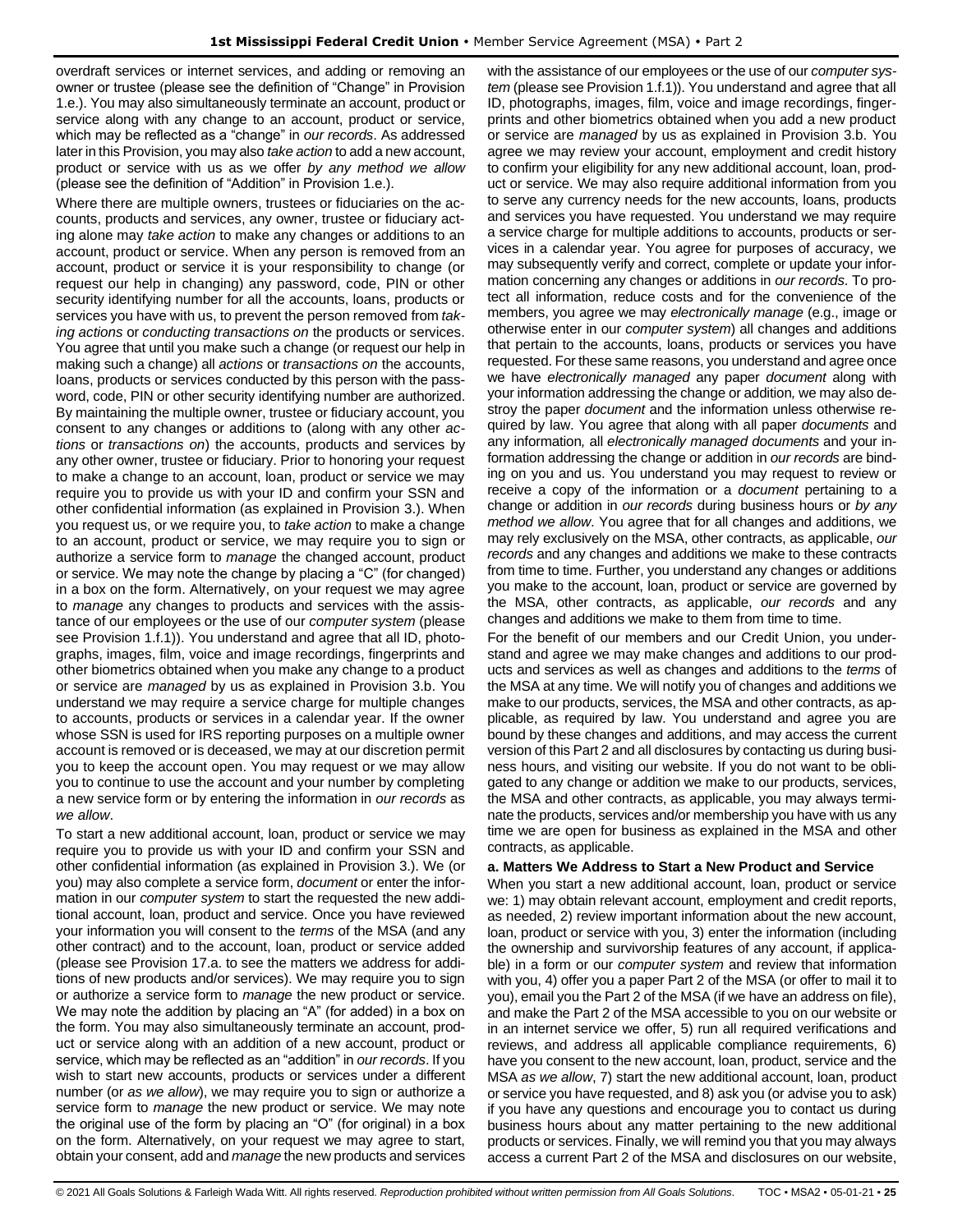and contact us about the information or *documents* in *our records* any time we are open for business.

#### **b. Changes and Additions to Products and Services Online**

We may offer an internet service that allows you to *take action* to change a product or service, or add a new product or service, you have with us online. For your convenience, and in order to remind you to go online to start the service, we may note your request for this internet service on a form or enter it in *our records*. This internet service may be governed by a contract you agree to online, the MSA, all other contracts, as applicable, and *our records*. Should you have questions about this service, please contact us at your earliest convenience.

#### **c. Changes and Additions to Products and Services by Mail**

On your request and for your convenience, we may at our sole discretion mail *documents* with your information to you to make changes or additions to products and services. We do not advise mailing your confidential information since it exposes you to numerous problems (ID theft, fraudulent *transactions*, etc.). We recommend you come to our Credit Union at your convenience (or use an internet service we offer) to make changes or additions to products and services. In fairness to the members, if you request us to mail your information you agree to take responsibility for all losses, costs and service charges that you or we incur as a result of the theft and unauthorized use of your information. Please contact us during business hours for any questions about changes or additions by mail.

#### **d. Denial of Additional Products or Services**

For your and our protection and/or to *manage* our business, you understand we may deny a requested new additional product or service for any reason not prohibited by law, including but not limited to, 1) our methods are inoperative due to emergencies or problems, 2) the product or service has been terminated, 3) we are unable to contact you, 4) failure to provide required documentation, information or ID, 5) exceeding a limit or an amount set by us, 6) failure to meet a minimum balance for thirty (30) days, 7) inactive or abandoned products or services, 8) any lost or stolen check, card or access device, 9) a breach of or unauthorized access to a product or service, 10) overuse of *actions* on our products or services, 11) information from a third-party report, 12) business or compliance purposes, 13) to stop or prevent a loss, 14) potential lack of capacity or victim of undue influence, 15) failure to comply with any *term* of a contract, 16) funds held or offset per a security interest or lien, 17) account and/or funds held for a dispute or uncertainty, 18) unpaid check(s) or EFT(s) for insufficient funds or stop payment orders, 19) deposited item(s) charged back for nonpayment or a claim, 20) a garnishment, levy or similar legal claim or notice, 21) default on any obligation, 22) chronic dissatisfaction with us, 23) disparaging our reputation, 24) limited to a savings account and voting by mail, 25) ineligible for membership, 26) membership terminated, 27) notification of death, 28) the owner for IRS reporting is removed or deceased, 29) causing us a loss, 30) not voluntarily repaying a loss, 31) anything unethical or unlawful concerning you or your or our business, 32) our belief that an *action* or *transaction* may be fraudulent, 33) any alteration, forgery or fraud concerning you or your or our business, 34) any falsification or misrepresentation concerning you or your or our business, 35) any alleged crime concerning you or your or our business, 36) abuse of or threats to anyone associated with us, or 37) any other reason we believe is appropriate to *manage* the business of our Credit Union.

### <span id="page-25-0"></span>**18. Lien and Security Interest in Funds**

To protect all our members' funds, the law provides us with a lien on the funds in the account(s) you have with us under federal or state law, as applicable. This means we have a right to retain the funds in the account(s) you have with us to pay any debt or obligation owed to us by you or another responsible person or organization. Additionally, to protect all members' funds, you grant us a contractual security interest in the funds in the account(s), checks and EFTs you have an interest in, which also secures any amount you owe us for any reason. Our lien rights, contractual security interest and any right of set off apply no matter the source of funds in the account, check or EFT, including directly deposited government entitlements or benefits, such as Social Security deposits. However, they do not apply to any retirement accounts.

At our discretion, we may at any time apply the funds from an account, check or EFT you have any interest in to pay off your obligations to us without notice to you. You agree if you owe us money and either you or we have terminated an account, we may re-start the account to collect or obtain money owed to us, and may subsequently terminate the account again. You understand and agree if you owe us money, our lien rights and security interest also apply to any funds, check or item you deposit to any other account with us. You also agree that if you (or anyone you allow to use the accounts, products or services with us) owe us money and we are uncertain whether our lien rights, security interest or right of set off apply to the funds, we may hold and not release the funds as explained in Provision 19.b. If we decide not to enforce our lien or contractual security interest at any time, our non-action is not a waiver of our right to enforce our lien or security interest at a later time. You agree that a security interest granted by or on behalf of one owner of an account will continue to secure that owner's obligation to us even after that owner dies.

#### <span id="page-25-1"></span>**19. Third Party Actions and Uncertainty about Funds a. Third Party Legal Actions or Matters Concerning You**

If a person or organization notifies us of a legal action or other matter concerning you or the accounts, products and services you have with us, we may provide information and pay funds from an account in response to that legal action or matter. Alternatively, we may withhold information and hold funds in an account until the legal action or matter is resolved or we have completed any necessary due diligence. Examples of such actions and matters include, but are not limited to, a levy, garnishment, attachment, claim, subpoena, summons, court order, litigation, prosecution, investigation or other dispute. All legal actions or matters are subject to our lien rights and contractual security interest in the funds in an account (please see Provision 18.). You understand and agree we may require a service charge for research for any time spent by our employees (or associates) addressing any legal action or matter concerning you or the accounts, products and services you have with us. We require this service charge so that each member is responsible for the time and expense we incur addressing a third party's (non-Credit Union) legal action or matter pertaining to you, rather than imposing those costs on the members of our Credit Union. You also agree to be responsible for legal advice we require in connection with any third party's (non-Credit Union) legal action, matter or dispute involving you or the accounts, products and services you have with us (please see Provision 1.g.).

#### **b. Disputes or Uncertainty about Accounts and Funds**

If there is a dispute over, or we are uncertain who is authorized to access an account, the funds in an account or funds in our possession, you agree we may hold the funds, and suspend all *actions* and *transactions on* the account(s), products and services. The hold on the funds and suspension on the account, products and services will continue until either 1) all persons and organizations affected by the dispute or uncertainty agree in writing regarding what should be done with the account(s), products, services and/or funds, or 2) we receive appropriate notice or direction from a court or other legal authority instructing us on what to do with the account(s), products, services and/or funds. Examples of uncertainty include, but are not limited to, 1) conflicting, illegible or missing information and/or *documents* in *our records*, 2) competing claims to the account(s), products, services and/or funds, 3) our need to complete due diligence on any claim made to the account(s), products, services and/or funds, 4) a person's potential lack of capacity or victim of undue influence (e.g., elder abuse), or 5) the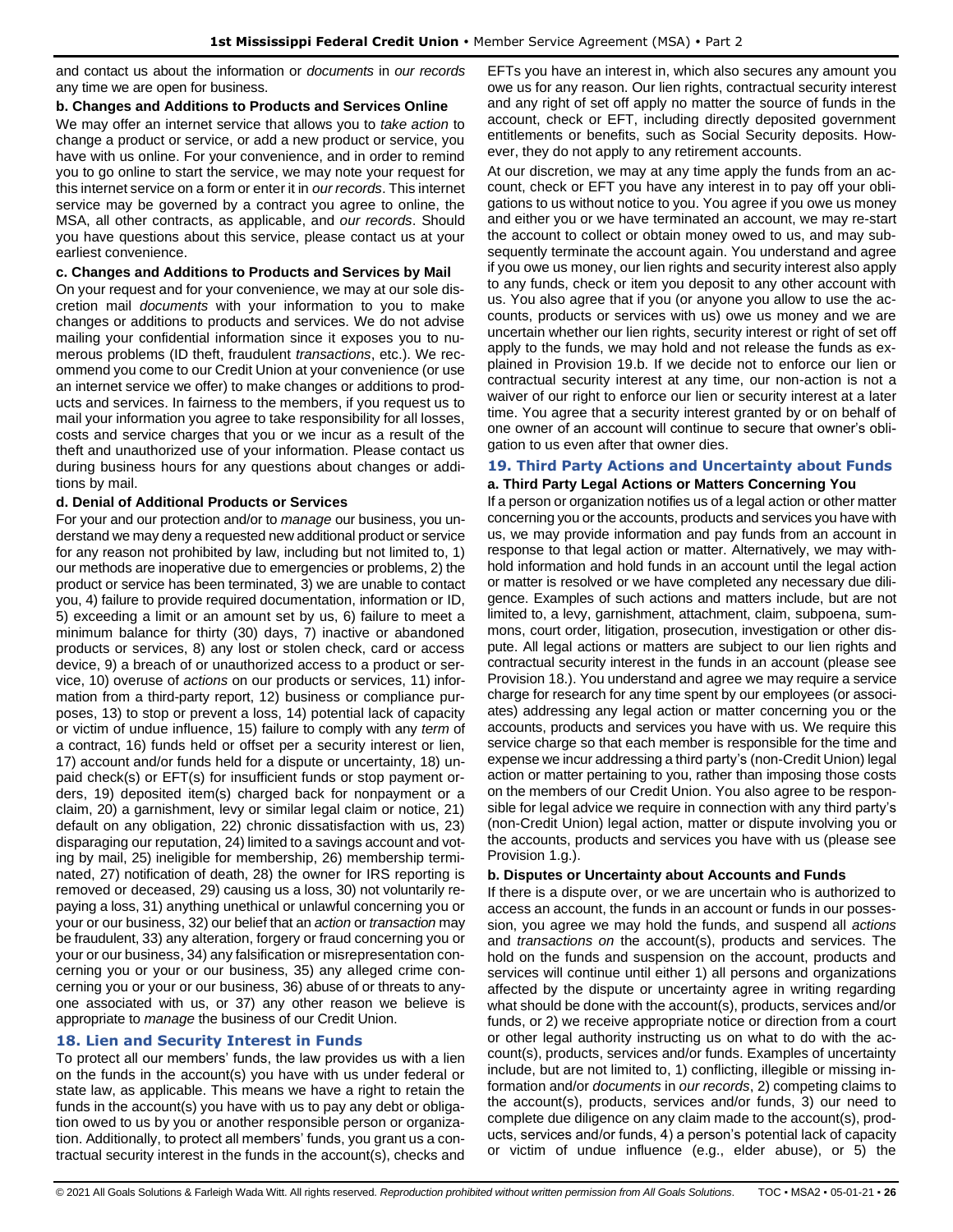applicability of lien rights or security interests. During the hold period, we will continue to pay dividends/interest on the funds held in an account as explained in "Our Rates & Service Charges." You understand a suspension of access to the account(s), products and services, and/or hold on funds, is beneficial to you and us to assure only an authorized person or organization may access the account(s), products, services or funds. You agree to be responsible for the cost of legal advice we require in connection with any matter concerning a dispute or uncertainty involving the account(s), products, services or funds with us or you (please see Provision 1.g.). Alternatively, in the event of a dispute or uncertainty over who is authorized to access the account(s), products, services or funds, at our discretion we may deposit the funds with a court and ask the court to resolve the dispute or uncertainty over who is authorized to access the funds. In such instances, we may deduct our attorney fees and court costs from the funds to be deposited with the court. If we deposit the funds with a court, you agree the account(s), products and services may be terminated and all persons and organizations will need to claim the funds by contacting the court.

#### <span id="page-26-0"></span>**20. Your Obligations to Us**

If we incur any fees, charges, costs, interest, losses, liability or obligation (including reasonable attorney fees) in connection with an account, loan, product or service we have provided you, or as a result of any *action*, *transaction*, error, dispute, uncertainty, membership or other matter concerning any obligated person or you, you agree you are jointly and individually liable to us. This means you are responsible for the full repayment of any fees, charges, costs, interest, losses, liability or obligation (including reasonable attorney fees), whether you are a member or not. If another person is also responsible, we may attempt to collect from that person, but we have no obligation to do so. You understand if you owe us money and use another owner's account at our Credit Union for a *transaction* and deposit your funds or a check in that account, funds from the deposit or check are also subject to our lien rights, security interest and your obligations and may be claimed by us. You agree we may contact you about any fees, charges, costs, interest, losses, liability or obligation (including reasonable attorney fees) you owe to us at all addresses, phone numbers and email addresses you have shared with us by any method of communication you have agreed to. You understand since membership is a privilege, if you cause us a loss (even if discharged in bankruptcy), we may request you to voluntarily repay that loss to retain the privilege of membership, accounts, products and services, or to be eligible for additional new products and services. Your failure to voluntarily repay a loss may result in denial or termination of existing accounts, products and services and expulsion from membership. You also agree that if you are ever obligated to us for anything, we may share your information with any associate (such as collection agencies or attorneys) assisting us with the collection of your obligation, whether or not you are still a member of our Credit Union. You understand we may report any delinquent obligations you owe to us to account and credit reporting agencies. In some circumstances, federal law requires us to report a cancellation of indebtedness to the IRS even if we still retain the right to collect that debt. If we are required to report a cancellation of a debt to the IRS, we retain the right to collect that debt from you unless we have reached a settlement with you or we are barred by law from collecting the debt.

We may deduct any fees, charges, costs, interest, losses, liability or obligation (including reasonable attorney fees) from the account(s) you have with us without notice to you, regardless of the source of those funds according to our lien rights and contractual security interest (please see Provision 18.). You agree if you owe us money and either you or we have terminated an account, we may re-start an account to receive a deposit or credit, collect the money owed to us, and then terminate the account again. You also agree to pay any other reasonable fees, charges, costs, interest, losses, liability or obligation (including reasonable attorney fees) we may incur in providing you with accounts, loans, products,

services, membership and *action*s or *transaction*s *on* the same, regardless of whether they are specifically covered by the MSA or other contract with us. Additionally, you understand that in the event of your death, if you owe us money for any reason, funds held in the accounts you have with us (or otherwise) may be used to repay your obligations to us before any funds are released to any other person or organization.

If either you or we commence legal proceedings to enforce or interpret any of the *terms* of the MSA, you and we agree the successful party is entitled to payment by the losing party for any reasonable attorney fees and costs, including those incurred on any appeal, bankruptcy proceeding and post-judgment action, unless otherwise limited or prohibited. You agree to indemnify, defend us against, and hold us harmless from any loss, damage, claim, liability or legal action (including reasonable attorney fees) arising from or related to membership, accounts, loans, products and services and your *actions* and *transactions on* the same. If any account is overdrawn, any loan is past due, or you are otherwise in default under any contract you have with us, we may suspend your ability to conduct *actions or transactions* on any or all accounts, products and services, until the default is cured.

### **a. Full Payment Checks for Loans and Obligations**

If you are making a payment on a loan or other obligation you owe to us, please direct that payment as explained in the loan agreement or as we otherwise instruct. If you write, endorse or negotiate a check or any item to us that has a "full payment" legend or memo (such as "Paid in Full") or other language intended to indicate full satisfaction of any outstanding obligation, you must mail or deliver the check or other item to the attention of our CEO at the office or branch where she or he works. Otherwise, any payment you make is accepted with full reservation of our rights to recover any and all outstanding obligations or indebtedness you owe us.

# <span id="page-26-1"></span>**21. Our Responsibility for Errors**

If we are responsible for an erroneous *action* or *transaction*, we may be liable to you for losses up to the amount of the *action* or *transaction* unless otherwise required by law. We will not be liable for losses arising from: 1) insufficient funds to complete a *transaction*, 2) your negligence or the negligence of others, 3) your failure to follow any time limits, deadlines or amount limits as explained in the MSA, your other contracts and loans with us, as applicable, 4) circumstances beyond our control that prevent the performance of an *action* or *transaction* (such as natural disasters or other emergencies or problems), 5) occasions where you or we have entered information about an account, loan, product, service, *action*, *transaction* or you in *our records* on your request that you could have reviewed, changed, corrected and/or terminated but failed to do so, or 6) any losses caused by your failure to follow any *term* of the MSA, your other contracts or loans with us, as applicable. Our conduct in *managing* all products, services, *actions* and *transactions* will constitute the use of ordinary care if such conduct is consistent with applicable law, Federal Reserve regulations and operating circulars, clearing house rules and general banking practices followed in the area in which we service the accounts with us. If we ever disburse an amount of funds greater than you request or order to any person or organization you know (e.g., relative, friend, employee, business associate, creditor, etc.), you agree to assist us in recovering our funds, including participation in collection, litigation and prosecution. Finally, if you report that an *action* or *transaction on* an account, loan, product or service is erroneous or unauthorized, and we determine the *action* or *transaction* was taken, conducted and/or assisted by your family member, friend or employee (which is potentially a crime), we will investigate your use of ordinary care concerning the *action* or *transaction*. If we determine you failed to use ordinary care (i.e., were negligent) concerning the *action* or *transaction on* the account, loan, product or service (and the loss is not covered by the Electronic Fund Transfer Act), you agree to take responsibility for recovering any loss. You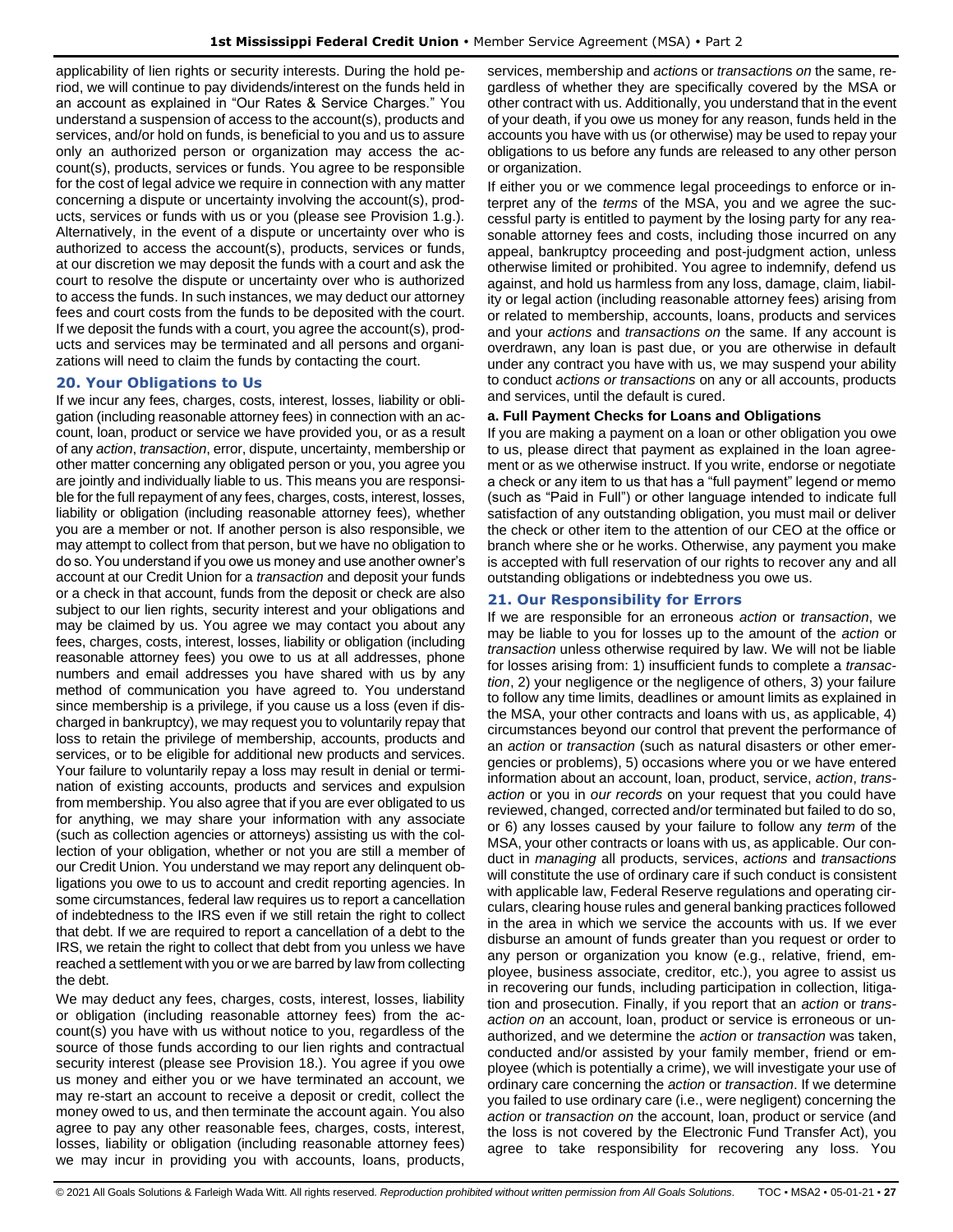understand you are in the best position to address the loss and potential crime with your family member, friend or employee, rather than imposing the cost on the members of our Credit Union.

#### <span id="page-27-0"></span>**22. Inactive Accounts and Unclaimed Property**

# **a. Accounts Determined Inactive**

If the amount of funds in an account falls below the minimum balance required by "Our Rates & Service Charges" of the MSA, and you are not using specific products or services, we may consider an account inactive. If an account you have with us is inactive, we may require a service charge (and may require a service charge to notify you of any inactivity). We require service charges on inactive accounts because of the cost incurred by the members in managing accounts not being used by a member (who is also not using products or services that would otherwise justify this cost). We will discontinue the service charges once you meet the balance or product or service use requirements. We may also terminate an inactive account and deposit the funds in another account, mail a check to you at an address in *our records*, or if allowed remit the funds to a state as unclaimed property.

#### **b. Funds & Checks Presumed Unclaimed Property**

If there is no activity on an account, such as deposits and withdrawals, and we are unable to contact you for a set period of time, state law considers the funds in the account "abandoned" and requires or allows us to send the funds to the state as unclaimed property. Once we have sent the funds to the state, the account will be terminated and you will need to reclaim the funds by contacting the appropriate state agency. Similarly, if our cashier's or teller's checks are outstanding and unpaid for a specified period of time, state law also considers them "abandoned," requiring or allowing us to send the funds to the state as unclaimed property. If anyone presents our check after the funds have been sent to the state as unclaimed property, she or he will need to seek payment by contacting the appropriate state agency.

### <span id="page-27-1"></span>**23. Termination of Products and Services**

Any owner on a one or multiple owner, trustee or fiduciary account, may terminate the account(s), products and services with us *by any method we allow*. When you request us, or we require you, to terminate an account, product or service, we may require you to sign or authorize a service form to *manage* the termination. We may note the termination by placing a "T" (for terminate) in a box on the form. Alternatively, on your request we may agree to *manage* the termination of products and services with the assistance of our employees or the use of our *computer system* (please see Provision 1.f.1)). You understand and agree that all ID, photographs, images, film, voice and image recordings, fingerprints and other biometrics obtained when you terminate any product or service are *managed* by us as explained in Provision 3.b.

You agree that you (and not us) are responsible for any *actions* or *transactions on* an account, loan, product or service until the account, loan, product or service is terminated. You also agree that if we pay any check or transfer on an account you have with us after the account is terminated, you will reimburse us for the amount of the check or transfer, including any service charges and costs. If you ask us to change an existing account, product or service, you agree we may require you to terminate and start a new account, product, service and number *as we allow*. To cover our employee's time and costs, we may require a service charge for multiple terminations and new accounts, products or services (a.k.a. multiple *actions*) in a calendar year.

We may terminate accounts, products, services or your number with us at any time and, without notice for any reason allowed by law, including but not limited to, 1) the product or service has been discontinued, 2) a request to change a product or service, 3) we are unable to contact you, 4) failure to provide required documentation, information or ID, 5) failure to meet a minimum balance for thirty (30) days, 6) exceeding a limit or an amount set by us, 7) inactive or abandoned products or services, 8) failure to use products or services to justify membership, 9) any lost or stolen check, card or access device, 10) a breach of or unauthorized access to a product or service, 11) overuse of *actions* on our products or services, 12) business or compliance purposes, 13) to stop or prevent a loss, 14) potential lack of capacity or victim of undue influence, 15) failure to comply with any *term* of a contract, 16) funds held or offset per a security interest or lien, 17) account and/or funds held for a dispute or uncertainty, 18) unpaid check(s) or EFT(s) for insufficient funds or stop payment orders, 19) deposited item(s) charged back for nonpayment or a claim, 20) a garnishment, levy or similar legal claim or notice, 21) default on any obligation, 22) chronic dissatisfaction with us, 23) disparaging our reputation, 24) limited to a savings account and voting by mail, 25) ineligibility for membership, 26) membership terminated, 27) notification of death, 28) the owner for IRS reporting is removed or deceased, 29) causing us a loss, 30) not voluntarily repaying a loss, 31) anything unethical or unlawful concerning you or your or our business, 32) our belief that an *action* or *transaction* may be fraudulent, 33) any alteration, forgery or fraud concerning you or your or our business, 34) any falsification or misrepresentation concerning you or your or our business, 35) any alleged crime concerning you or your or our business, 36) abuse of or threats to anyone associated with us, or 37) any other reason to *manage* the business of our Credit Union.

If we terminate an account, we may deposit the funds into another account you maintain with us, or mail you a check for the balance in the account at an address in *our records*. If we cannot locate you and it is allowed by law, we may remit the funds to a state as unclaimed property. You understand whether the accounts, loans, products and services are terminated by you or us, once terminated all *actions* or *transactions* will be dishonored, not paid, refused, rejected or returned. You agree any termination does not release you or any person from any service charges, costs, losses, obligations or liabilities incurred on the account, loan, product or service under the MSA or other contract you have with us, as applicable. Finally, you agree if you owe us money and either you or we have terminated an account, we may re-start the account to collect or obtain money owed to us, and may then terminate the account.

#### **a. Termination of Products and Services Online**

We may offer an internet service that allows you to *take action* to terminate a product or service with us online. For your convenience, and in order to remind you to go online to start the service, we may note your request for this internet service on a form or enter it in *our records*. This internet service may be governed by a contract you agree to online, the MSA, all other contracts, as applicable, and *our records*. Should you have any questions about this service, please contact us at your earliest convenience.

### <span id="page-27-2"></span>**24. Termination of Membership with the Credit Union**

Membership with us is a privilege granted to you by our Credit Union under applicable law. However, you may terminate membership with us at any time by communicating to us your desire to no longer be a member of our Credit Union. When you request us to terminate membership, we may require you to sign or authorize a service form to assist us in *managing* the termination. We may note the termination by placing a "T" (for terminate) in a box on the form. Alternatively, on your request we may agree to *manage* the termination of membership with the assistance of our employees or the use of our *computer system* (please see Provision 1.f.1)).

In the interest of the members and to protect our Credit Union, we may terminate (expel) any member for cause, which includes: 1) ineligibility for membership, 2) we are unable to contact you, 3) failure to provide required documentation, information or ID, 4) exceeding a limit or an amount set by us, 5) failure to meet a minimum balance for thirty (30) days, 6) inactive or abandoned products or services, 7) failure to use products or services to justify membership, 8) any lost or stolen check, card or access device, 9) a breach of or unauthorized access to a product or service, 10) overuse of *actions* on our products or services, 11) business or compliance purposes,12)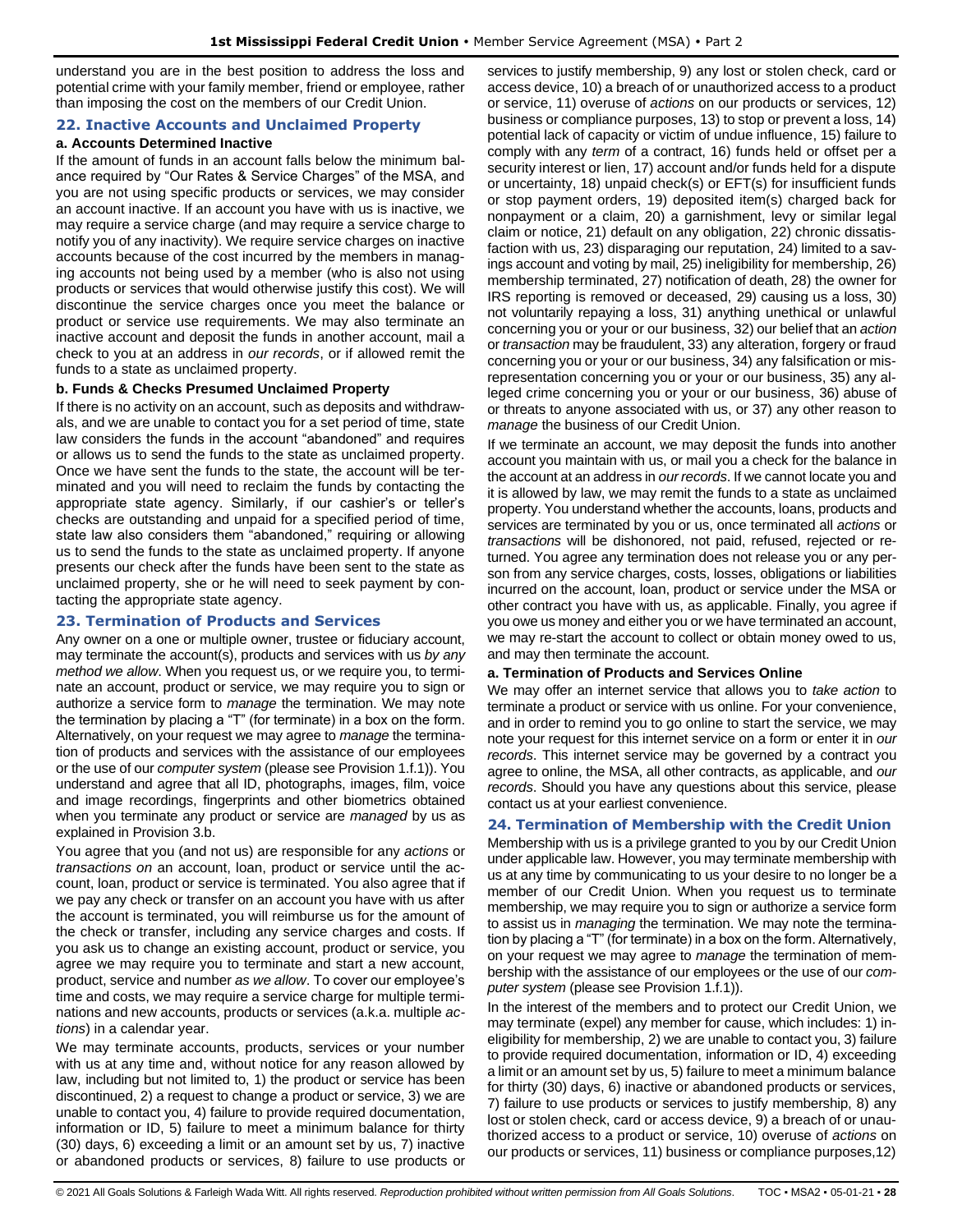to stop or prevent a loss, 13) potential lack of capacity or victim of undue influence,14) failure to comply with any *term* of a contract, 15) funds held or offset per a security interest or lien, 16) account and/or funds held for a dispute or uncertainty, 17) unpaid check(s) or EFT(s) for insufficient funds or stop payment orders, 18) deposited item(s) charged back for nonpayment or a claim, 19) a garnishment, levy or similar legal claim or notice, 20) default on any obligation, 21) chronic dissatisfaction with us, 22) disparaging our reputation, 23) notification of death, 24) the owner for IRS reporting is removed or deceased, 25) causing us a loss, 26) not voluntarily repaying a loss, 27) anything unethical or unlawful concerning you or your or our business, 28) our belief that an *action* or *transaction* may be fraudulent, 29) any alteration, forgery or fraud concerning you or your or our business, 30) any falsification or misrepresentation concerning you or your or our business, 31) any alleged crime concerning you or your or our business, 32) abuse of or threats to anyone associated with us, or 33) any other reason to *manage* the business of our Credit Union. You understand that for the protection and safety of our employees, volunteers, members or any associate, if you are abusive or threaten the safety of any of our employees, volunteers, members or associates, we may immediately suspend your privileges to enter our premises and do business with us inperson and may begin the process to lawfully terminate all aspects of the membership relationship you have with us. Whether the privilege of membership is terminated by you or us, the termination does not release any person or you from any loans, service charges, costs, losses, liabilities or other obligations to us as explained in the MSA or other contracts, as applicable.

### <span id="page-28-0"></span>**25. Decedents' Accounts, Products and Services a. Disbursal of Funds to Representative or Claimant**

If you have a one owner account or multiple owner account and have not designated any beneficiaries/POD payees on the account, on your death the funds in the account may be claimed by the representative of your estate (or a claimant, such as a creditor or relative) as explained in Provisions 4.a. and 4.b. You agree that any representative or claimant of your estate is bound by the *terms* of the MSA. On an owner's death, we may require any representative of an owner's estate or other claimant to prove her or his authority with documentation as the representative of the estate or claimant of the funds before we will release the funds held in any account. Any representative of an owner's estate or claimant will also need to provide us with her or his ID, SSN, birthdate, physical address and other identifying information as we require (such as a second form of ID, thumbprint or fingerprint, etc.) for us to complete our due diligence before we can honor any claim for the funds in an account (or other product or service, such as a safe deposit box). We may require a representative of an owner's estate or claimant to indemnify, defend us against and hold us harmless before we will release the funds. We may continue to honor all *actions* and *transactions on* an account, product or service until we receive a certified copy of an owner's death certificate (or for multiple accounts, certified copies of all owners' death certificates), along with proof of the representative's or claimant's authority and identification as the representative or claimant of the estate. Every owner agrees to be responsible for legal advice we require in connection with any matter concerning a claim involving an owner's accounts, products, services or the owner (please see Provision 1.g.). Every owner also understands that if and when we honor a claim made on the funds in an owner's accounts, we may do so by issuing our check payable to the deceased owner's estate. Alternatively, if there is a dispute or uncertainty about who is entitled to the funds in an account (or that we otherwise hold), we may either hold the funds or deposit them with a court at our discretion (please see in Provision 19.b.). Finally, every owner understands and agrees that if an owner owes us money for any reason, the funds held in an owner's accounts or otherwise may be used to repay the owner's obligations to us before any funds are distributed to the representative of the estate or claimant.

#### **b. Disbursal of Funds to Beneficiaries and POD Payees**

If you have a one owner account or multiple owner account and have designated any beneficiary/POD payee(s) on the account, on your death the beneficiary/POD payee(s) may claim the funds in the account as explained in Provisions 4.a. and 4.b. Before distributing funds from a deceased owner's account, we may require a certified copy of an owner's death certificate (or for multiple accounts, certified copies of all owners' death certificates). In addition, each beneficiary/POD payee may be required to provide us with her or his ID, SSN, birthdate, physical address and other identifying information or documentation as we require (such as a second form of ID, thumbprint or fingerprint, etc.).

Every owner and beneficiary/POD payee agree to be responsible for legal advice we require in connection with any matter concerning a claim involving an owner's accounts, products, services or a beneficiary/POD payee (please see Provision 1.g.). Each beneficiary/POD payee also understands that if we honor a claim made by a beneficiary/POD payee or beneficiary's/POD payee's estate representative on the funds in an owner's accounts, we may do so by issuing our check payable to the beneficiary/POD payee or the beneficiary's/POD payee's estate. Alternatively, if there is a dispute or uncertainty about who is entitled to the funds in an account (or that we otherwise hold), we may either hold the funds or deposit them with a court at our discretion (please see Provision 19.b.). Finally, every owner and beneficiary/POD payee understands and agrees that if an owner or beneficiary/POD payee owes us money for any reason, the funds held in any account or otherwise may be used to repay the obligation(s) to us before any funds are distributed to a beneficiary/POD payee or a beneficiary's/POD payee's estate.

#### **c. Non-Authoritative Requests for Product Information**

You, as an owner, trustee or fiduciary, agree it is your responsibility to communicate information about the accounts, loans, products and services you have with us to any person(s) you believe should have that information during your lifetime (whether she or he is a representative of your estate, beneficiary/POD payee, family member, significant other, friend, trustee, fiduciary or any other person). You understand we will not be able to provide information or access to any product or service to a person until she or he has first established his or her legal authority to access the information, product or service with us.

#### **d. Our Actions on Notification**

For your and our protection, on notice of your death you agree we may suspend any product or service; begin the process of terminating products, services, number(s) and membership; collect any outstanding obligations (if any); and prepare to disburse funds (if any) according to the MSA.

### <span id="page-28-1"></span>**26. The MSA & State and Federal Law**

Membership, accounts, products and services you have with us are primarily governed by Parts 1 and 2 of the MSA, *our records* and/or any other contract with us, as applicable. They are also governed by the applicable law of the state in which the branch or service center where you started the account in-person is located. If you started the account by mail, phone, or our internet services (as we offer), the accounts, products and services are governed by the laws of the State of Mississippi. Finally, federal law and regulations, Federal Reserve operating circulars, and clearing house rules also govern our accounts, products, and services to the extent applicable. If any *term* of the MSA conflicts with controlling law, that *term* will be nullified and stricken from the MSA to the extent that it is inconsistent with the law and the law will govern. If any *term* of the MSA is declared invalid, unenforceable, unconscionable or unlawful by a court, that *term* will not affect the validity of any other *terms* of the MSA, which will continue in full force and effect.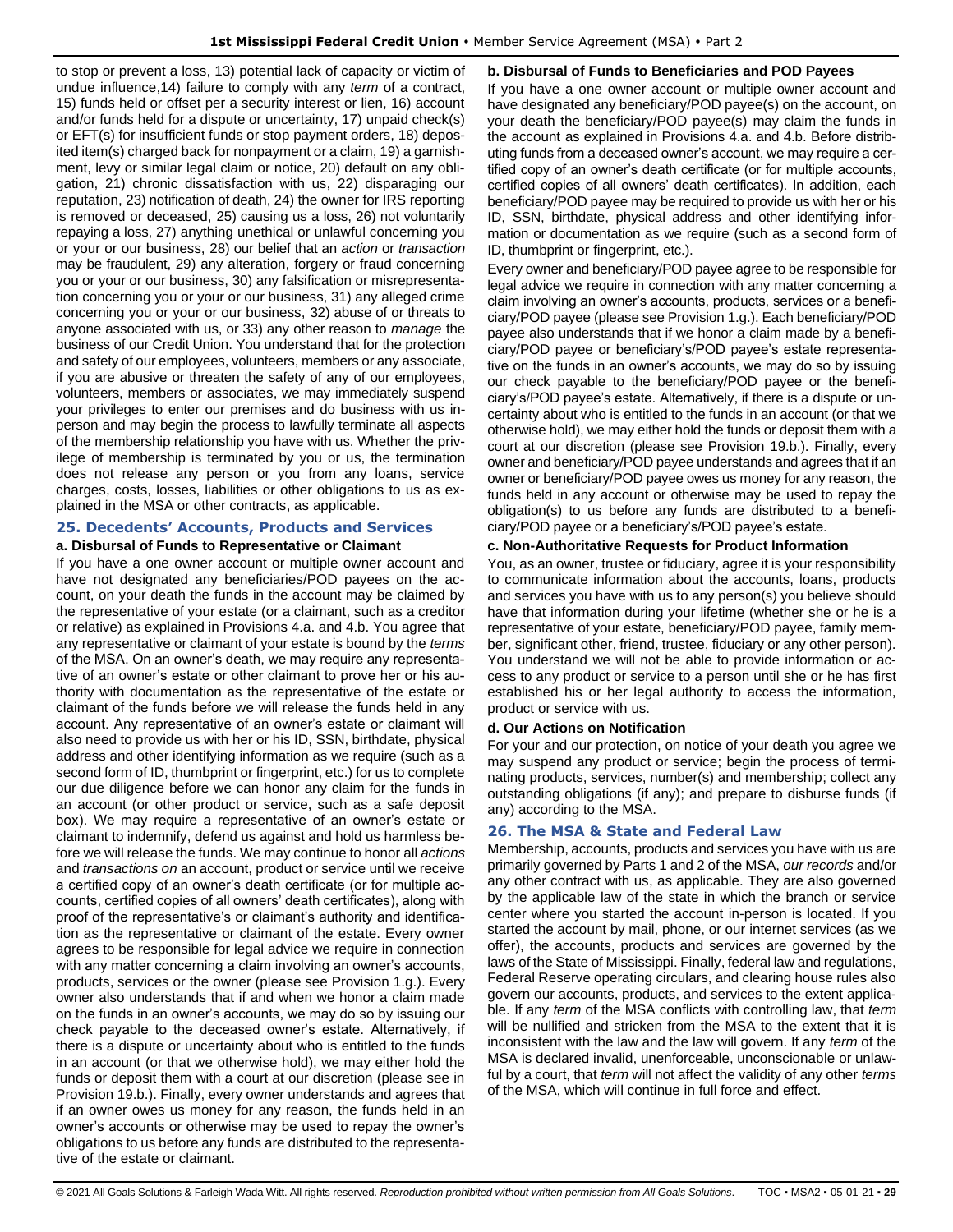# **Our Electronic Funds Transfer Terms**

<span id="page-29-0"></span>"Our Electronic Funds Transfer Terms" explains your and our rights and responsibilities concerning electronic fund transfer (EFT) debits from and credits to the accounts you have with us. EFTs are electronically initiated transfers of money involving an account with us and multiple access options, including online account access, direct deposits, automated teller machines (ATMs), Visa Debit Card (Card), and audio response system services.

# <span id="page-29-1"></span>**1. EFT Services**

### **a. Automated Teller Machines**

You may use your Card and personal identification number (PIN) at Automated Teller Machines (ATMs) of the Credit Union, Plus, Star, and Visa, and such other machines or facilities as we may designate. At the present time, you may use your Card to:

- Withdraw cash from the checking or savings account with us.
- Transfer funds between the checking and savings accounts.
- Obtain balance information for the checking and savings accounts.
- Make point-of-sale (POS) transactions with your Card and personal identification number (PIN) to purchase goods or services at merchants that accept Visa.
- Order goods or services by mail or telephone from places that accept Visa.

#### **b. Direct Deposit**

On the instruction of (i) your employer, (ii) the Treasury Department, or (iii) other financial institutions, we will accept direct deposits by EFT of your paycheck or of federal recurring payments, such as Social Security.

### **c. Preauthorized Debits**

You may make direct withdrawals by EFT from the checking or regular savings account you have with us to a particular person or company, at least periodically, which you have arranged with that person or company, provided you have enough funds in the account with us to cover the payment.

### **d. Easy Answers (Audio Response) Services**

If we approve your application for telephone access to the accounts you have with us under Easy Answers, you may use a telephone to access the account with us and conduct EFTs by calling 601- 482-0900. You must use your PIN along with your account number to access the accounts. At the present time you may use Easy Answers to:

- Withdraw funds from the savings, checking, and High Yield accounts with us, by check mailed to you on the next business day following your request to your address of record.
- Obtain balance information for the savings, checking, and High Yield accounts.
- Transfer funds from the savings, checking, and High Yield accounts.
- Make loan payments from the savings and checking accounts.
- Determine if a particular item has cleared.
- Verify the last date and amount of your payroll deposit.

#### **e. Online Banking**

If we approve your application for Online Banking, you may use a personal computer to access the accounts. For this service, you will need a personal computer with internet access. The address for Online Banking is www.1stms.com. You may select a username and password. You must use your username and password to access the accounts. You are responsible for the installation, maintenance, and operation of your computer and software. We will not be responsible for any errors or failures involving any telephone service, internet service provider, your software installation or your computer. At the present time, you may use Online Banking to:

• Transfer funds between the checking, savings, and loan accounts with us.

- Obtain account information related to the checking, savings, or loan account regarding current balance, history, interest, rates, payroll and automatic deductions.
- Make loan payments from any checking or savings account to a loan account.
- Make payments to merchants (payees) using bill payment.

Transactions involving the accounts you have with us are addressed by the MSA, whereas transactions involving a loan are addressed by the applicable loan agreement(s).

#### **f. Bill Pay**

You may use the Bill Pay service (accessed through Online Account Access or Mobile Banking) to make payments to third parties. Use of the Bill Pay service requires enrollment in Online Account Access and agreement to the Bill Pay service terms and conditions. You may use the Bill Pay service to:

- Make loan payments from any checking or savings to a loan account with us.
- Make payments from any checking or savings account to another financial institution.
- Pay bills from any checking or savings account with us.

Transfer funds to other people using the account to account (A2A) or person to person (P2P) transfer feature.

Please note that if payment to a payee is made by check, the check may be processed and debited from the account you have with us before the scheduled payment date.

#### **g. Mobile Banking**

Mobile Banking is a personal financial information management Mobile Banking is a personal financial information management service that allows you to access account information, make payments to merchants who have previously consented to accept payments through our Online Banking service and make such other transactions as described in the Online Banking Service Agreement using compatible and supported mobile phones and wireless devices ("Wireless Device"). You agree and understand that the Mobile Banking service may not be accessible or may have limited utility over some mobile telephone networks, such as while roaming. The services that you may access through Mobile Banking are the same account and service transactions available through Online Banking. When you register for Mobile Banking, the designated accounts and bill payment payees linked to the account through Online Banking will be accessible through Mobile Banking.

For all mobile check deposits, you must endorse the original paper check with your name and write: "FOR 1ST MISSISSIPPI FEDERAL CREDIT UNION MOBILE DEPOSIT ONLY" in the endorsement area. If you fail to provide this endorsement, we may refuse the deposit and return it to you. You agree to indemnify the Credit Union from any liability or loss to the Credit Union arising from the payment of the original paper check without such required endorsement.

### **h. Visa Debit Card**

You may use your Visa Debit Card to purchase goods and services any place Visa is honored by participating merchants and merchants accepting the Card and PIN at point of sale (POS) terminals. Funds to cover your Card purchases will be deducted from your checking account. If the balance in the account is not sufficient to pay the transaction amount, the Credit Union may treat the transaction as an overdraft request pursuant to any overdraft protection plan, or may terminate all services under this Agreement.

Some merchants may permit you to initiate debit and bill payment transactions with your card using either the Visa network or another network shown on your card, such as the Star or Pulse networks. The Credit Union will honor your debit transactions processed by any of these networks.

Depending on our authorization protocols and network availability, transactions processed over other networks may or may not require you to use your PIN in order to validate a transaction.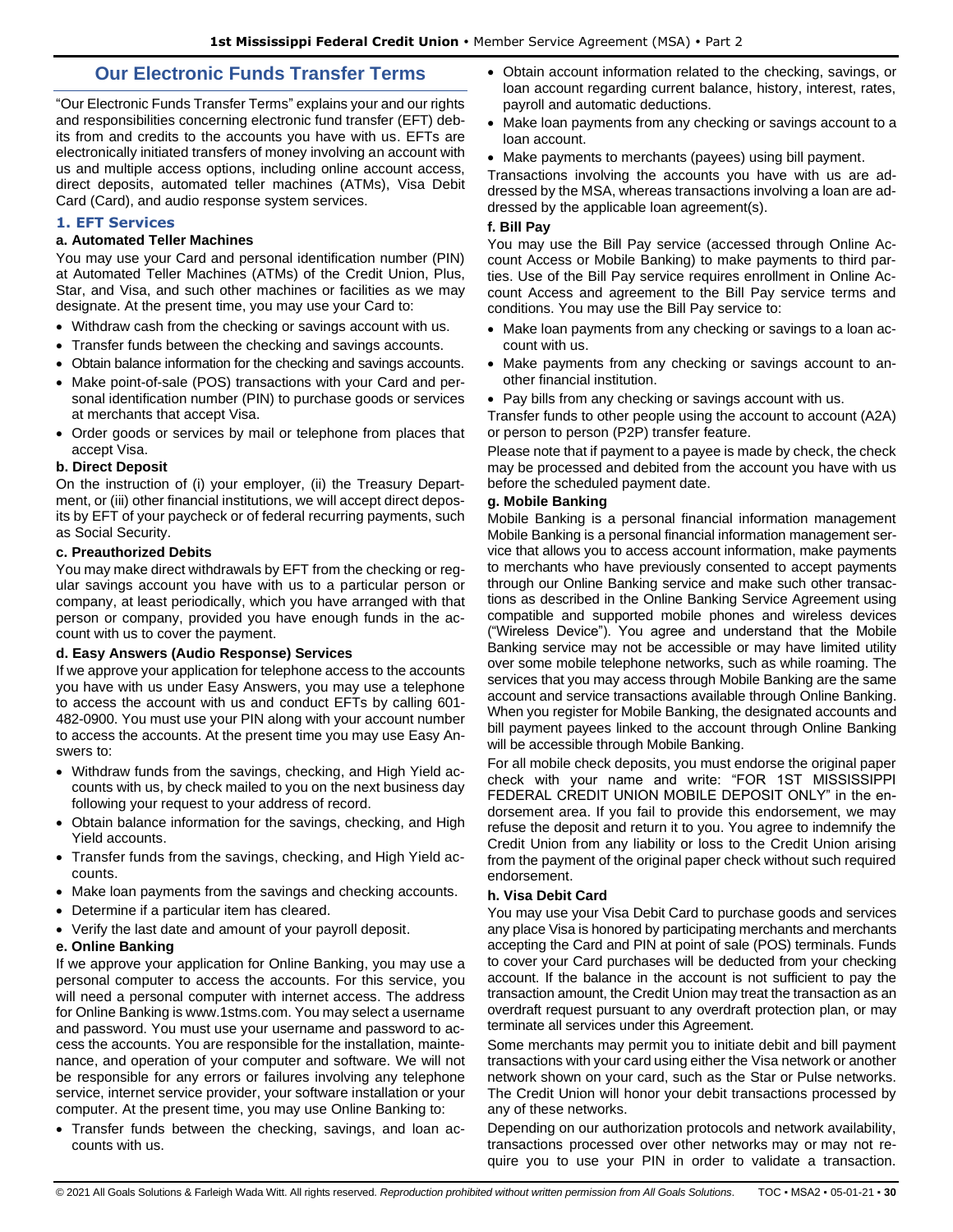Generally, you enter your card number or swipe your card and provide or enter a PIN. You may instead be asked to sign a receipt or payment authorization. Provisions applicable only to Visa transactions (such as Visa's zero liability protections) will not apply to non-Visa debit transactions and the liability rules for other EFTs in the section titled "Member Liability" will apply.

#### **i. Electronic Check Transaction**

You may authorize a merchant or other payee to make a one-time electronic payment from the checking account using information from your check to pay for purchases, pay bills or pay other obligations ("Electronic Check Transactions"). You agree that your authorization for an electronic check transaction occurs when you initiate such a transaction after receiving any required notice regarding the merchant's right to process the transaction or payment, including any written sign provided by the merchant at the time of your transaction. All terms governing electronic funds transfer services will apply to Electronic Check Transactions, except the \$50 and \$500 limits of liability for unauthorized transactions in Section 4 (Member Liability) of this disclosure. You remain responsible for notifying us of any unauthorized electronic check transaction shown on your statement.

# <span id="page-30-0"></span>**2. Service Limitations**

#### **a. Automated Teller Machines**

**1) Withdrawals.** Cash withdrawals from ATMs can be made as often as you like. You may withdraw up to \$505 (if there are sufficient funds in the account) per business day. For purposes of determining whether you have reached the daily limit, a day ends at midnight. Friday, Saturday, Sunday, and holidays are considered as one business day for the purposes of this limit.

#### **b. Easy Answers**

The accounts with us can be accessed under Easy Answers via a touchtone telephone only. Not all push button phones are touchtone. Converters may be purchased for pulse and rotary dial phones. Easy Answers will be available for your convenience seven (7) days a week. This service may be interrupted for a short time each day for data processing. If you call during this time, you will hear a message directing you to call back. There are no limits to the number of inquiries, transfers or withdrawal requests you may make in any one day. No transfer or withdrawal may exceed the funds available in an account with us. We reserve the right to refuse any transaction which would draw upon insufficient funds, exceed a credit limit, lower an account below a required balance or otherwise require us to increase our required reserve on the account.

# **c. Online Banking Service**

**1) Transfers.** You may make funds transfers to the accounts with us, or other accounts you authorize, as often as you like. You may transfer or withdraw up to the available balance in the account or available credit line at the time of the transfer, except as limited under other agreements. We reserve the right to refuse any transaction that would draw upon insufficient or unavailable funds, lower an account below a required balance or otherwise require us to increase our required reserve on the account.

**2) Account Information.** Account balance and transaction history information may be limited to recent account information. The availability of funds for transfer or withdrawal may be limited, due to the processing time for ATM transactions. See "Funds Availability of Deposits."

**3) Email and Stop Payment Requests.** We may not immediately receive email communications that you send and we will not act based on email requests until we actually receive your message and have a reasonable opportunity to act. Any stop payment request you transmit electronically is deemed to be a verbal request and will expire in fourteen (14) days unless confirmed in writing as addressed in the MSA. Contact us immediately regarding an unauthorized transaction or stop payment request.

#### **d. Bill Pay A2A and P2P Transactions**

For A2A and P2P transfers, limits will be set at the time you use the service and will be disclosed to you prior to your use of the service.

#### **e. Mobile Banking**

You are fully responsible for understanding how to use Mobile Banking before you actually do so, and you must use Mobile Banking in accordance with any use or operational instructions posted on our web site. You are also responsible for your use of your Wireless Device and the Mobile Banking Service software provided to you. If you authorize the use of biometric login (for example, fingerprint or retinal scan) for Mobile Banking, the service may be accessed using any biometric login recognized by your wireless device, even if it is not your own. If you have permitted another person to use their own biometrics to authorize activity on your wireless device, their biometrics will also gain access to Mobile Banking if you have authorized biometric login. We will not be liable to you for any losses caused by your failure to properly use Mobile Banking, the Software or your Wireless Device. You may experience technical or other difficulties related to Mobile Banking that may result in loss of data, personalization settings or other Mobile Banking interruptions. We assume no responsibility for the timeliness, deletion, misdelivery or failure to store any user data, communications or personalization settings in connection with your use of Mobile Banking. We assume no responsibility for the operation, security, or functionality of any Wireless Device or mobile network that you utilize to access Mobile Banking. Financial information shown on Mobile Banking reflects the most recent account information available through Mobile Banking, and may not be current. You agree that we are not liable for delays in updating account information accessed through Mobile Banking. We are not responsible for any actions you take based on information accessed through the Mobile Banking app that is not current. If you need the most current account information, you agree to contact us directly.

#### **f. Visa Debit Card**

There is no limit on the number of Visa Debit Card purchase transactions you may make during a statement period. Visa purchases are limited to the balance available in an account. We reserve the right to refuse any transaction that would draw upon insufficient funds or require us to increase our required reserve on the account. We may set other limits on the amount of any transaction, and you will be notified of those limits. You are solely responsible for any disputes you may have with merchandise or services received using the Visa Debit Card. We are not responsible for any damages, liability or settlement resolution as a result of the misrepresentation of quality, price, or warranty of goods or services by a merchant.

The use of a Card and Account with us are subject to the following conditions:

**1) Ownership of Cards.** Any Card or other device that we supply to you is our property and must be immediately returned to us, or to any person whom we authorize to act as our agent, or to any person who is authorized to honor the Card, according to instructions. The Card may be repossessed at any time at our sole discretion without demand or notice. You cannot transfer the Card or Account to another person.

**2) Honoring the Card.** Neither we nor merchants authorized to honor the Card will be responsible for the failure or refusal to honor the Card or any other device we supply to you. If a merchant agrees to give you a refund or adjustment, you agree to accept a credit to the account with us in lieu of a cash refund. You may not use the Card for any illegal or unlawful transaction. We may refuse to authorize any transaction that we believe may be illegal or unlawful.

**3) Visa Account Updater Service.** The account you have with us is automatically enrolled in the Visa Account Updater Service (VAU). The service is provided as a benefit in order to facilitate uninterrupted processing of recurring charges you have authorized. Under the VAU service, if you have authorized a participating merchant to bill your Card for recurring payments, your new Card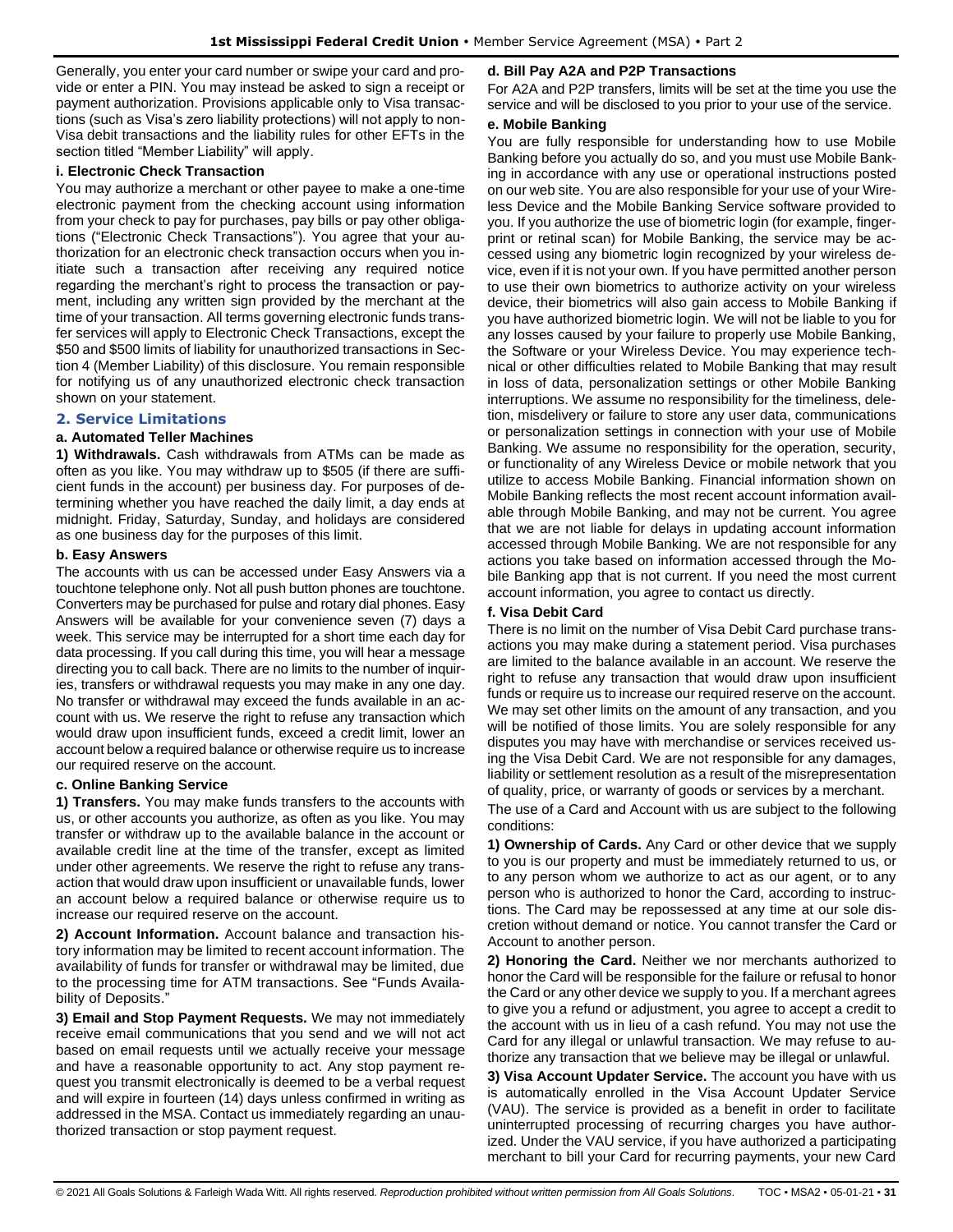number and expiration date will automatically be sent to that merchant if we change your Card number (i.e. when replacing a lost or stolen Card). Card numbers are only supplied to merchants who participate in the VAU service. Because not all merchants participate in the VAU service, you should still notify each merchant when your Card number changes in order to permit recurring payments to continue to be charged to the account.

**4) Currency Conversion; International Transaction Fee.** Purchases and withdrawals made in foreign countries will be billed to you in U.S. dollars. The currency conversion rate for international transactions, as established by Visa International, Inc., is a rate selected by Visa from the range of rates available in wholesale currency markets for the applicable central processing date, which may vary from the rate Visa itself receives, or the governmentmandated rate in effect for the applicable central processing date. In addition, you will be charged an International Transaction Fee as set forth in "Our Rates & Service Charges" for any card transaction at a location in a foreign country or with a merchant located in a foreign country even if you initiate the transaction from within the United States.

# <span id="page-31-0"></span>**3. Security of Personal Identification Number**

The Personal Identification Number (PIN) is established for your security purposes. The PIN is confidential and should not be disclosed to third parties or recorded. You are responsible for safekeeping your PIN. You agree not to disclose or otherwise make your PIN available to anyone not authorized to sign on the accounts with us. If you authorize anyone to have or use your PIN, that authority will continue until you specifically revoke such authority by notifying us. You understand that person may use the online account access, online services or debit card to review all of your account information and make account transactions. Therefore, we are entitled to act on transaction instructions received using your PIN and you agree that the use of your PIN will have the same effect as your signature in authorizing transactions.

If you authorize anyone to use your PIN in any manner, that authority will be considered unlimited in amount and manner until you specifically revoke such authority by notifying us and changing your PIN immediately. You are responsible for any transactions made by such persons until you notify us that transactions and access by that person are no longer authorized and your PIN is changed. If you fail to maintain or change the security of these PINs and we suffer a loss, we may terminate your electronic fund transfer and account services immediately.

### <span id="page-31-1"></span>**4. Member Liability**

You are responsible for all transfers you authorize using your EFT services as explained in this disclosure, which is part of the MSA. If you permit other persons to use an EFT service, Card or PIN, you are responsible for any transactions they authorize or conduct on any of the accounts you have with us. However, tell us at once if you believe anyone has used the account, Card or PIN and accessed the accounts with us without your authority, or if you believe an electronic fund transfer has been made without your permission using information from your check. Telephoning is the best way of keeping your possible losses down. For Visa Debit Card purchase transactions, if you notify us of your lost or stolen card, you will not be liable for any losses, provided you were not negligent or fraudulent in handling the Card and you provide us with a written statement regarding your unauthorized Card claim, otherwise the following liability limits will apply. For all other EFT transactions except Electronic Check Transactions, if you tell us within two (2) business days, you can lose no more than \$50 if someone accessed the account with us without your permission. If you do not tell us within two (2) business days after you learn of the unauthorized use of the account or EFT service, and we can prove that we could have stopped someone from accessing the account without your permission if you had told us, you could lose as much as \$500. In no event will you be liable for more than \$50 for unauthorized withdrawals from a line of credit account.

Also, if your statement shows EFTs that you did not make, tell us at once. If you do not tell us within sixty (60) days after the statement was mailed or accessible to you, you may not get back any money lost after the sixty (60) days if we can prove that we could have stopped someone from making the transfers if you had told us in time. If a good reason (such as a hospital stay) kept you from telling us, we will extend the time periods. If you believe that someone has used the Card or PIN without your permission or you have lost your Card, call: 601-693-6873, or write to us at: 600 19th Avenue, Meridian, MS 39301.

#### <span id="page-31-2"></span>**5. Business Days**

Our business days are Monday through Friday. Holidays are not included.

#### <span id="page-31-3"></span>**6. Charges for EFT Services**

There are certain charges for EFT services, as described in "Our Rates & Service Charges." We reserve the right to impose service charges at a future date after we give you notice of such changes as required by law. If you request a transfer or check withdrawal from your personal line of credit account, such transactions may be subject to charges under the terms and conditions of your loan agreement. If you use an ATM that is not operated by us, you may be charged an ATM surcharge by the ATM operator or an ATM network utilized for such a transaction. The ATM surcharge will be debited from the account with us if you elect to complete the transaction.

### <span id="page-31-4"></span>**7. Right to Receive Documentation**

#### **a. Periodic Statements**

All EFT transactions will be recorded on your periodic statement. You will receive a statement at least once every quarter. If you have an EFT transaction, you will receive a statement monthly.

#### **b. Preauthorized Credits**

If you have a direct deposit made to the account at least once every sixty (60) days from the same source and you do not receive a receipt (such as a pay stub), you can use our Easy Answers Service or Online Banking or you can call us at 601-693-6873 to find out whether or not the deposit has been made.

#### **c. Terminal Receipt**

You may get a receipt at the time you make any transaction of more than \$15 using an ATM, POS terminal or Visa Debit Card.

### <span id="page-31-5"></span>**8. Account Information Disclosure**

We will maintain the confidentiality and privacy of your information in accordance with our Privacy Notice. We will disclose information to third parties about the account or the transfers you make in the following circumstances:

- As necessary to complete transfers.
- To verify the existence of sufficient funds to cover specific transactions upon the request of a third party, such as a credit bureau or merchant.
- To comply with government agency or court orders.
- If you give us your written permission.

### <span id="page-31-6"></span>**9. Our Liability for Failure to Make Transactions**

If we do not complete a transfer to or from an account with us on time or in the correct amount according to the MSA, we will be liable for your actual transaction loss or damage. Our sole responsibility for an error in a transfer will be to correct the error. You agree that neither we nor the service providers are responsible for any loss, property damage, or bodily injury, whether caused by the equipment, software, Credit Union, or by internet browser providers such as Microsoft (Microsoft Internet Explorer), Apple (Safari), Mozilla (Firefox), Google (Chrome) or by Internet access providers or by online service providers or by an agent or subcontractor for any of the foregoing. Nor will we or the service providers be responsible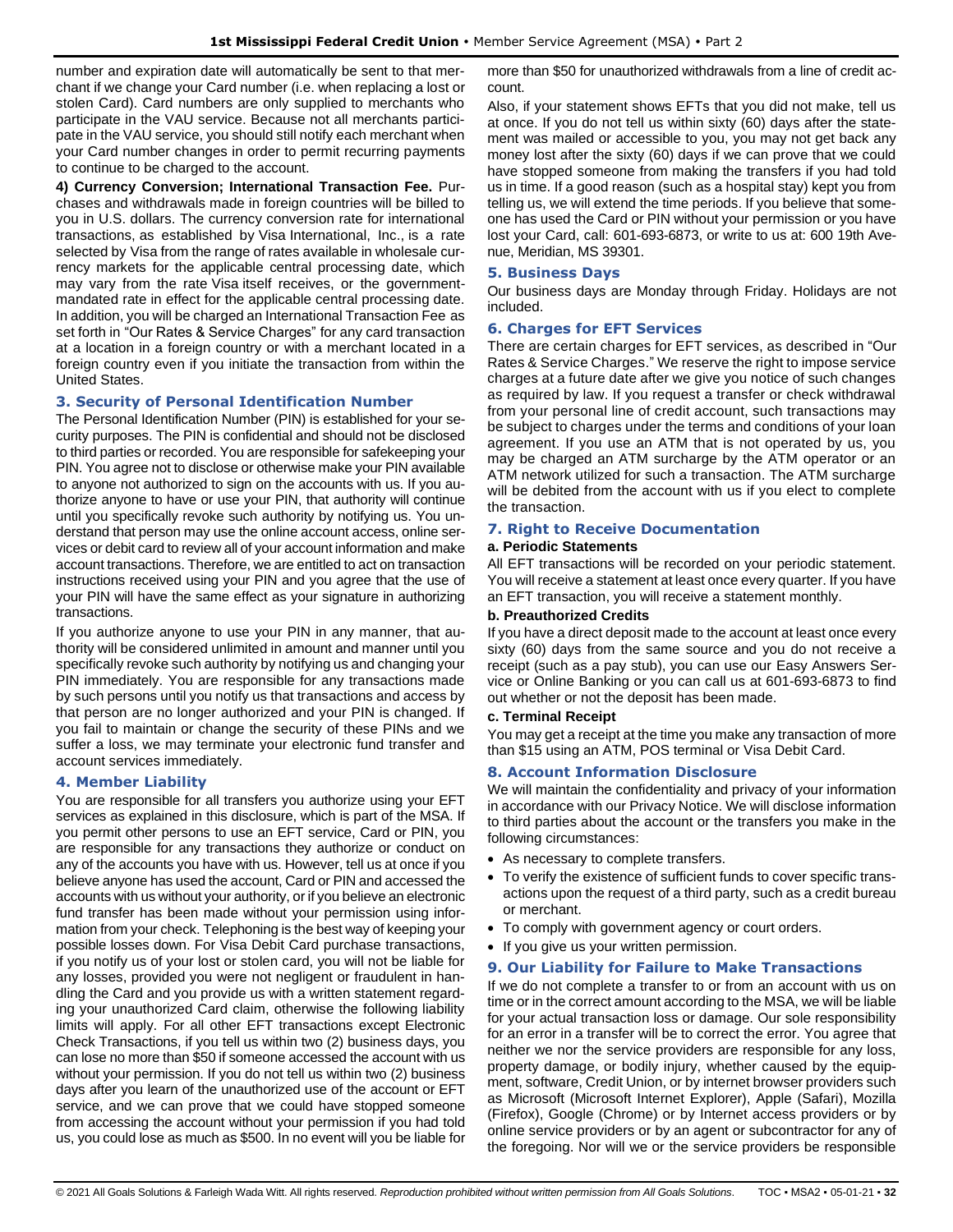for any direct, indirect, special, or consequential economic or other damages arising in any way out of the installation, download, use, or maintenance of the equipment, software, online access services, or Internet browser or access software. In this regard, although we have taken measures to provide security for communications from you to us via the online access service and may have referred to such communication as "secured," we cannot and do not provide any warranty or guarantee of such security. In states that do not allow the exclusion or limitation of such damages, our liability is limited to the extent permitted by applicable law. We will not be liable for the following:

- If, through no fault of ours, you do not have adequate funds in an account to complete a transaction, the account is terminated or the transaction amount would exceed your credit limit on your line of credit.
- If you used the wrong identification code or you have not properly followed any applicable computer, Internet or Credit Union instructions for making transfers.
- If your computer fails or malfunctions or if our online access system was not properly working and such a problem should have been apparent when you attempted such a transaction.
- If the ATM where you are making the transfer does not operate properly, does not have enough cash or you use a Card improperly.
- If circumstances beyond our control (such as fire, flood, telecommunication outages, postal strikes, equipment, or power failure) prevent the transaction.
- If the account with us is frozen because of a delinquent loan or is subject to a legal process or other claim.
- If the error was caused by a system beyond our control such as your Internet Service Provider, any computer virus, or problems related to software not provided by us.
- If you have not given us complete, correct, and current instructions so we can make a transfer.
- If the error was caused by any applicable ATM or payment system network. The ATM machine may retain a Card in certain instances, in which event you may contact us about its replacement. We may establish other exceptions in addition to those listed above.

### <span id="page-32-0"></span>**10. Termination of EFT Services**

You agree that we may terminate your use of any EFT services if you, or any authorized user of an account or PIN, breach any term of the MSA, or if we have reason to believe that there has been an unauthorized use of a Card, account or identification code.

You or any other party to the account can terminate your use of any EFT services by notifying us in writing. Termination of service will be effective the first business day following receipt of your written notice. However, termination of EFT services will not affect the rights and responsibilities of the parties under the MSA for transactions initiated before termination.

### <span id="page-32-1"></span>**11. Preauthorized Electronic Fund Transfers**

### **a. Stop Payment Rights**

If you have arranged in advance to allow a third party to make regular EFTs from the account(s) with us for money you owe them, you may stop payment of these preauthorized transfers from the account. You must notify us verbally or in writing at any time up to three (3) business days before the scheduled date of a preauthorized transfer. We may require written confirmation of the stop payment order to be made within fourteen (14) days of any verbal notification. If we do not receive the written confirmation, the verbal stop payment order will cease to be binding fourteen (14) days after it has been made.

### **b. Notice of Varying Amounts**

If regular payments may vary in amount, the person you are going to pay is required to tell you ten (10) days before each payment when it will be made and how much it will be. You may choose instead to get this notice only when the payment would differ by more than a certain amount from the previous payment or when the account would fall outside certain limits that you set.

#### **c. Liability for Failures on Preauthorized Transfers**

If you order us to stop one of these payments three (3) business days or more before the transfer is scheduled, and we do not do so, we will be liable for your losses or damages.

### <span id="page-32-2"></span>**12. Notices**

We reserve the right to change the terms of our EFT services. We will mail or make accessible a notice to you at least twenty-one (21) days before the effective date of any change, as required by law. Use of any EFT service is subject to existing regulations governing the account with us and any future changes to those regulations.

### <span id="page-32-3"></span>**13. Statement Errors**

In case of errors or questions about EFTs, telephone us at 601- 693-6873 and send us a written notice. We must hear from you no later than sixty (60) days after we sent the first statement on which the problem appears. In your notice:

- Tell us your name and account number.
- Describe the transfer you are unsure about, and explain as clearly as you can why you believe it is an error or why you need more information.
- Tell us the dollar amount of the suspected error.

If you tell us verbally, we may require that you send us your complaint or question in writing within ten (10) business days. We will tell you the results of our investigation within ten (10) business days after we hear from you and will correct any error promptly. For errors related to transactions occurring within thirty (30) days after the first deposit to the account (new accounts), we will tell you the results of our investigation within twenty (20) business days. If we need more time, however, we may take up to forty-five (45) days to investigate your complaint or question (ninety (90) days for POS (point of sale) transaction errors, new account transaction errors, or errors involving transactions initiated outside the United States). If we decide to do this, we will recredit the account within ten (10) business days (five (5) business days for Visa Debit Card transactions) for the amount you think is in error, so that you will have the use of the money during the time it takes us to complete our investigation. If we ask you to put your complaint or question in writing and we do not receive it within ten (10) business days, we may not recredit the account.

If we decide after our investigation that an error did not occur, we will deliver or mail to you an explanation of our findings within three (3) business days after the conclusion of our investigation. If you request, we will provide you copies of documents (to the extent possible without violating other members' rights to privacy) used in our conclusion that the error did not occur.

### <span id="page-32-4"></span>**14. ATM Safety Notice**

The following information is a list of safety precautions regarding the use of Automated Teller Machine (ATM) and night deposit facilities.

- Be aware of your surroundings, particularly at night.
- Consider having someone accompany you when the ATM or night deposit facility is used after dark.
- If another person is uncomfortably close to you at the time of your transaction, ask the person to step back before you complete your transaction.
- Refrain from displaying your cash at the ATM or night deposit facility. As soon as your transaction is complete, place your money in your purse or wallet. Count the cash later in the safety of your car or home.
- If you notice anything suspicious at the ATM or night deposit facility, consider using another ATM or night deposit facility or coming back later. If you are in the middle of a transaction and you notice something suspicious, cancel the transaction, take your card or deposit envelope, and leave.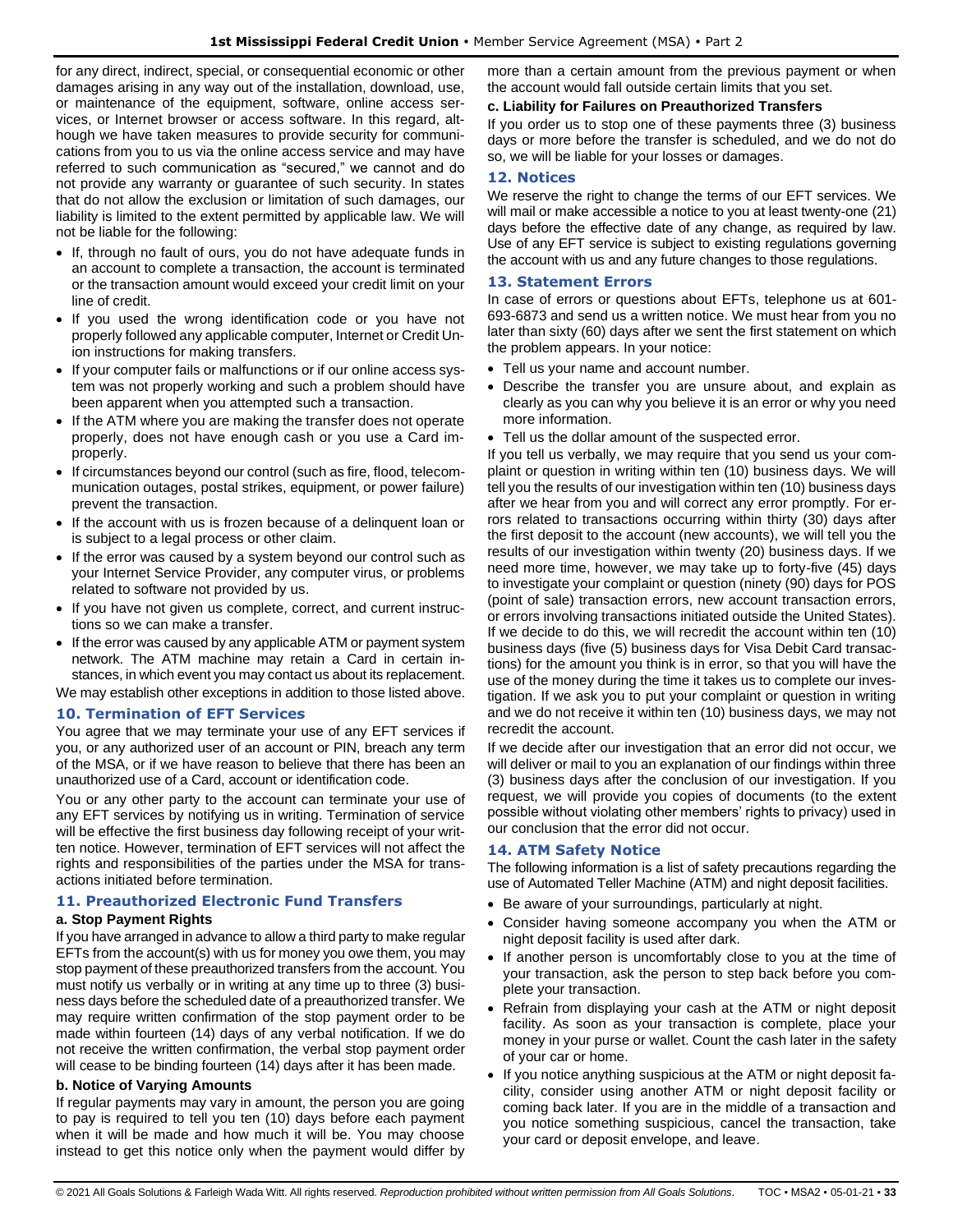- If you are followed after making a transaction, go to the nearest public area where people are located.
- Do not write your Personal Identification Number or code on your card.
- <span id="page-33-0"></span>• Report all crimes to law enforcement officials immediately.

# **Funds Availability of Deposits**

"Funds Availability of Deposits" explains our policy for the availability of deposits to the checking accounts you have with us. Deposits to other accounts with us may be subject to longer holds on funds at our sole discretion. Deposits made through Mobile Banking will be subject to holds in our discretion and are not subject to this policy.

# <span id="page-33-1"></span>**1. General Policy**

Our policy is to make funds from your deposits available to you on the same business day on which we receive your deposit. Funds from cash or electronic deposits may be available immediately. Funds from deposits made at automated teller machines (ATMs) will not be available until the second (2nd) business day after the day of your deposit. Once they are available, you can withdraw the funds in cash and we will use the funds to pay your checks and electronic fund transfers (EFTs) on the account you have with us. For determining the availability of the funds from your deposits, every day is a business day, except Saturdays, Sundays, and federal holidays. If you make a deposit before 5:00 p.m. on a business day we are open, we consider that to be the day of your deposit. However, if you make a deposit after 5:00 p.m. or on a day we are not open, we will consider that deposit made on the next business day we are open.

### <span id="page-33-2"></span>**2. Reservation of Right to Hold**

In some cases, we will not make all of the funds that you deposit by check available to you on the business day after we receive your deposit. Depending on the type of check you deposit, funds may not be available until the second (2nd) business day after the day of your deposit. However, the first \$225 of your deposit will be available on the first (1st) business day. If we are not going to make all of the funds from your deposit available on the first (1st) business day, we will notify you at the time you make your deposit. We will also tell you when the funds will be available. If your deposit is not made directly to one of our employees, or if we decide to take this action after you have left the premises, we will mail you the notice by the day after we receive your deposit. If you need the funds from a deposit right away, you should ask us when the funds will be available.

# <span id="page-33-3"></span>**3. Holds on Other Funds**

If we cash a check for you that is drawn on another financial institution, or if we provide cash back on a check you deposit, we may withhold the availability of a corresponding amount of funds that are already in the account you have with us. (We do this because the check can be returned by the institution on which it is drawn.) The funds withheld in an account will be available at the time funds from the check cashed would have been available. If we take a check for deposit that is drawn on another financial institution, we may make funds from the deposit available for withdrawal immediately but delay your availability to withdraw a corresponding amount of funds that you have on deposit in another account with us. The funds in the other account would then not be available for withdrawal until the time periods described in this disclosure for the type of check you deposited.

# <span id="page-33-4"></span>**4. Longer Delays May Apply**

We may delay your ability to withdraw funds from a check deposited into an account with us for an additional number of days under certain circumstances. Federal law provides exceptions to the federal funds availability schedules when:

- We believe a check you deposit will not be paid.
- You deposit checks totaling more than \$5,525 on any one day.
- You deposit a check that has been returned unpaid.
- You have overdrawn an account with us repeatedly in the last six (6) months.
- There is an emergency, such as failure of communications or computer equipment.

We will notify you if we delay your ability to withdraw funds for any of these reasons, and we will tell you when the funds will be available. They will generally be available no later than the seventh (7th) business day after the day of your deposit.

# <span id="page-33-5"></span>**5. Special Rules for New Accounts**

The following rules may apply during the first thirty (30) days after you start a new account with us:

- **a.** Funds from electronic direct deposits will be available on the day we receive the deposit.
- **b.** Funds from deposits of wire transfers, and the first \$5,525 of a day's total deposits of cashier's, certified, teller's, traveler's, and federal, state, and local government checks will be available on the first (1st) business day after the day of the deposit if the deposit meets certain criteria (for example, the check must be payable to you). The excess over \$5,525 may not be available until the ninth (9th) business day after the day of your deposit.
- **c.** Funds from all other check deposits may not be available until the eleventh (11th) business day after the day of your deposit.

### <span id="page-33-6"></span>**6. Foreign Checks**

Checks drawn on financial institutions located outside the United States are not subject to these policies. Such checks must be specifically identified and processed. Generally, availability of funds from foreign check deposits will be delayed until we have collected the funds from the institutions on which they are drawn.

### <span id="page-33-7"></span>**Important Information for Starting a New Account**

To help the government fight the funding of terrorism and money laundering activities, the U.S.A. Patriot Act requires all financial institutions to obtain, verify, and record information that identifies each person who starts an account. What this means for you: when you start an account, we will ask for your name, physical address, date of birth, taxpayer identification number, and other information that will allow us to identify you. We may also ask to see your driver's license or other identifying documents. We will let you know what additional information is required.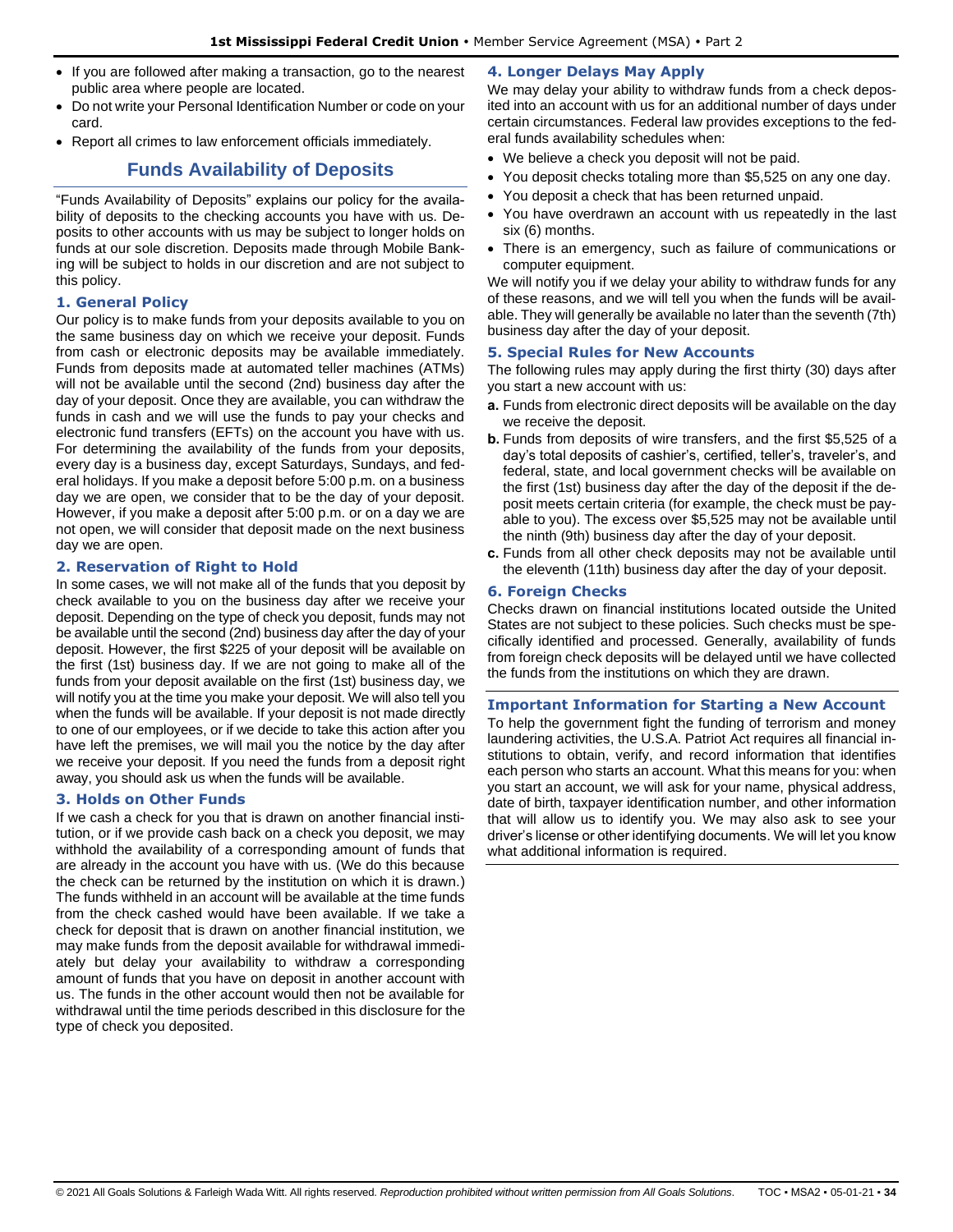# <span id="page-34-0"></span>**Our Privacy Notice**

**Revised May 2021**

| <b>FACTS</b> | WHAT DOES 1ST MISSISSIPPI FEDERAL CREDIT UNION DO<br><b>WITH YOUR PERSONAL INFORMATION?</b>                                                                                                                                                                                                                                                      |
|--------------|--------------------------------------------------------------------------------------------------------------------------------------------------------------------------------------------------------------------------------------------------------------------------------------------------------------------------------------------------|
| Why?         | Financial companies choose how they share your personal information. Federal law gives<br>consumers the right to limit some but not all sharing. Federal law also requires us to tell you how<br>we collect, share, and protect your personal information. Please read this notice carefully to<br>understand what we do.                        |
| What?        | The types of personal information we collect and share depend on the accounts, products or<br>services you have with us. This information can include:<br>• Name, address, Social Security Number, and income<br>• Account balances and payment history<br>• Credit history and credit scores                                                    |
| How?         | All financial companies need to share members' personal information to run their everyday<br>business. In the section below, we list the reasons financial companies can share their members'<br>personal information; the reasons 1 <sup>st</sup> Mississippi Federal Credit Union chooses to share; and<br>whether you can limit this sharing. |

| Reasons we can share your personal information                                                                                                                                                         | Does<br><b>1st Mississippi</b><br><b>Federal Credit</b><br>Union share? | Can you limit<br>this sharing? |
|--------------------------------------------------------------------------------------------------------------------------------------------------------------------------------------------------------|-------------------------------------------------------------------------|--------------------------------|
| For our everyday business purposes—such as to process your<br>transactions, maintain the account(s) you have with us, respond to court<br>orders and legal investigations, or report to credit bureaus | Yes                                                                     | No.                            |
| For our marketing purposes—to offer our products and services to you                                                                                                                                   | Yes                                                                     | No.                            |
| For joint marketing with other financial companies                                                                                                                                                     | Yes                                                                     | No.                            |
| For our affiliates' everyday business purposes-information about<br>your transactions and experiences                                                                                                  | No.                                                                     | We do not share                |
| For our affiliates' everyday business purposes—information about<br>your creditworthiness                                                                                                              | No.                                                                     | We do not share                |
| For our affiliates to market to you                                                                                                                                                                    | No                                                                      | We do not share                |
| For non-affiliates to market to you                                                                                                                                                                    | No                                                                      | We do not share                |

**Questions?** Call us at 601-693-6873, or visit us online at www.1stms.com**.**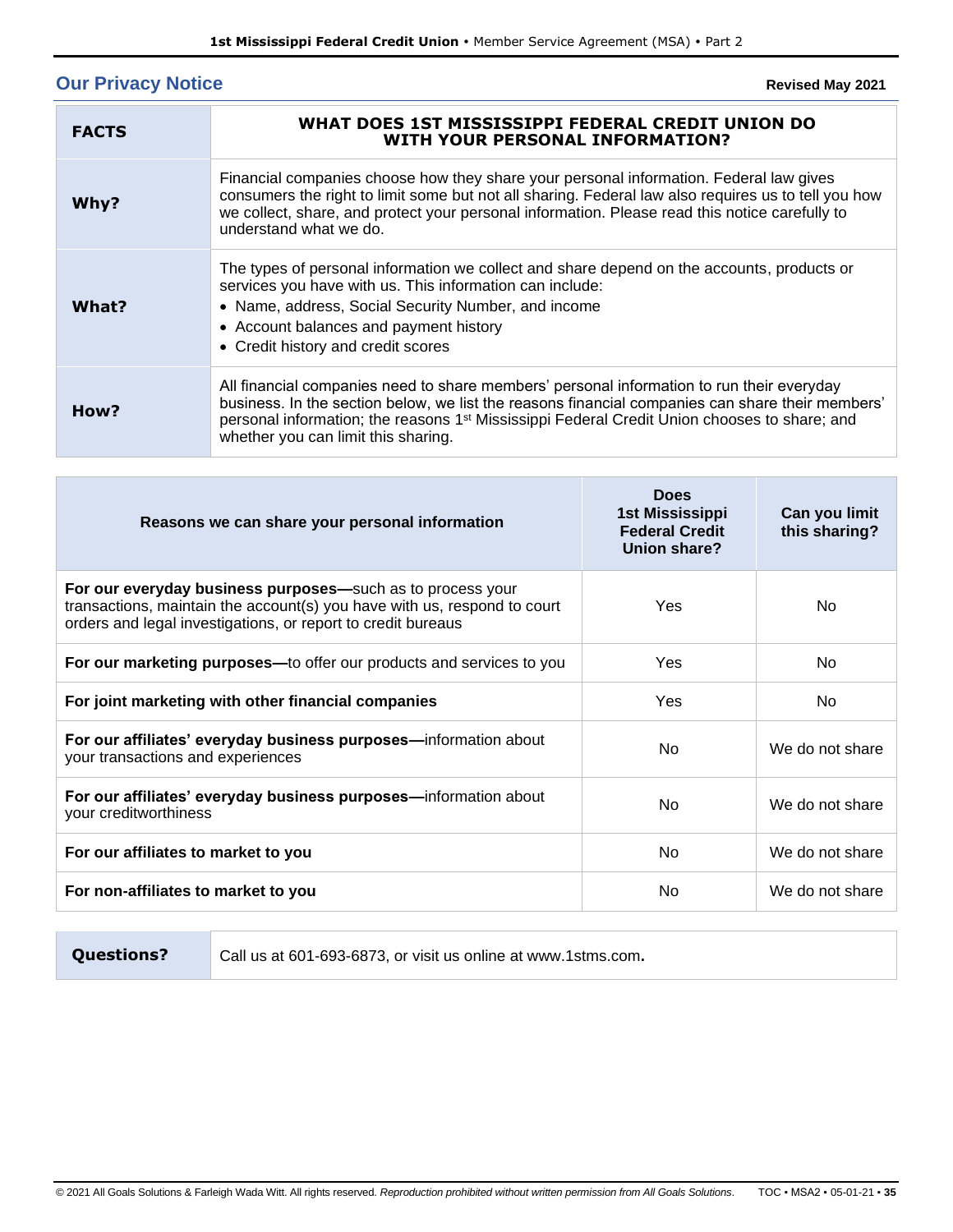Our Privacy Notice continued

| Who We Are                    |                                       |
|-------------------------------|---------------------------------------|
| Who is providing this notice? | 1st Mississippi Federal Credit Union. |

| <b>What We Do</b>                                                                           |                                                                                                                                                                                                                                                                                                                                                                                                        |  |
|---------------------------------------------------------------------------------------------|--------------------------------------------------------------------------------------------------------------------------------------------------------------------------------------------------------------------------------------------------------------------------------------------------------------------------------------------------------------------------------------------------------|--|
| How does 1st Mississippi<br><b>Federal Credit Union protect</b><br>my personal information? | To protect your personal information from unauthorized access and use, we use<br>security measures that comply with federal law. These measures include computer<br>safeguards, secured files and buildings, procedural safeguards and safe record<br>storage. We will continue to review and modify our security controls in the future to<br>deal with changes in products, services and technology. |  |
| How does 1st Mississippi<br><b>Federal Credit Union collect</b><br>my personal information? | We collect your personal information, for example, when you<br>$\bullet$ start an account<br>• apply for a loan<br>• use your credit or debit card<br>• pay your bills<br>• make deposits to or withdrawals from the accounts you have with us<br>We also collect your personal information from others, including credit bureaus or<br>other companies.                                               |  |
| Why can't I limit all sharing?                                                              | Federal law only gives you the right to limit:<br>• sharing for affiliates' everyday business purposes—information about your<br>creditworthiness<br>• affiliates from using your information to market to you<br>• sharing for non-affiliates to market to you<br>State laws and individual companies may give you additional rights to limit sharing.                                                |  |

| <b>Definitions</b>    |                                                                                                                                                                                                                                                        |
|-----------------------|--------------------------------------------------------------------------------------------------------------------------------------------------------------------------------------------------------------------------------------------------------|
| <b>Affiliates</b>     | Companies related by common ownership or control.<br>They can be financial and nonfinancial companies.<br>• 1st Mississippi Federal Credit Union has no affiliates                                                                                     |
| <b>Non-affiliates</b> | Companies not related by common ownership or control.<br>They can be financial and nonfinancial companies.<br>• 1st Mississippi Federal Credit Union does not share with non-affiliates so that they<br>can market to you.                             |
| Joint marketing       | A formal agreement between non-affiliated financial companies that together market<br>financial products or services to you. Our marketing partners include:<br>• Investment companies<br>• Insurance companies<br>• Other financial service providers |